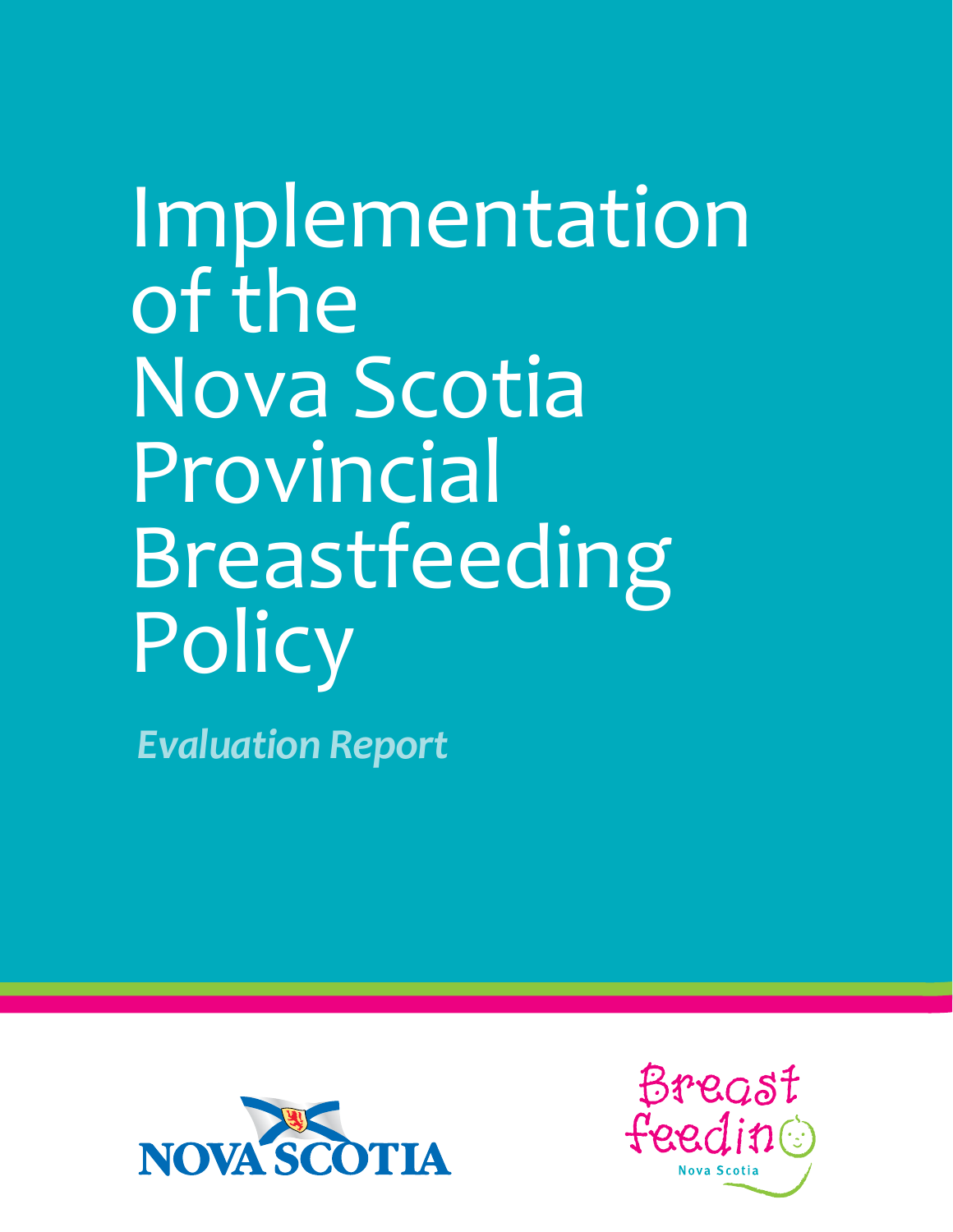

Report to the Provincial Breastfeeding Steering Committee/ Department of Health and Wellness October 2011

Report prepared by Sara FL Kirk, PhD, Erin Hemmens, MA, Sheri Price, RN, PhD and Meaghan Sim, PDt, PhD (Student)

Applied Research Collaborations for Health School of Health and Human Performance Dalhousie University Halifax, NS, B3H 4R2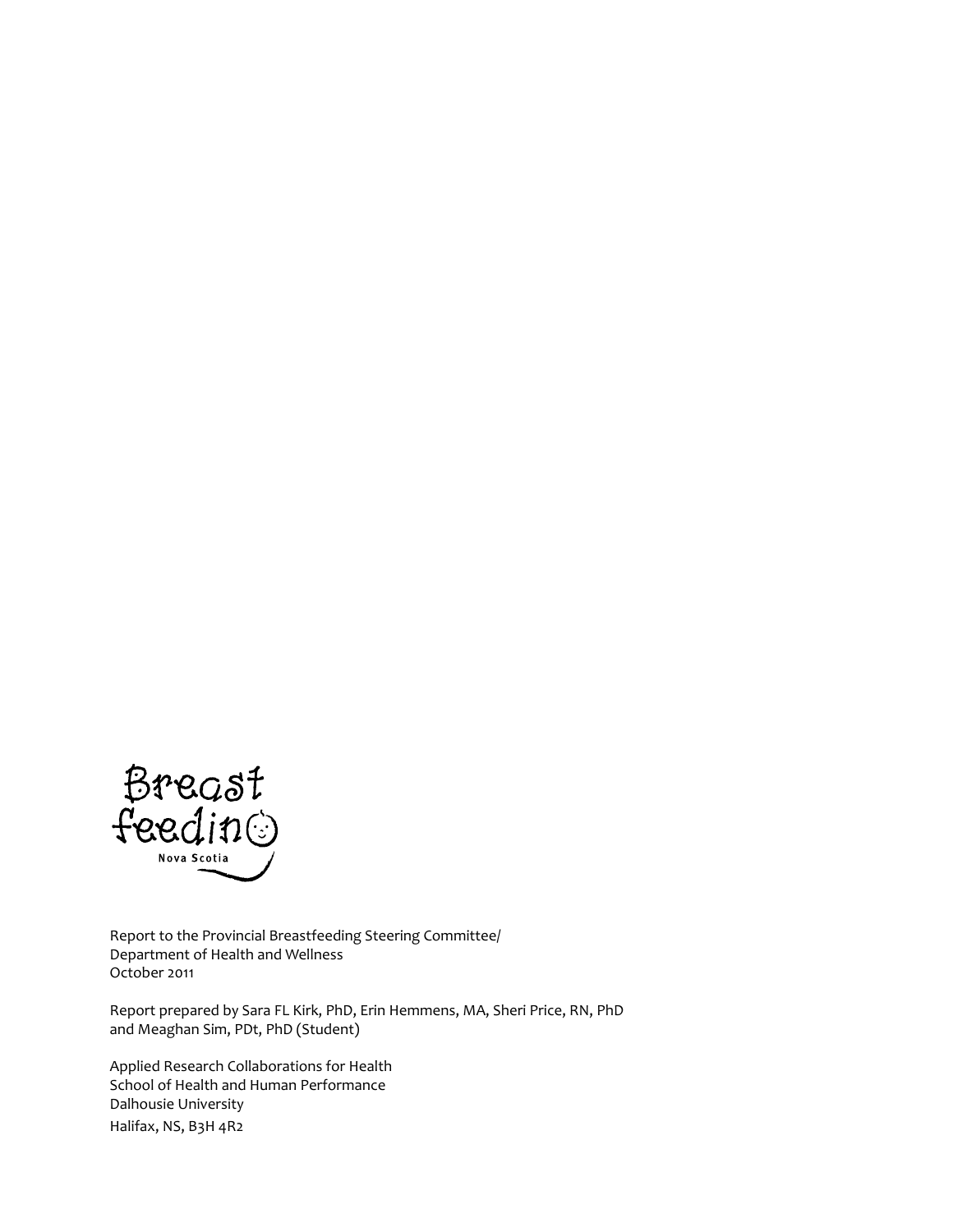# TABLE OF CONTENTS

| Breastfeeding Training and Education in Learning Institutions and across the broader |
|--------------------------------------------------------------------------------------|
|                                                                                      |
|                                                                                      |
|                                                                                      |
|                                                                                      |
|                                                                                      |
|                                                                                      |
|                                                                                      |
|                                                                                      |
|                                                                                      |
|                                                                                      |
|                                                                                      |
|                                                                                      |
|                                                                                      |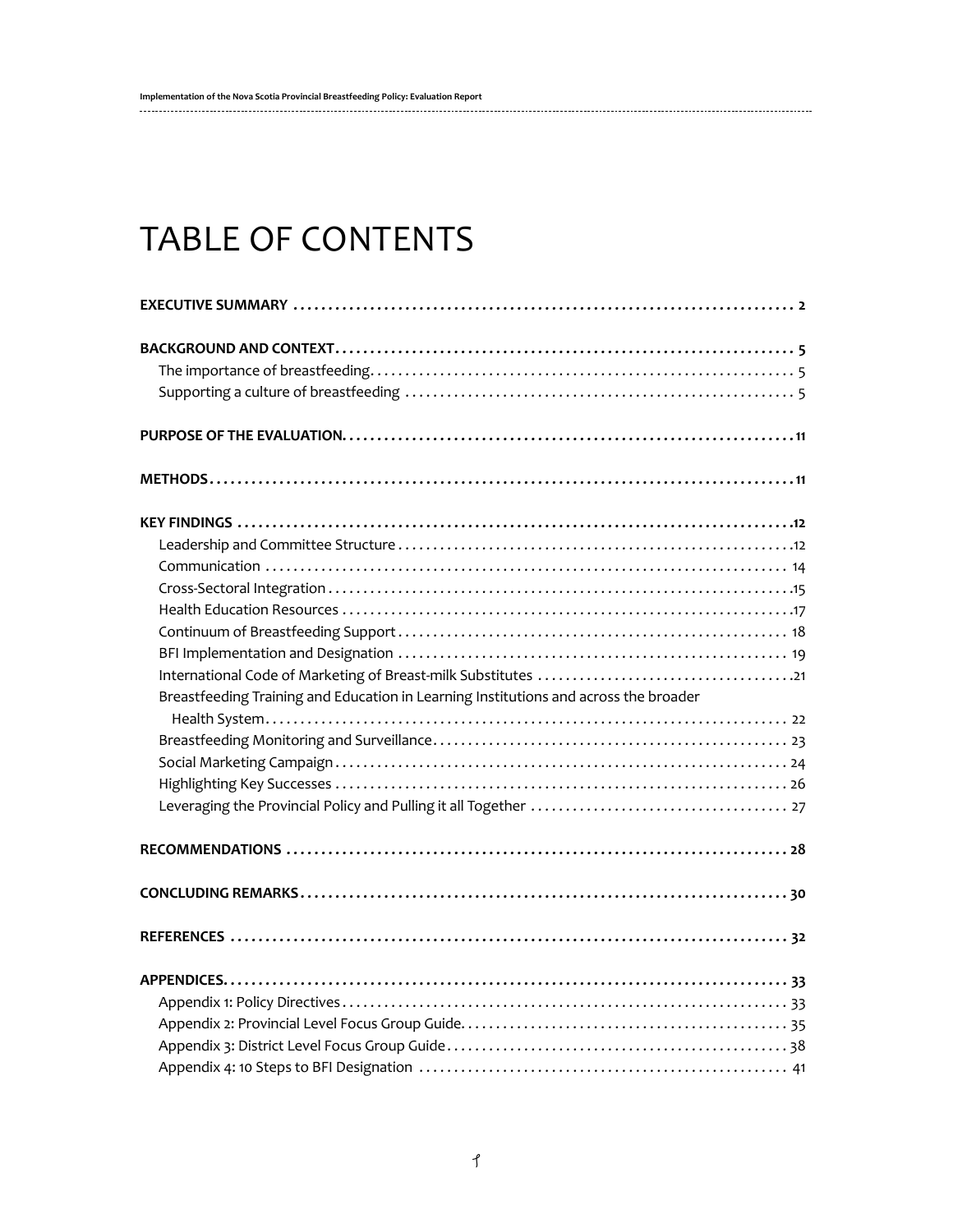# EXECUTIVE SUMMARY

## **Background and purpose**

In 2005, a provincial breastfeeding policy was launched for Nova Scotia. Building on over three decades of global action to promote and protect breastfeeding, the policy outlines three objectives:

- Provide leadership for the protection, promotion and support of breastfeeding;
- • Improve the health status of mothers and babies by increasing breastfeeding initiation and duration in Nova Scotia; and
- • Support the implementation of the Baby Friendly Initiative, an international program designed to optimize breastfeeding outcomes for mothers and babies.

The importance of breastfeeding is long established, having substantial benefits for both the child and mother. Yet, Nova Scotia has among the lowest breastfeeding rates in Canada, highlighting the importance of the provincial policy as a mechanism to leverage support for breastfeeding across multiple settings. With section VI (Accountability) of the policy identifying a commitment to monitor its implementation, the Provincial Breastfeeding Monitoring and Evaluation Working Group therefore commissioned this evaluation with support from the Department of Health and Wellness.

### **Purpose**

The purpose of this evaluation was to:

- • Collect meaningful and relevant data in a systematic way across the province to inform decision making and planning related to breastfeeding initiatives at various levels of the system;
- Provide a consistent assessment of policy implementation across the province;
- Identify successes, challenges and opportunities related to policy implementation;
- Identify additional supports required to achieve full implementation; and
- • Promote awareness/discussion of the policy and encourage self-assessment/reflection related to implementation of the policy.

This evaluation comprised focus groups and qualitative interviews conducted by Applied Research Collaborations for Health, a research group at Dalhousie University led by Dr Sara Kirk. Focus groups were held with the Provincial Breastfeeding Steering Committee, as well as district-level breastfeeding committees across Nova Scotia, using a template created for this purpose. Three additional interviews were conducted with senior leaders to gain further insight into factors associated with the policy implementation. Results were organized across ten policy directives.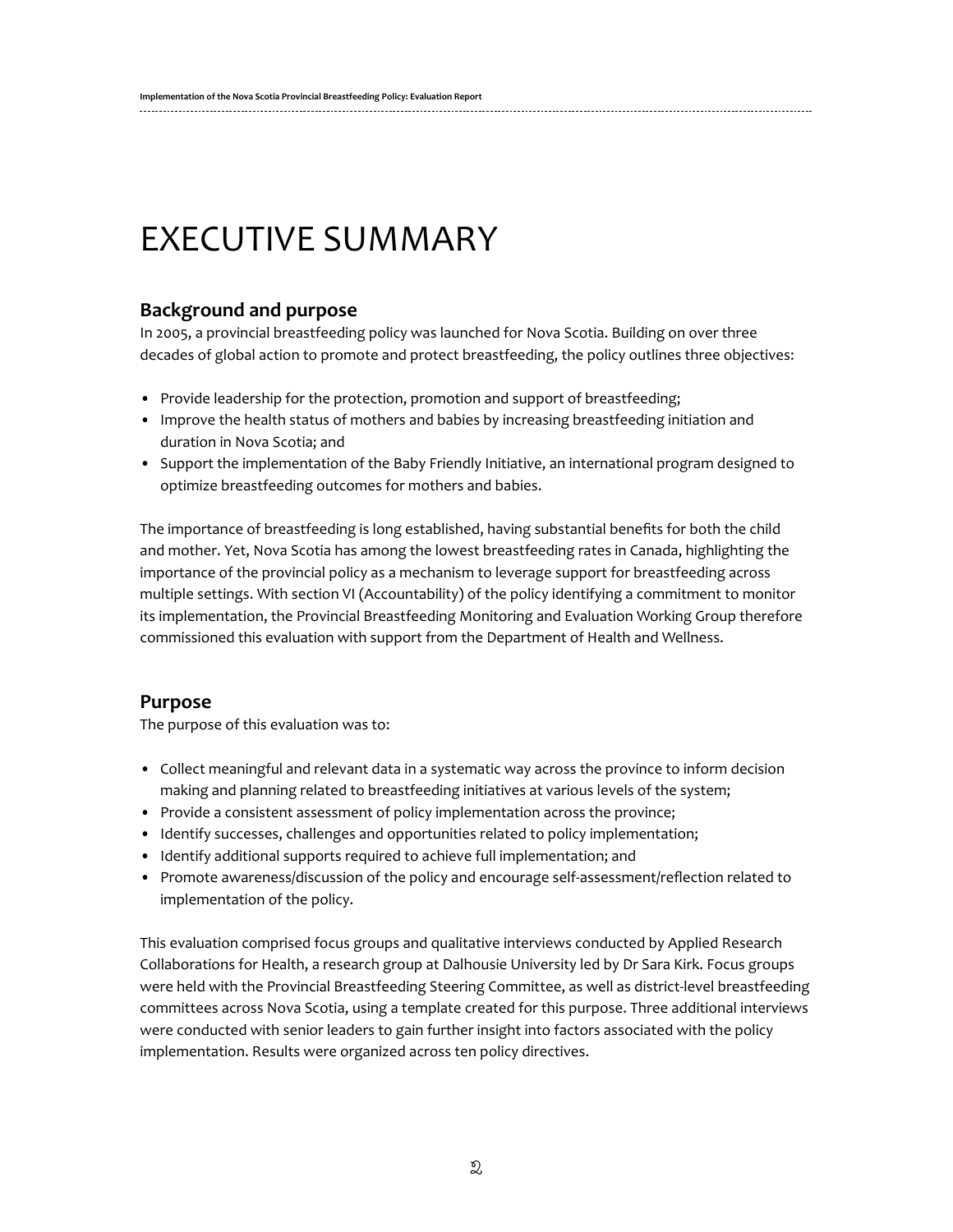### **Key findings**

The evaluation highlighted a series of successes and challenges experienced by those working to promote and protect breastfeeding across the province. The provincial policy has led to some success in generating support for breastfeeding. It provided district breastfeeding committees with leverage to make foundational changes in support of the policy. There was also a link between implementation of the policy and greater awareness of, and support for, breastfeeding among senior management as well as the general public. The policy was widely supported by those we talked to, but there remain a number of challenges with implementation. Current action was seen as insufficient to challenge what many viewed as an unsupportive culture of breastfeeding. Much of the work continues to be led by volunteers, and dedicated resources for supporting breastfeeding were often seen to be the first to go in times of fiscal restraint. There was a pervasive view that senior leadership, both provincially and at the district level, did not fully appreciate the importance of breastfeeding, or that the work was valued but not always adequately supported. This view likely reflects the societal norms that exist around breastfeeding, that still represent this unsupportive culture. These norms can and should be challenged, through stronger leadership, coordination of efforts and integration. These three areas are among the 16 recommendations made as a result of this evaluation, as follows:

#### **Coordination of Breastfeeding and BFI (directives 5.1 and 5.5)**

- • Strengthen leadership across multiple levels (provincial, district and community) to rectify the perceived disconnect between work going on at the practice level and the level of commitment and priority afforded to breastfeeding from senior leadership.
- Identify a dedicated role within districts/IWK to support the implementation of the BFI, as well as to provide leadership for promotion of breastfeeding within districts.
- • Create more effective communication structures between the provincial breastfeeding steering committee and district breastfeeding committees.

#### **Cross-sectoral integration (directives 5.1 and 5.3)**

• Further integrate the provincial breastfeeding policy with other provincial and district level strategies and initiatives, e.g. the Healthy Eating Nova Scotia Strategy, the Childhood Obesity Prevention Strategy, and the Food and Nutrition Standards for Licensed Childcare Centres.

#### **Health education resources (directives 5.1 and 5.5)**

- • Communicate the availability of existing resources more widely and through a variety of means, e.g. social media.
- • Continue to update resources regularly, and incorporate any identified gaps to the existing resources into future updates, rather than developing additional resources.

### **Social Marketing (directive 5.4)**

• Continue the social marketing campaign as a strategy to challenge societal norms, create supportive environments and provide continuum of care through online peer support. This can be done through the breastfeeding website (www.first6weeks.ca), TV and radio advertisements, print media, posters, etc.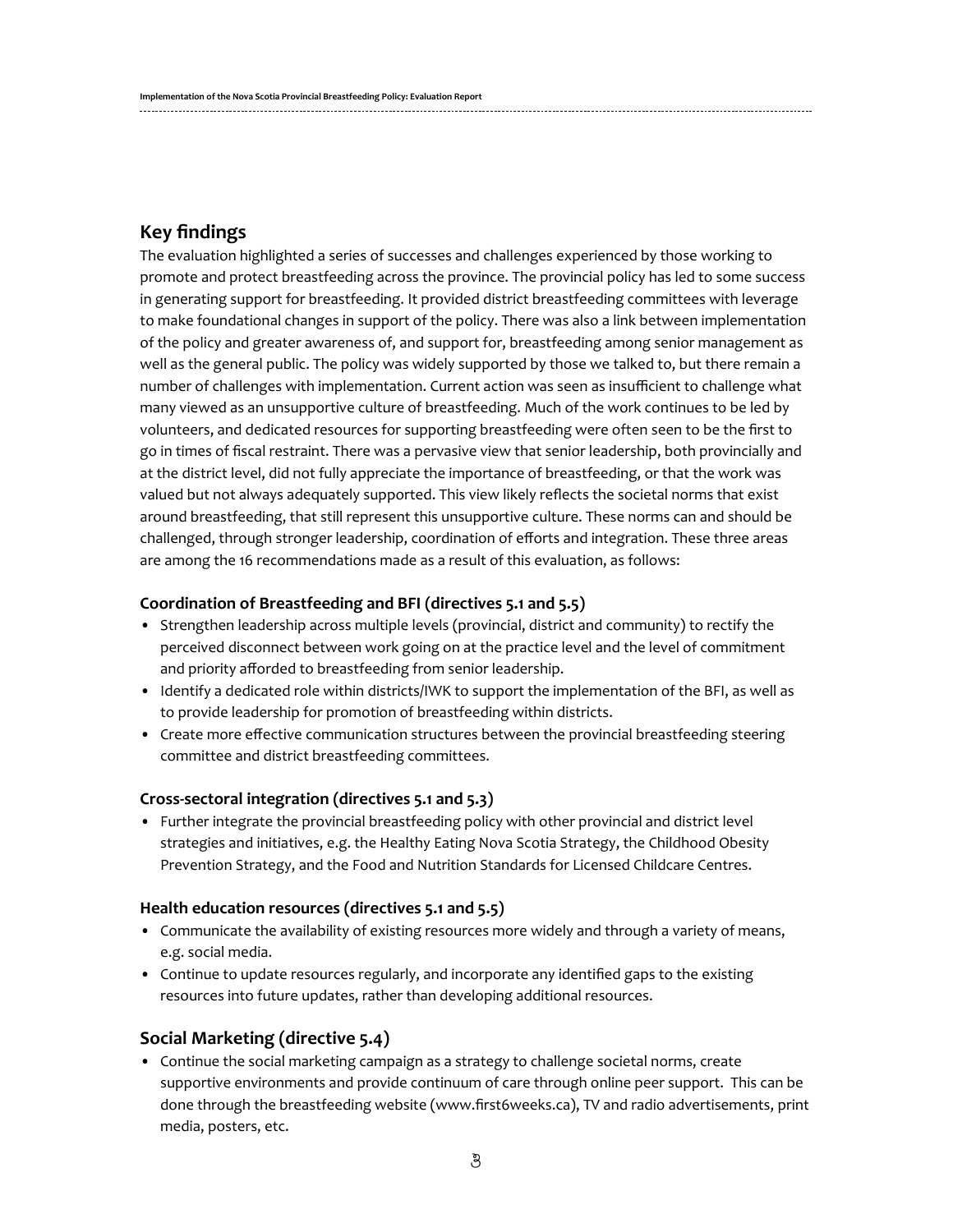• Expand the website (www.first6weeks.ca) to include an interactive component that will allow mothers to access peer support in an online community. Address privacy issues associated with the website to facilitate online sharing and peer support.

### **Continuum of breastfeeding support (directives 5.1, 5.2, 5.7)**

• Provide dedicated resources to support mothers who currently breastfeed or are intending to breastfeed, as well as to support health professionals, community partners, and volunteers who work with them.

#### **BFI implementation and designation (directives 5.5 and 5.10)**

• Implement the Baby Friendly Initiative and regularly monitor progress towards achieving designation.

### **International Code of Marketing of Breast-milk Substitutes (directive 5.6)**

• Build understanding and support for the implementation of the International Code of Marketing of Breast-milk Substitutes by engaging health professionals (e.g. the Making a Difference training has been successful in moving this understanding forward).

#### **Breastfeeding training and education (directives 5.5 and 5.8)**

- • Engage physicians in education about the importance of breastfeeding, both for the health of the baby and for the mother, and identify resources that they can use within their practice.
- • Building on the success of the Making a Difference course, continue to provide training and education across multiple sectors, e.g. health professionals, community partners, and volunteers.
- Promote breastfeeding training and education across a range of professions and learning institutions.

### **Surveillance (directive 5.9)**

- Develop a formal structure for a consistent approach to capturing data around breastfeeding duration.
- • Promote greater awareness and uptake of the existing standard definitions for breastfeeding currently available across the province.

Action on each and every recommendation outlined in this report will go a long way towards achieving what the World Health Organization, UNICEF and others set in motion over three decades ago. Given the epidemic of chronic disease currently facing Nova Scotians, and the proven benefits of breastfeeding to both baby and mother, the provision of greater support for breastfeeding offers substantial health benefits for Nova Scotians, ensuring our future generations meet their potential by growing up healthy.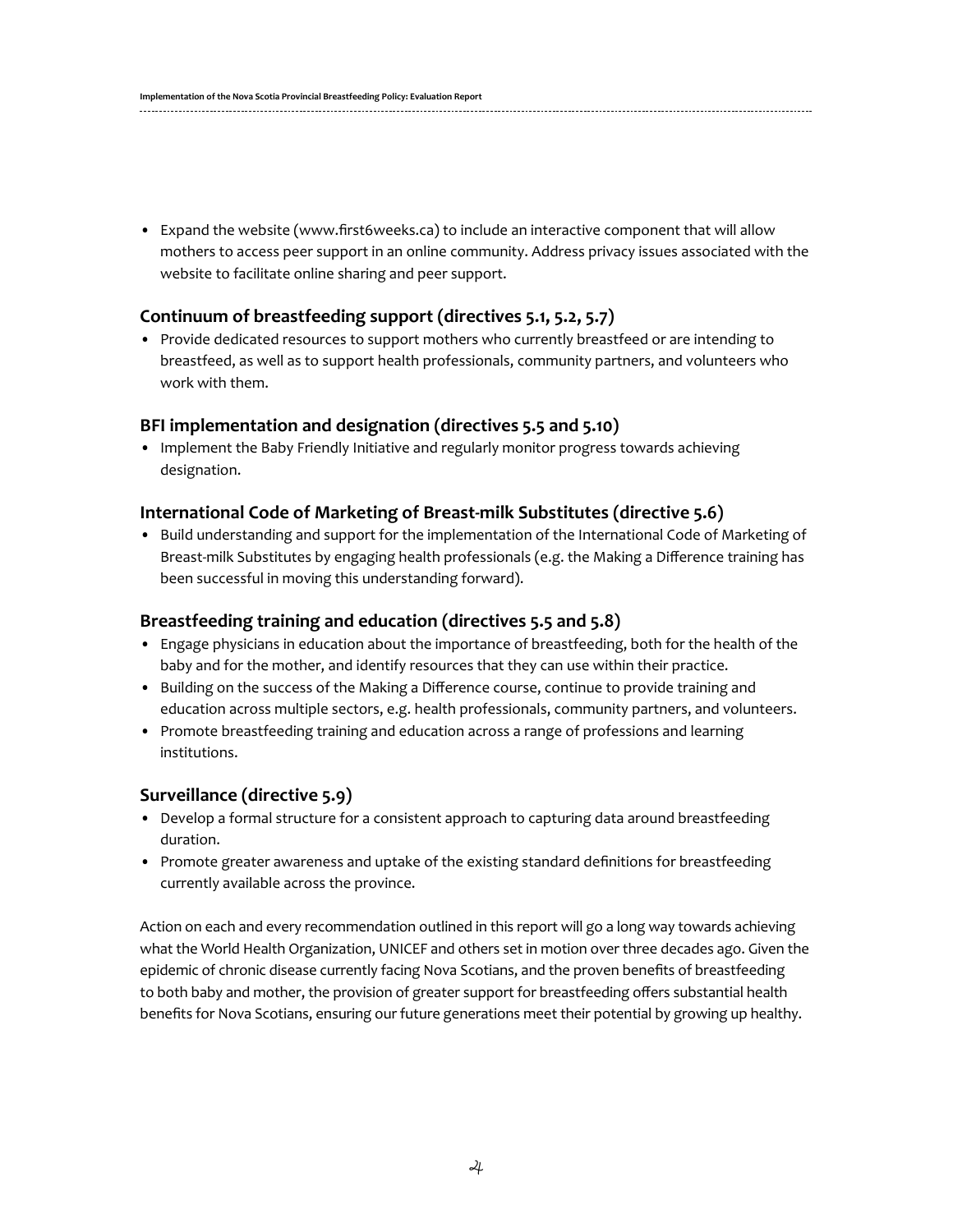# BACKGROUND AND CONTEXT

## **The importance of breastfeeding**

"As a breastfeeding mother, it was the most wonderful experience of my life. I could still choke up about it because I felt so bonded to my baby…you only get that for a year, two years of your life, giving to your child…"

Primary, upstream health begins in the gestational and early infancy periods when the foundations of health are made and life-long health behaviors are established. Breastfeeding, widely supported as the optimal mode for infant feeding, is a critical factor in promoting health, and increasing breastfeeding practice (duration and exclusivity) is a priority for action1. The importance of breastfeeding is long established. Breastfeeding has substantial benefits for both the child and mother. Benefits for the child include protecting against illnesses and allergies, promoting mental and motor skills development, preventing childhood obesity and reducing risk factors for diabetes and heart disease in adulthood, while for the mother, breastfeeding lowers maternal risk of breast and ovarian cancer and osteoporosis in later life, and may support post-partum weight management<sup>13</sup>.

In 2002, the World Health Organization set out a Global Strategy for Infant and Young Child Feeding4 . This strategy, which was endorsed by the Fifty-fifth World Health Assembly and the UNICEF Executive Board, was designed to build on past and continuing achievements and called for an integrated comprehensive approach to its implementation, and identified the need for political and social commitment to realize its goals. Almost a decade after this global strategy was launched, it is timely to evaluate the components of the strategy and ask ourselves "how close are we in Nova Scotia to the vision for breastfeeding set out within it?"

## **Supporting a culture of breastfeeding**

Components of the global strategy fulfill an important role in the monitoring of progress towards achieving and sustaining a culture that supports breastfeeding globally. These components include the International Code of Marketing of Breast-milk Substitutes<sup>5,6</sup>, the Innocenti Declaration on the Protection, Promotion and Support of Breastfeeding<sup>7</sup> and the Baby Friendly Hospital Initiative<sup>8</sup>. In Canada, both the Canadian Pediatric Society and Health Canada recommend exclusive breastfeeding until babies reach 6 months of age, and continued feeding for two years and beyond<sup>9,10</sup>.

### **International Code of Marketing of Breast-milk Substitutes (1981)**

The World Health Assembly adopted the International Code of Marketing of Breast-milk Substitutes in 1981 to protect and promote breastfeeding, through the provision of adequate information on appropriate infant feeding and the regulation of the marketing of breast-milk substitutes, bottles and teats5. In subsequent years additional resolutions have further defined and strengthened the Code. The Code stipulates that there should be absolutely no promotion of breast-milk substitutes, bottles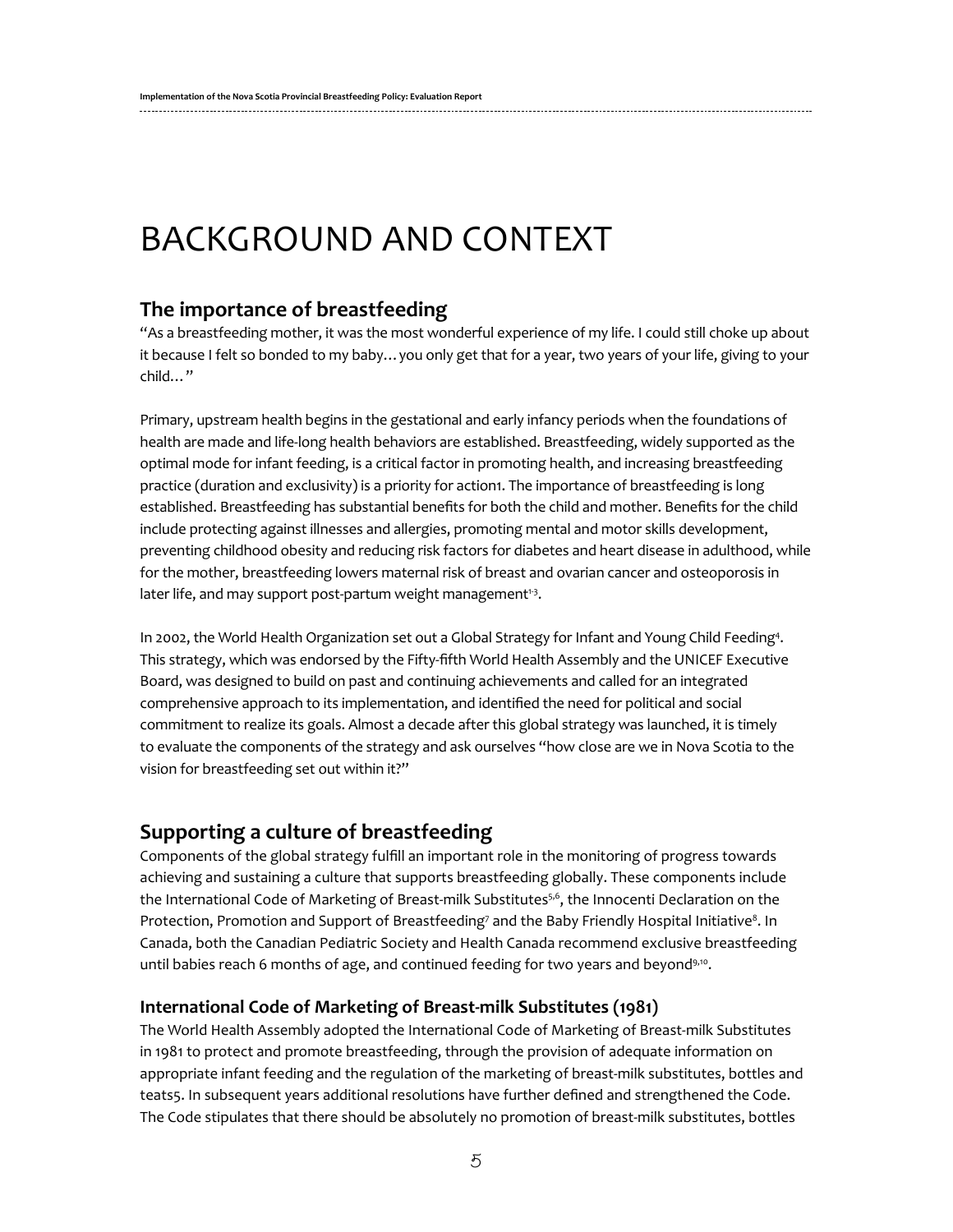and teats to the general public; that neither health facilities nor health professionals should have a role in promoting breast-milk substitutes; and that free samples should not be provided to pregnant women, new mothers or families. All governments should adopt the Code into national legislation. As of 2008, 148 countries had enacted legislation implementing all or many of the provisions of the Code. This includes 34 countries with laws that cover all provisions of the Code, while another 50 had  $legislation$  encompassing many provisions $6$ .

The Code aims to protect and promote breastfeeding by ensuring appropriate marketing and distribution of breast-milk substitutes. It applies to breast-milk substitutes, when marketed or otherwise represented as a partial or total replacement for breast-milk. These breast-milk substitutes include food and beverages such as infant formula, other milk products, cereals for infants, vegetable mixes, baby teas and juices and follow-up milks. The Code also applies to feeding bottles and teats. Some countries have expanded the scope of the Code to include foods or liquids used as breastmilk substitutes and pacifiers. In essence, this declaration called for the creation and promotion of a "breastfeeding culture", which in turn requires strong leadership and social change.

#### **Innocenti Declaration on the Protection, Promotion and Support of Breastfeeding**

The Innocenti Declaration on the protection, promotion and support of breastfeeding was produced and adopted by participants at the WHO/UNICEF policymakers' meeting on "Breastfeeding in the 1990s: A Global Initiative" which was held at the Spedale degli Innocenti, Florence, Italy, in 1990 $^7$ . The declaration states that "as a global goal for optimal maternal and child health and nutrition, all women should be enabled to practice exclusive breastfeeding and all infants should be fed exclusively on breast milk from birth to 4-6 months of age. Thereafter, children should continue to be breastfed, while receiving appropriate and adequate complementary foods, for up to two years of age or beyond. This child-feeding ideal is to be achieved by creating an appropriate environment of awareness and support so that women can breastfeed in this manner". The declaration provided operational goals, including that all governments by the year 1995 should have:

- • Appointed a national breastfeeding coordinator of appropriate authority, and established a multi-sectoral national breastfeeding committee composed of representatives from relevant government departments, non-governmental organizations, and health professional associations;
- • Ensured that every facility providing maternity services fully practices all ten of the Ten Steps to Successful Breastfeeding set out in the joint WHO/UNICEF statement "Protecting, promoting and supporting breastfeeding; the special role of maternity services";
- • Taken action to give effect to the principles and aim of all Articles of the International Code of Marketing of Breast-milk Substitutes and subsequent relevant World Health Assembly resolutions in their entirety; and
- Enacted imaginative legislation protecting the breastfeeding rights of working women and established means for its enforcement.

It also called upon international organizations to:

• Draw up action strategies for protecting, promoting and supporting breastfeeding, including global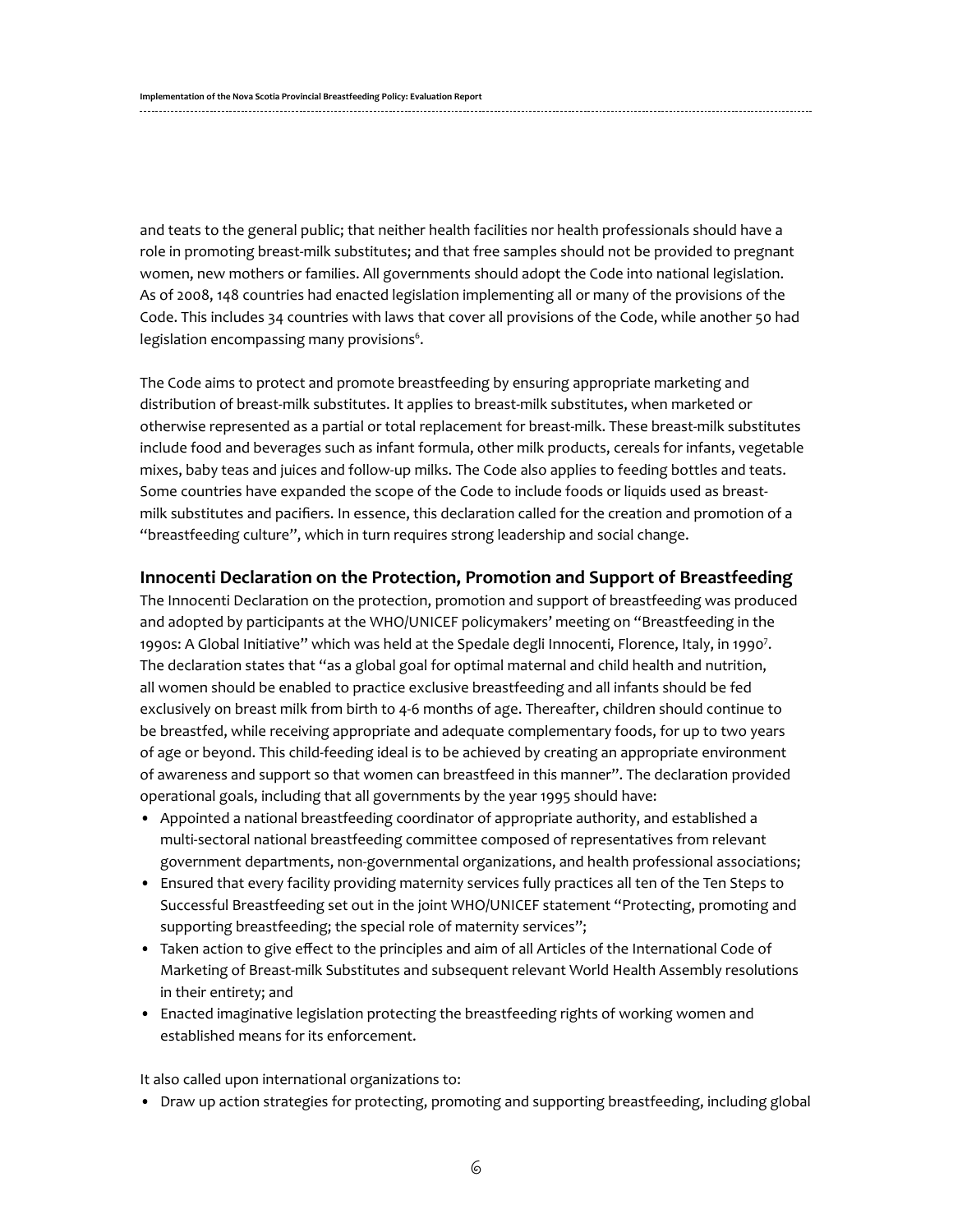monitoring and evaluation of their strategies;

- Support national situation analyses and surveys and the development of national goals and targets for action; and
- Encourage and support national authorities in planning, implementing, monitoring and evaluating their breastfeeding policies.

The Innocenti Declaration was revisited in 2005, fifteen years after the adoption of the initial declaration. While acknowledging that remarkable progress has been made in improving infant and child feeding practices world wide, more needed to be done, identifying inappropriate feeding practices, defined as sub-optimal or no breastfeeding and inadequate complementary feeding, as the greatest threat to child health and survival globally. This updated declaration reaffirmed the tenets of the original declaration and set nine further targets for improving breastfeeding support, including:

- • Having a national breastfeeding coordinator and committee to promote breastfeeding and healthy infant and child feeding;
- Ensuring that facilities providing maternity services follow the WHO "Ten Steps to Successful Breastfeeding";
- • Following the International Code of Marketing Breast-milk Substitutes, including considering legislation to support this;
- Enacting and enforcing legislation protecting the breastfeeding rights of working women;
- • Developing, implementing, monitoring and evaluating a comprehensive policy on infant and young child feeding;
- • Ensuring the protection, promotion, and support of exclusive breastfeeding for six months, and continued breastfeeding up to and beyond two years.

### **Baby Friendly Hospital Initiative (1991)**

The Baby-Friendly Hospital Initiative (BFHI) is an international program jointly developed by the World Health Organization (WHO) and United Nations Children's Fund (UNICEF) to optimize breastfeeding outcomes for mothers and babies by creating a health care environment where breastfeeding is the norm, and improving the quality of care through incorporation of evidence-based practices to protect, promote and support breastfeeding in hospitals and in the community<sup>7,8</sup>. This initiative is also known as the Baby Friendly Initiative (BFI), in recognition that support for breastfeeding is needed across the continuum of care from acute to community settings. BFI includes guidelines for Hospitals (The Ten Steps to Successful Breastfeeding) and the Community (The Seven Points for the Protection, Promotion and Support of Breastfeeding in Community Health Services. The Breastfeeding Committee of Canada recently (2011) produced Integrated 10 Steps Practice Outcome Indicators for Hospitals and Community Health Services to describe the international standards for the WHO/UNICEF Global Criteria within the Canadian context. This now provides a single set of criteria for both hospitals and community health services.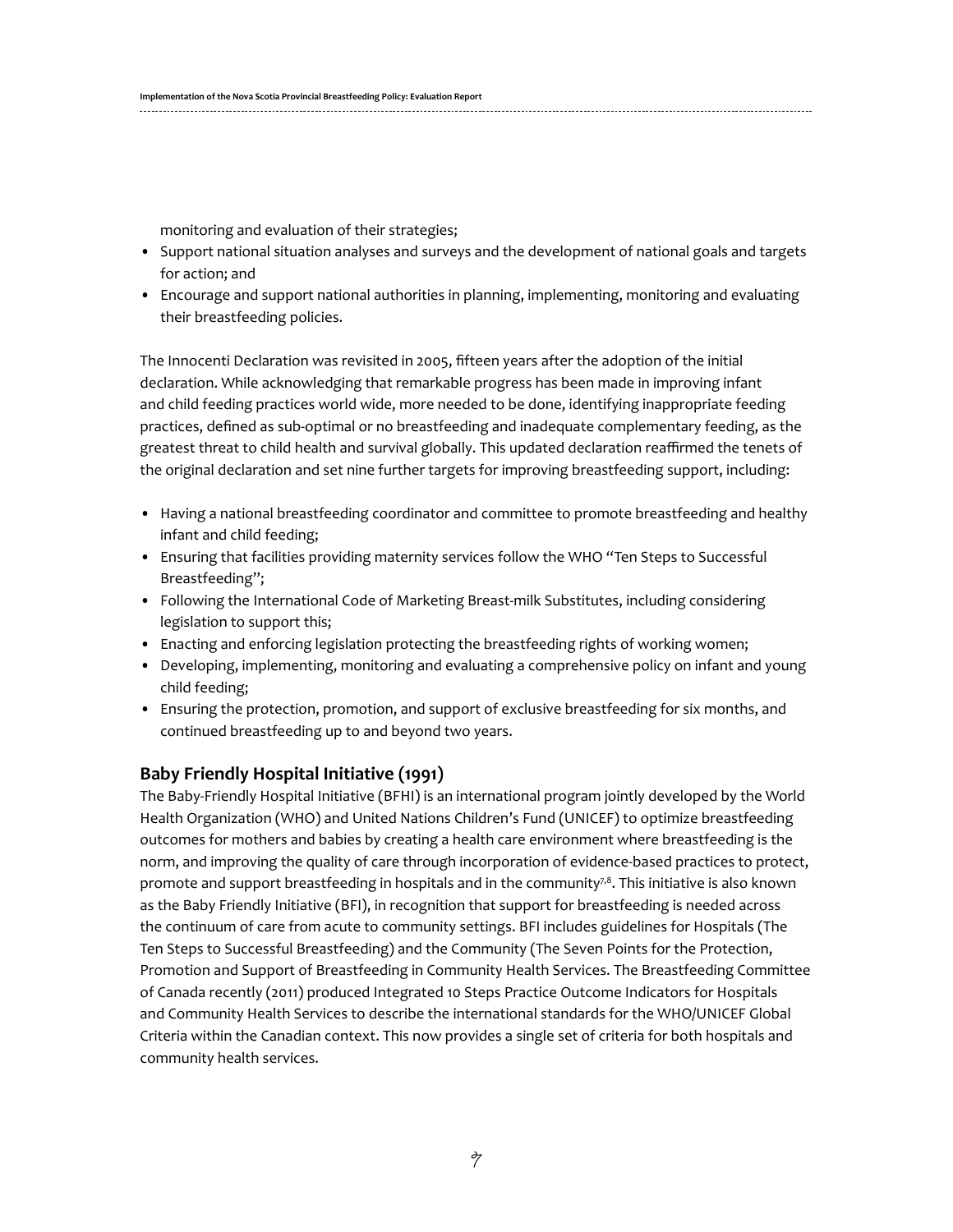# **The Nova Scotia Provincial Breastfeeding Policy**

The global strategy called for exclusive breastfeeding of infants for the first six months of life, an objective that now forms the basis of all efforts to promote and monitor breastfeeding across the world. In 2005, a provincial breastfeeding policy was launched for Nova Scotia". This policy seeks to promote breastfeeding initiation and duration in Nova Scotia and to provide supportive environments for breastfeeding mothers. The policy applies to the Department of Health, Department of Health Promotion and Protection', District Health Authorities, the IWK Health Centre and all health system funded providers. The objectives of the policy are stated as follows:

- Provide leadership for the protection, promotion and support of breastfeeding;
- • Improve the health status of mothers and babies by increasing breastfeeding initiation and duration in Nova Scotia; and
- • Support the implementation of the Baby Friendly Initiative

These objectives are further outlined in ten policy directives (see appendix 1).

#### **Implementation of the Policy**

The Provincial Breastfeeding Steering Committee provides leadership for the implementation of the Provincial Breastfeeding Policy, serves as a forum to ensure integration of breastfeeding across the continuum of care and takes a systems approach to the implementation of best practices in maternal/ child health. Integration is considered to be horizontal (across different settings) and vertical (across different levels of the health system).

At the time this evaluation was undertaken (Spring 2011), this committee was co-chaired by representatives from the Department of Health and Wellness and the Reproductive Care Program of Nova Scotia. The membership included a manager (acute care or public health) from each District and the IWK Health Centre, as well as federal partners (Public Health Agency of Canada and First Nations and Inuit Health, Health Canada) and maternal-child health program coordinators from two first nations communities. The steering committee also provides coordination and oversight to the working groups and connects with a number of senior leadership committees, as needed e.g. Public Health Senior Leadership Team, Vice Presidents of Community Health and Acute Care. Within the Provincial Breastfeeding Steering Committee structure there are four working groups:

- • Baby-Friendly Initiative Implementation
- • Education and Standards
- Monitoring and Evaluation
- • Capacity-building

Each working group has terms of reference and provides updates and, when appropriate, items for decision at each Provincial Breastfeeding Steering Committee meeting.

*a In January 2011, the Nova Scotia Department of Health Promotion and Protection (NSHPP) merged with the Department of Health (DoH) to become the Nova Scotia Department of Health & Wellness (DHW).*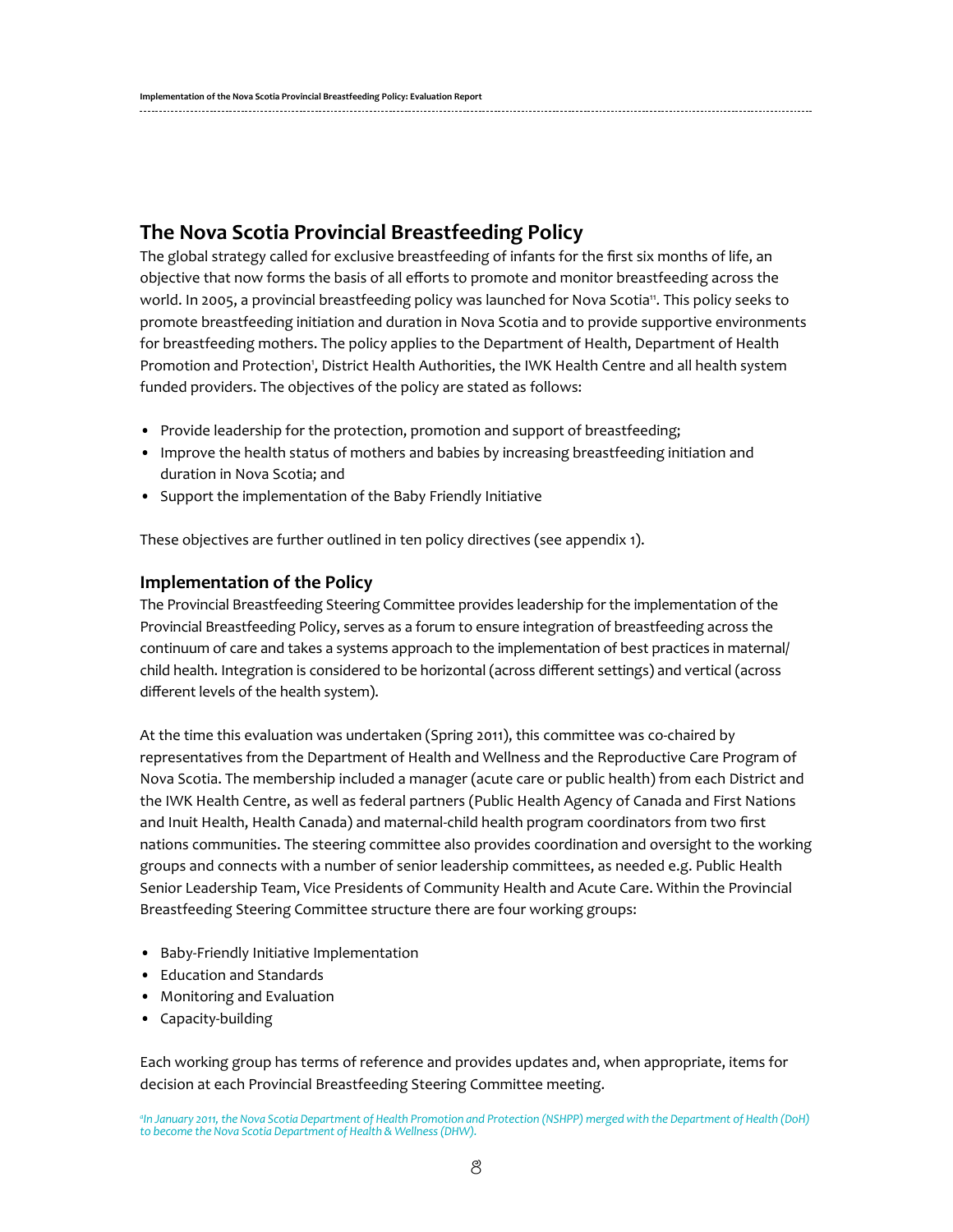## **Breastfeeding monitoring and surveillance**

Currently, two provincial databases collect data on breastfeeding in Nova Scotia. The Nova Scotia Atlee Perinatal Database (NSAPD), managed by the Reproductive Care Program of Nova Scotia, collects data on initiation and methods of infant feeding during the hospital stay. The Healthy Beginnings Database, managed by Public Health Services, collects data on breastfeeding status at initial contact with Public Health and provides opportunity to collect duration rates. These databases also have standardized definitions of the terms used in surveillance, e.g. exclusive breastfeeding. At the national level, the Canadian Community Health Survey (CCHS) collects information on breastfeeding duration. This provides useful data for comparing breastfeeding rates across Canada, however due to the high sampling variability and small sample size, data are unable to be reported at the district level, thereby limiting their use for surveillance at the District level.

Unfortunately, increasing breastfeeding initiation and duration is challenging. While a significant number (90.3%) of Canadian mothers initiate breastfeeding1, attrition rates are high and the majority will not meet this public health benchmark of exclusive breastfeeding for the first six months12. Although there has been an upward trend in breastfeeding initiation across Canada, rates in Nova Scotia, while increasing, remain below the Canadian average (see figure 1). Unfortunately, data from the Canadian Community Health Survey do not distinguish between exclusive breastfeeding and non-exclusive breastfeeding11. Rates for exclusive breastfeeding in Nova Scotia, currently at around 48% of mothers with live births at the time of hospital discharge, also mask considerable variation across districts, from 36-64% in 2009. For breastfeeding duration, again rates in Nova Scotia lag behind the rest of Canada, but figures are disturbingly low in both cases. In 2003, only 20% of Canadian women were exclusively breastfeeding at six months; this has risen to 26% in 2009-2010. However, in Nova Scotia, just 16% of women were exclusively breastfeeding at six months in 2003, and this figure has only increased to 18% in 2009/2010. Interestingly, in the year that the policy was implemented (2005), this figure increased to 19%, which suggests an immediate impact of the policy, albeit small (see figure 2).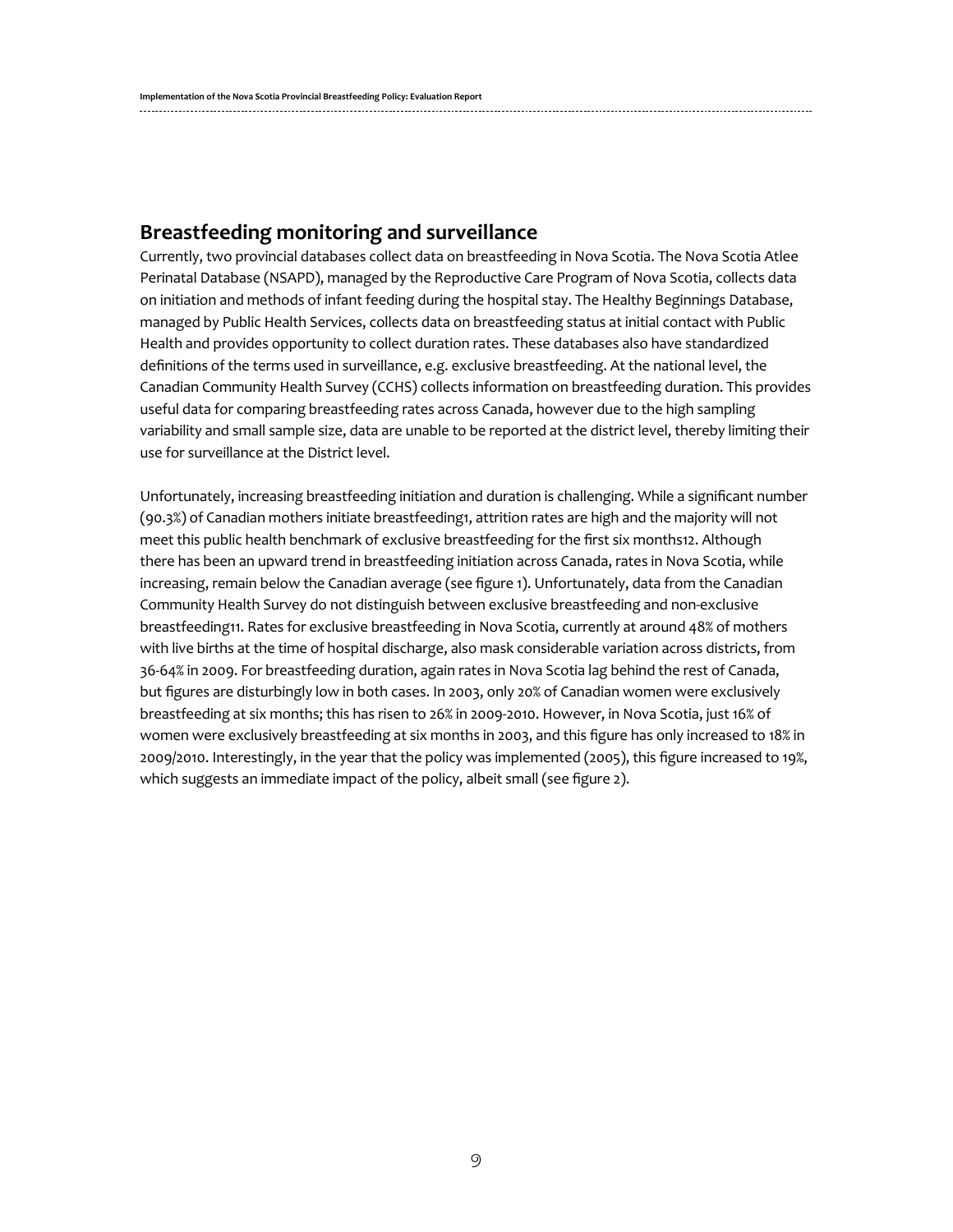

# **Figure 1. Breastfeeding initiation rates: Nova Scotia compared with Canada**

*Source: Canadian Community Health Survey (Canada); NSAPD (Nova Scotia) \*Denotes percentage of mothers with live births exclusively breastfeeding at time of discharge. These are also included in the 'any breastfeeding' category* 





*Source: Canadian Community Health Survey*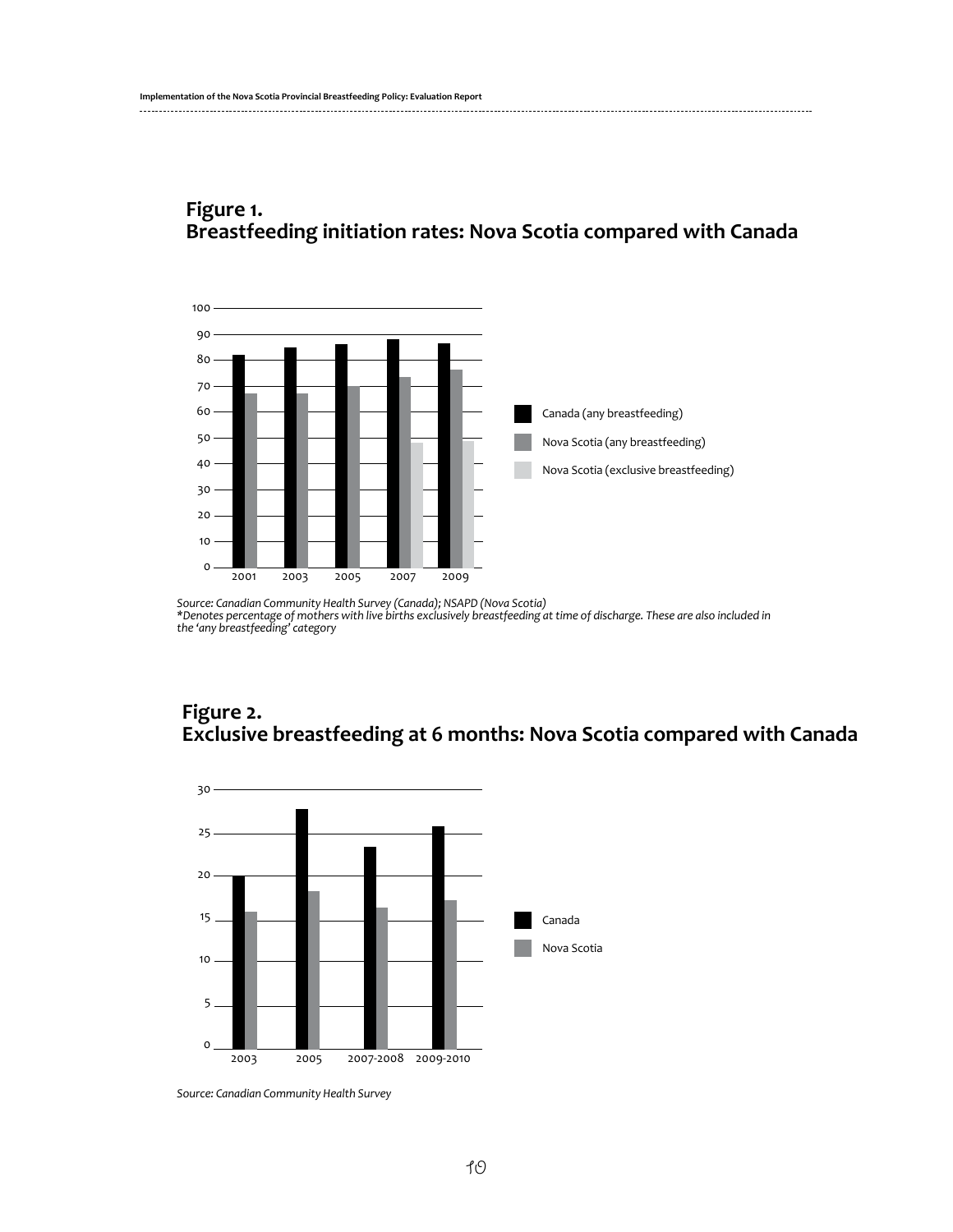# PURPOSE OF THE EVALUATION

Section VI (Accountability) of the Provincial Breastfeeding Policy identifies the commitment to monitor implementation of the policy. The Provincial Breastfeeding Monitoring and Evaluation Working Group, responsible for monitoring implementation of the policy, commissioned this evaluation with support from the Department of Health and Wellness.

#### **The purpose of the evaluation was to:**

- • Collect meaningful and relevant data in a systematic way across the province to inform decision making and planning related to breastfeeding initiatives at various levels of the system;
- Provide a consistent assessment of policy implementation across the province;
- Identify successes, challenges and opportunities related to policy implementation;
- Identify additional supports required to achieve full implementation; and
- • Promote awareness/discussion of the policy and encourage self-assessment/reflection related to implementation of the policy.

# **METHODS**

#### **This evaluation comprised focus groups and qualitative interviews, as follows:**

- 1. One overarching focus group held with members of the Provincial Breastfeeding Steering Committee (which included representatives from each District Health Authority and other partners). This focus group provided an overview of breastfeeding related work since the implementation of the provincial policy in 2005. Using the semi-structured interview guide created by the Monitoring and Evaluation Working Group of the Provincial Breastfeeding Steering Committee (see Appendix 2), this focus group lasted approximately four hours, and explored the challenges, successes and opportunities of province-wide implementation to date. The focus group was facilitated by the Research Assistant from Dalhousie University with the organizational support of a graduate student.
- 2. Focus groups held with the breastfeeding committee in each of the districts (n=9) and the IWK Health Centre. The groups focused on the perceived successes, challenges and opportunities related to policy implementation at the district level. The semi structured interview guide used to facilitate the focus groups was created by the Monitoring and Evaluation Working Group of the Provincial Breastfeeding Steering Committee (see Appendix 3). The focus groups ran from 1.5 to 3 hours and were facilitated by the Research Assistant from Dalhousie University.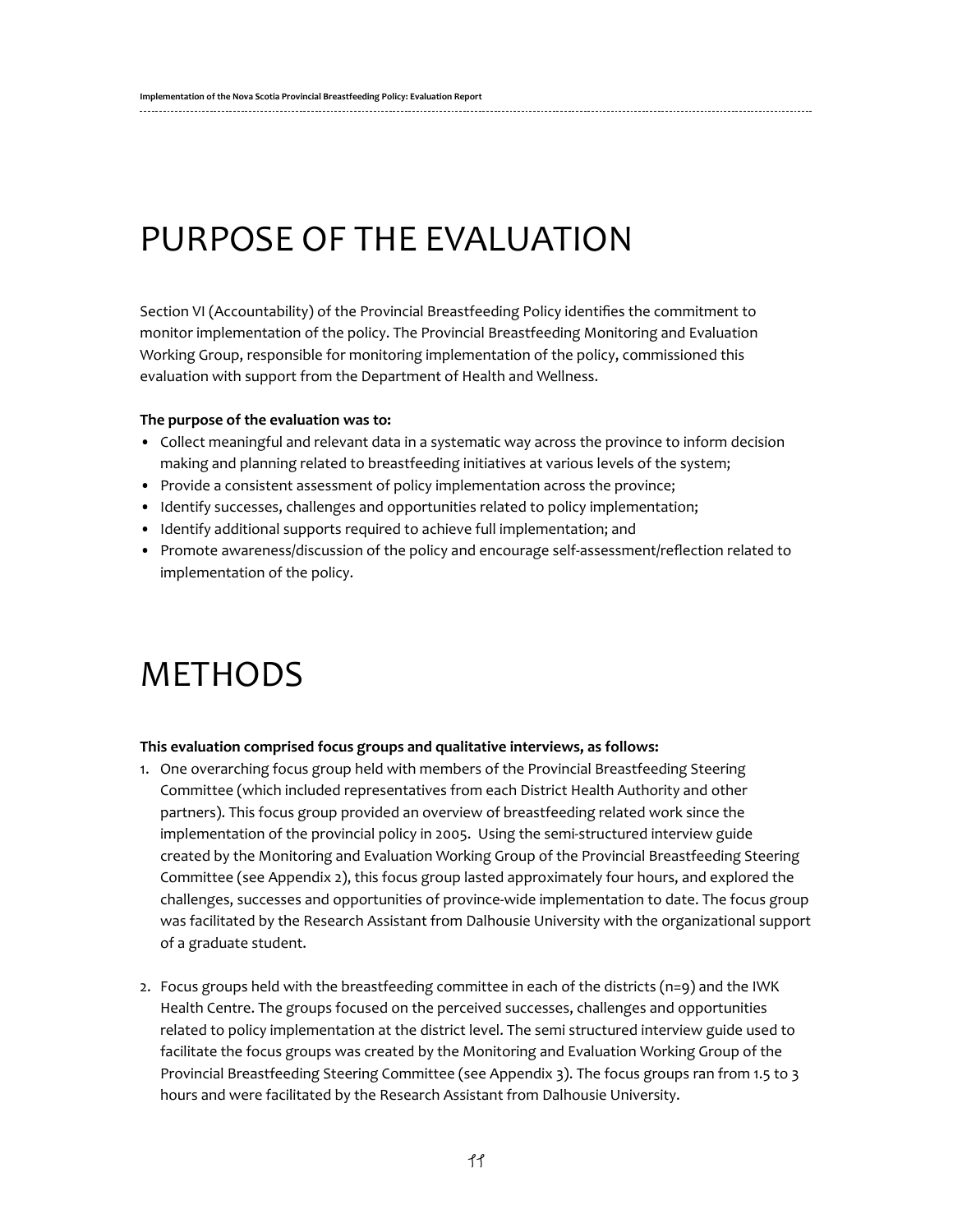3. Key informant interviews held with three senior leaders from across the province. These individuals were identified by members of the Monitoring and Evaluation Working Group of the Provincial Breastfeeding Steering Committee and the interviews were conducted to capture the perceived successes and challenges of implementation from a senior leadership perspective. Interviews were arranged and conducted by the Research Assistant, following an introductory email sent by the Provincial Breastfeeding Steering Committee Co-Chairs. The interviews were conducted over the phone. All focus groups and interviews were digitally audio recorded, with participants providing written consent (focus groups) and oral consent (interviews) for recording. The evaluation was reviewed by the Dalhousie University Health Sciences Research Ethics Board.

# KEY FINDINGS

Key findings are arranged according to the evaluative areas outlined by the Monitoring and Evaluation Working Group and focus primarily on data collected at the district level. Data from the Provincial Breastfeeding Steering Committee focus group and key informant interviews are integrated throughout to provide further context. Issues that relate to the policy directives are also addressed in this section.

## **Leadership and Committee Structure**

The first objective of the Nova Scotia Provincial Breastfeeding Policy is to provide leadership for the protection, promotion and support of breastfeeding. Leadership is embedded within each of the policy directives, but particularly within directives 5.1 and 5.5. These two directives also speak to the committee structure that is required to move work forward in this area.

Each of the nine District Health Authorities and the IWK Health Centre had a committee devoted to overseeing the coordination of breastfeeding and BFI implementation, although the structure, composition and leadership of those committees varied across districts. Committee structures were designed to reflect the priorities of each District/Centre. In some cases, districts described having split their committees into two: 1) a committee that focused on community-led initiatives for breastfeeding promotion, and 2) a committee dedicated almost exclusively to achieving the BFI designation in respective settings. Other committees were comprised of a mix of community and acute care representation, including volunteer community members. Although representatives from Public Health provided the most prominent leadership across districts, several groups demonstrated shared leadership among Public Health, Acute Care and volunteer community members. The involvement of senior leadership was also described, which may reflect greater commitment towards breastfeeding in the committees with this structure (described in more detail below).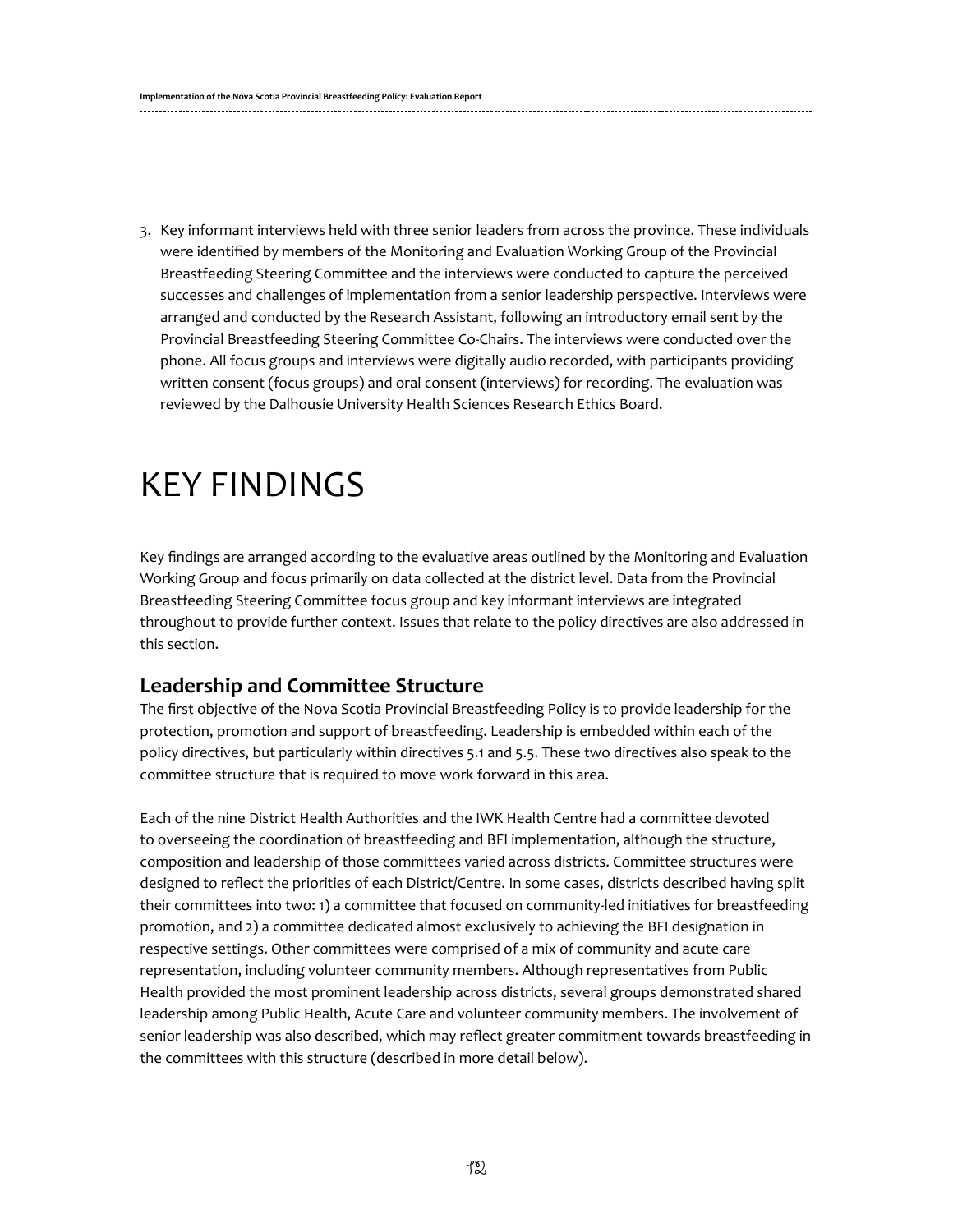With the exception of Public Health Nutritionists funded through the *Healthy Eating Nova Scotia* Strategy, there were few positions across the districts that included coordination of breastfeeding and/or BFI within their scope. Occasional grants and/or overflow of Public Health funding played a critical role in the ability of some districts to hire someone to work on BFI-specific projects for short periods of time. However, BFI work was regarded by most as being done "off the side of everyone's desk." Without exception, every District Breastfeeding Committee expressed the need for dedicated, sustainable funds to support BFI coordination and implementation of the provincial policy at the local (district) level:

> *"The individuals sitting around the table are passionate about [breastfeeding] and are willing to go that extra distance and do the work even if it's off the side of our desk or in my case as a volunteer"*

*"It's really a challenge when you lack the funds to move forward. You do the best that you can but it's very slow work. Again, no dedicated funding, no dedicated person … we do the best we can within the position that we're doing but without dedicated money and a dedicated person, it's hard to get those things off the ground."*

At the provincial level, despite having four positions with breastfeeding/BFI in their scope, the Provincial Breastfeeding Steering Committee also perceived that much of their breastfeeding work was done in addition to regular roles and responsibilities. However, while the Provincial Breastfeeding Steering Committee recognised the value of more resources to support breastfeeding, they also acknowledged that more support was available since the policy was implemented.

Support from and participation by senior leadership varied across districts. Some groups believed that their work was philosophically supported at the senior level, but that fiscal restraints and competing priorities meant that they were left to do the majority of their work without the practical support they actually required to create significant change:

*"The message has been 'keep up the good work folks' and that's been it, that's really been it. It's always been a bunch of front line staff trying to push best practice and we're not getting anywhere."* 

Other committees felt that the support from senior management amounted to "lip service" and that when overall budgets were restricted, breastfeeding support was one of the first areas to receive cuts:

*"[The senior leader] is very supportive but the first thing [they] said to us is as long as it doesn't cost us any money, yes, we'll support you, just don't ask us for a cent."*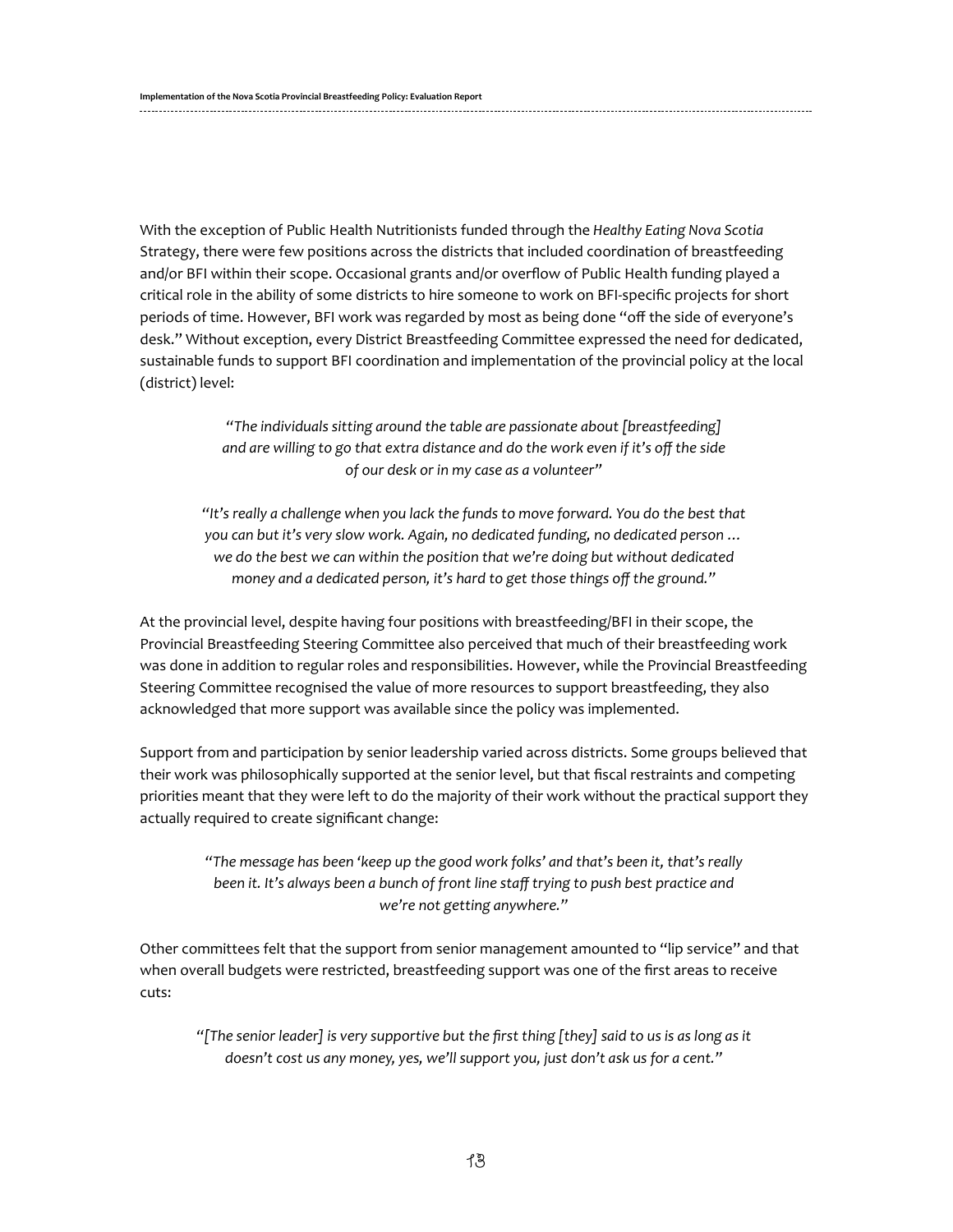From the senior leadership perspective, one district Vice President confirmed that when faced with the current fiscal realities:

> *"…breastfeeding is the first thing to go" because "I don't think they [senior leadership] really see the benefits."*

Another senior leader remarked that the policy was a great step forward, but without the ability to measure the outcomes associated with its implementation, it was not an overly effective tool for making changes throughout the health care system.

At the provincial level, the Provincial Breastfeeding Steering Committee believed that senior leadership was enthusiastic about the provincial breastfeeding policy, but perhaps unaware of the resources that were required to fully implement it:

> *"I don't think when our system approved this policy that there was a real understanding of cost implications, the time implications and the implications in general of having that policy".*

In the district breastfeeding committees that reported feeling well-supported, senior leaders were engaged with the group on a regular basis and easily accessible for communication.

## **Communication**

Like leadership and committee structure, communication is also embedded within multiple directives of the policy, but most prominently in 5.1 and 5.5. Communication within districts was facilitated primarily through informal channels, with committee members reporting to individual managers and some ad hoc committee members (whose membership varied across districts) receiving meeting minutes. No groups reported on the frequency of these internal communications. A few groups had formally presented to senior leaders regarding BFI work in their area.

Communication across districts was facilitated primarily through membership on either the Provincial Breastfeeding Steering Committee or its Working Groups. Communication between the district breastfeeding committees and the Provincial Breastfeeding Steering Committee was facilitated almost exclusively through DHA representation on the Provincial Breastfeeding Steering Committee and/or Working Groups.

Overall, the structures for communication within and across districts were seen to be sufficient for sustaining current work but ineffective for coordinating the efforts of the districts and Provincial Breastfeeding Steering Committee and fully integrating the provincial policy into everyday practices to support breastfeeding: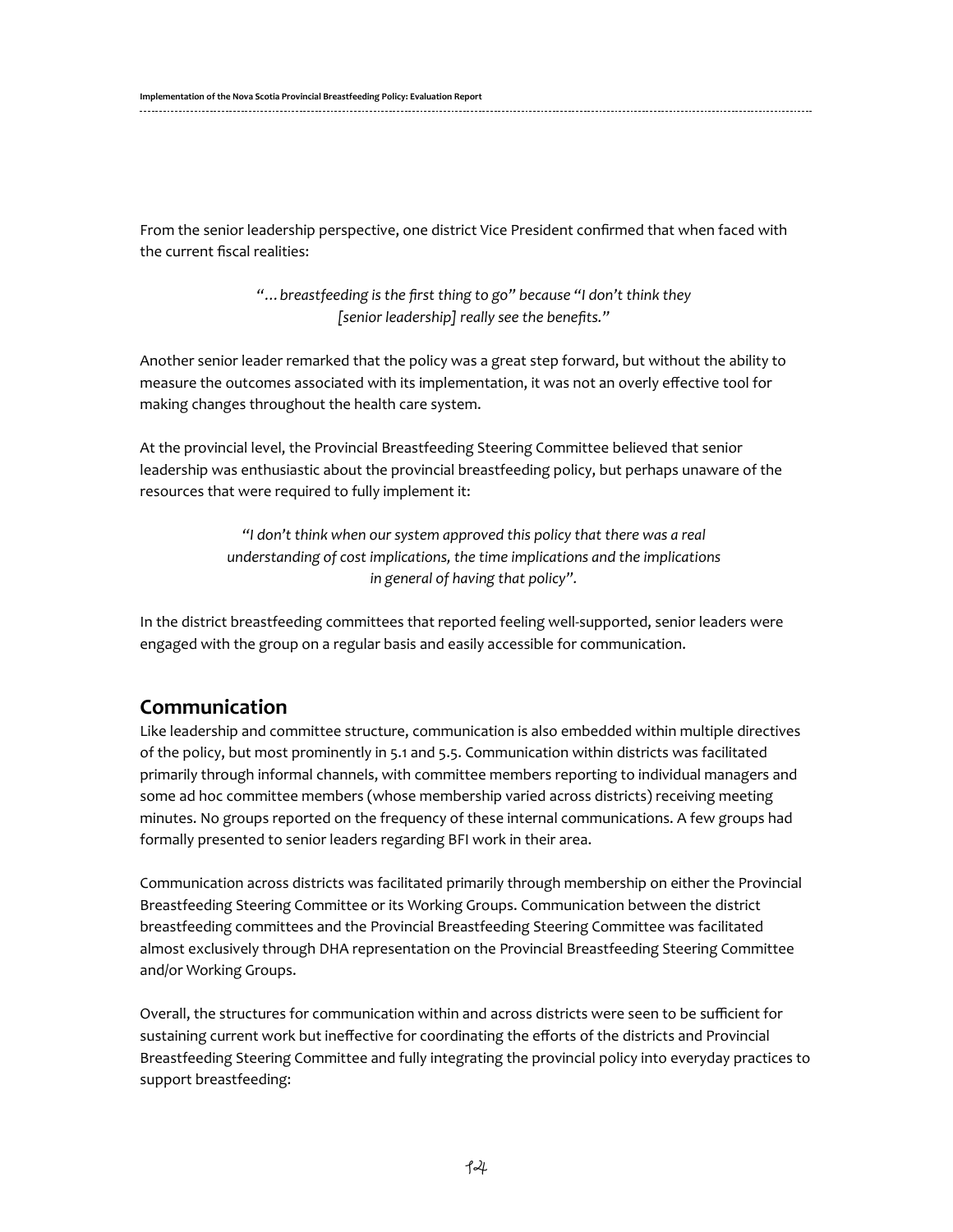*"It's really easy to work in your own little space right, and get caught up in your own little silo of what you do on a day to day basis so it's really a conscious effort to keep those lines of communication open, to try and always think of ways to improve them."*

*"We don't have an official way [to communicate] but there is the Provincial Steering Committee and there are provincial Working Groups and so there are some of us who sit at this table that also sit on some of those Working Groups … so you know, there are potential lines of communication but they're not defined."*

Several groups highlighted external communication challenges – to both the broader health system as well as the general public – as a particular opportunity for growth:

*"There's always a big challenge in communicating with people who aren't as involved with the work and getting that out to other people in a way that gets a hook into them and makes them pay attention. It's always a challenge and communication is always something that we can do a better job on."*

Two of the key challenges to communication identified by the groups were an overall unsupportive culture of breastfeeding – again, in both the general health system and the broader public - and engaging health care providers whose time and resources were often pulled in multiple competing directions.

All committees believed that communication within districts could be improved with the provision of a full time, sustainably funded BFI coordinator who had the time and resources to make the necessary connections and build relationships.

## **Cross-Sectoral Integration**

Cross-sectoral integration is a component of directives 5.1 (b) and 5.3 and speaks of the need to integrate breastfeeding into other policies and programs across government and districts. In addition, directives 5.5 (IV) and 5.4 also touch on the need to promote breastfeeding as the cultural norm for infant feeding.

While a few groups had successfully leveraged the provincial policy across sectors, the majority of district breastfeeding committees identified this as a major challenge due to lack of time and resources, as well as a lack of overall coordination of the policy across different sectors: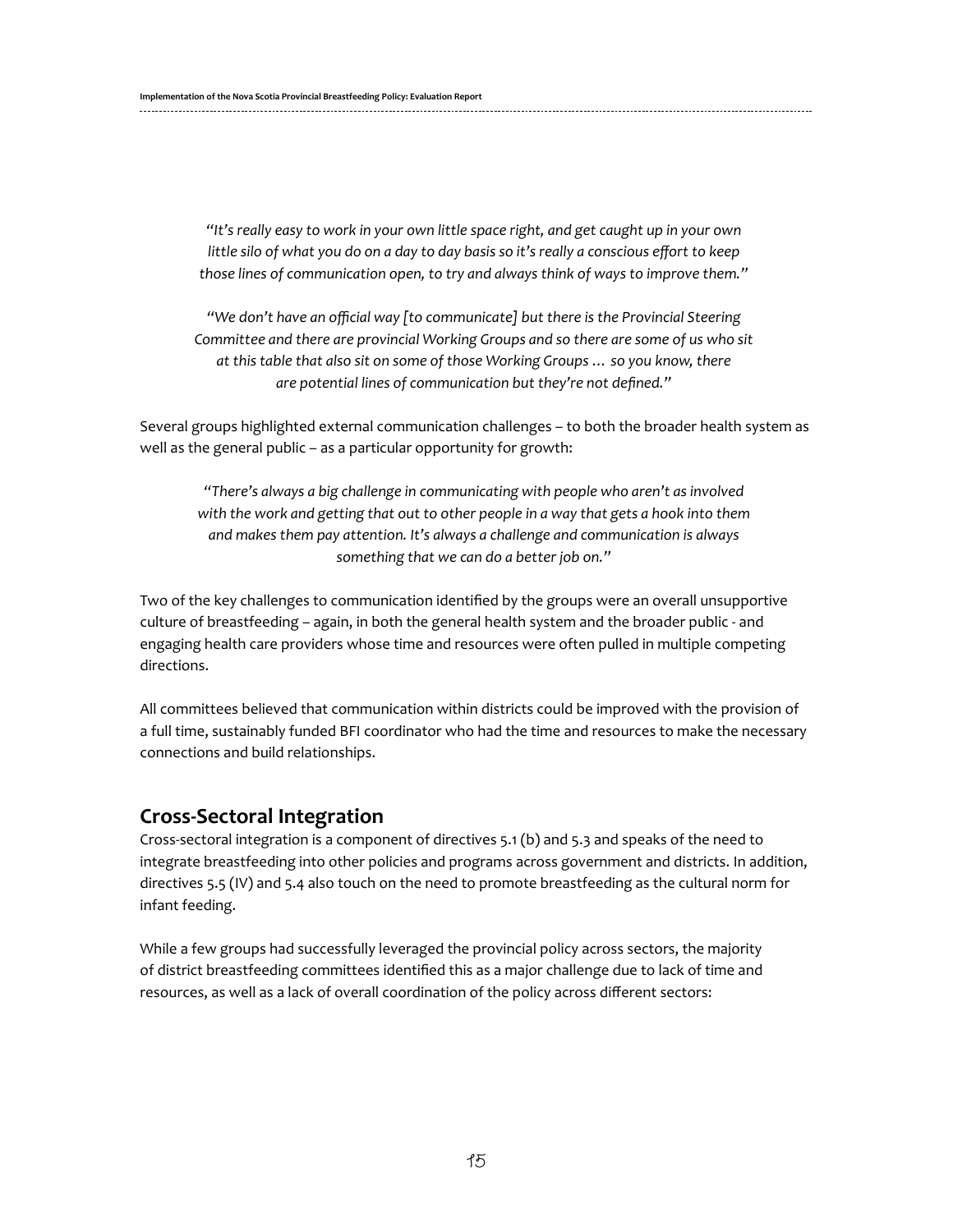*"I see a disconnect, I don't know that there's a specific process in place when I'm working with a mom who's being given information that's not in keeping with our provincial policy. So what then happens with that information? Where is the accountability when things like that are happening? I'm trying to follow provincial policies and so on but then I'm finding not everybody is doing that so are there mechanisms in place with the provincial policy around if people are following or not following it? How can that be coordinated?"*

For those groups that had been successful, identifying champions within the other sectors was seen as crucial, as were countless hours of volunteer time contributed by community members. One district, drawing upon the efforts of volunteers and a passion for engaging the public in breastfeeding support, had experienced cross-sectoral success with its 'Make Breastfeeding Your Business' Toolkit. The Toolkit, available province wide, outlines concrete steps for engaging the private business sector and broader community.

Two key challenges identified by nearly all groups in relation to cross-sectoral integration were that: 1) in general, supporting breastfeeding mothers and children was not highly valued in the broader community, and 2) engaging the broader community in the support of breastfeeding mothers and children took more financial and human resources than were available to the district breastfeeding committees. The private business and education sectors were identified as the most difficult to engage:

*"It's interesting, I do Roots of Empathy , and I've always done [grade] primary but this year I'm doing a grade six class and I specifically try to get a breastfeeding mom to bring to the class but when I said to the teacher 'would you be comfortable if she were to breastfeed', it was a definite, it wasn't a definite no, but it was a definite 'I'm very uncomfortable with that'. Like just the look on her face".* 

Suggestions for where future efforts to promote, protect, and support breastfeeding should be focused included continuing to challenge what many respondents viewed as an unsupportive culture for breastfeeding, both within the health system and more broadly in society. Working to engage physicians was mentioned by different committees as a way to address this in the health system, since these were viewed as key influencers. Stronger connections with other provincial strategies and initiatives were also discussed as a way to address multiple agendas around health including breastfeeding:

*"So they talk about childhood obesity but the number one step to reducing childhood obesity is breastfeeding. At least there is an interest in addressing childhood obesity and when we get the strategy to come out, I know breastfeeding is a part of it because it's the whole healthy eating strategy that is child and youth, fruits and vegetables consumption, breastfeeding, it's all those pieces".*

*<sup>&</sup>quot;Roots of Empathy is an evidence-based classroom program that has shown dramatic effect in reducing levels of aggression among schoolchildren by raising social/emotional competence and increasing empathy. The program reaches elementary schoolchildren from Kindergarten to Grade 8. In Canada, the program is delivered in English and French and reaches rural, urban, and remote communities including Aboriginal communities." www.rootsofempathy.org*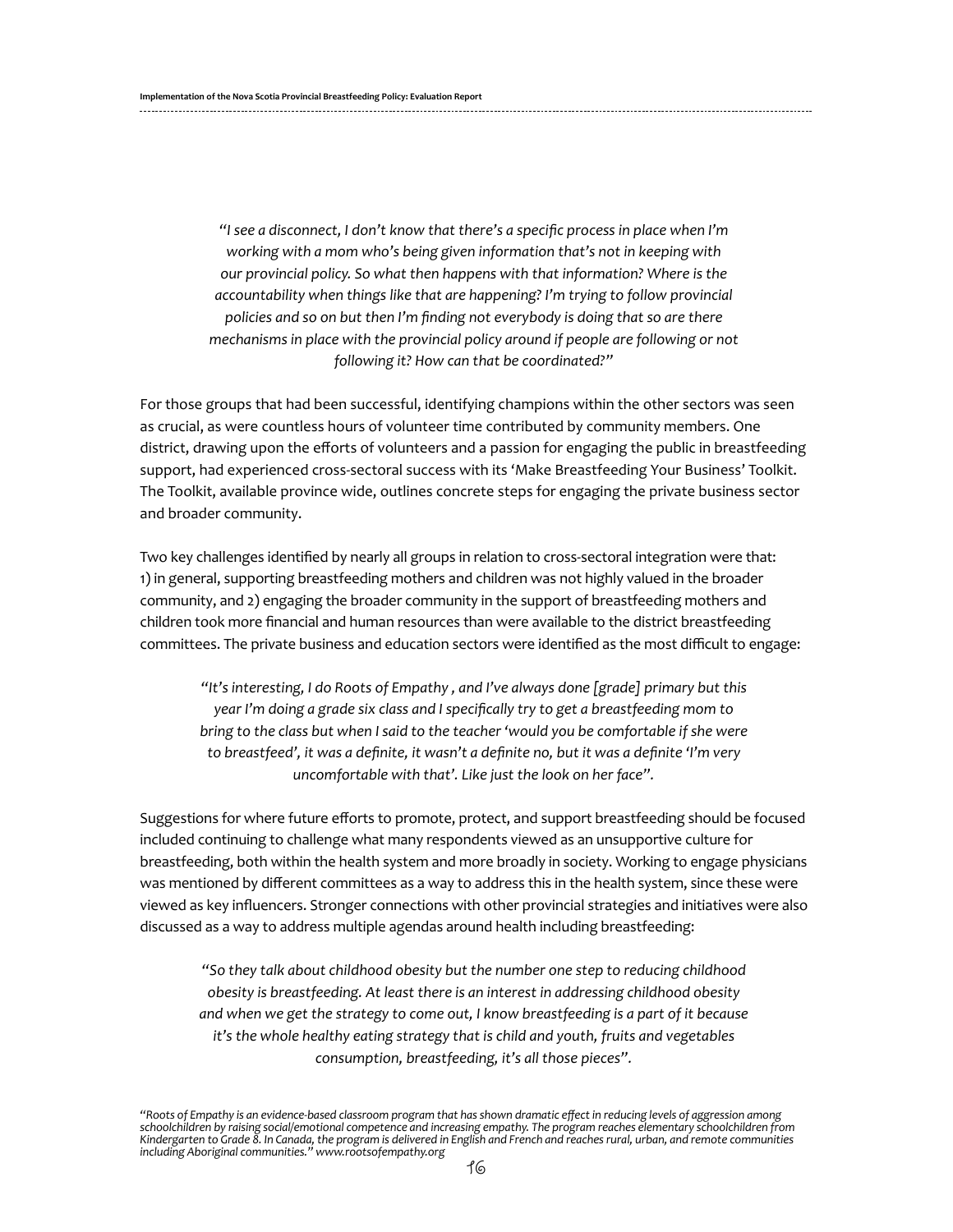*"And are we really serious about that, do we really want to decrease obesity and really look at preventing diseases long-term? This is where it starts. And really support these people to continue. So how do we plan on doing that?"*

In addition, one committee discussed the importance of understanding more about prenatal breastfeeding intentions, as well as learning if mothers-to-be were actually receiving the information they needed to make an informed choice. Expanding the 'Making a Difference' (MAD) training was also seen as an important way to build support for breastfeeding within communities.

## **Health Education Resources**

The need for resources to support implementation of the policy is included within directives 5.1 (c&d), 5.5.III and 5.5.IV. Reflecting the directive (5.1c) that information on breastfeeding and infant feeding be standardized and updated in provincial documents or services to which parents and professionals refer, each committee identified the same key resources that they shared with families to support breastfeeding and infant feeding. The most prominent and widely used were those affiliated with the breastfeeding Social Marketing Campaign, the 'Loving Care' series and 'Breastfeeding Basics'. These were highly regarded by committee members; one committee even mentioned that these resources had been described as the top ones in the country by a visiting lactation consultant. Several groups identified gaps in existing provincial resources; for example:

- A more in-depth discussion about sexuality in 'Breastfeeding Basics'; and
- • A resource that creates awareness of the existence of the provincial breastfeeding policy, e.g. information to raise awareness of the existence of the Provincial Breastfeeding Policy could be included in the 'Breastfeeding Basics' guide for mothers.

Overall, the groups expressed that existing resources, and any future ones, needed to be accessible to families online. Some committees felt that there was a need to invest more in social marketing, rather than create additional resources, to challenge the unsupportive culture around breastfeeding and to change societal attitudes:

*"The moms get so much education on breastfeeding and the benefits of breastfeeding but it's the general public that, I mean most of all our efforts tend to stem to the family itself that's nursing and most of the obstacles are when they tend to go out of that setting"*

Further, several committees suggested that any new resources be incorporated into existing 'master resources', such as 'Loving Care' or 'Breastfeeding Basics', so as 1) not to overwhelm families with numerous pamphlets/handouts and 2) to ensure that all information is readily available in one easy to access resource. However, there were also examples of resources for specific groups that might be appropriate to be developed by other organizations, e.g. A resource that outlines what on-reserve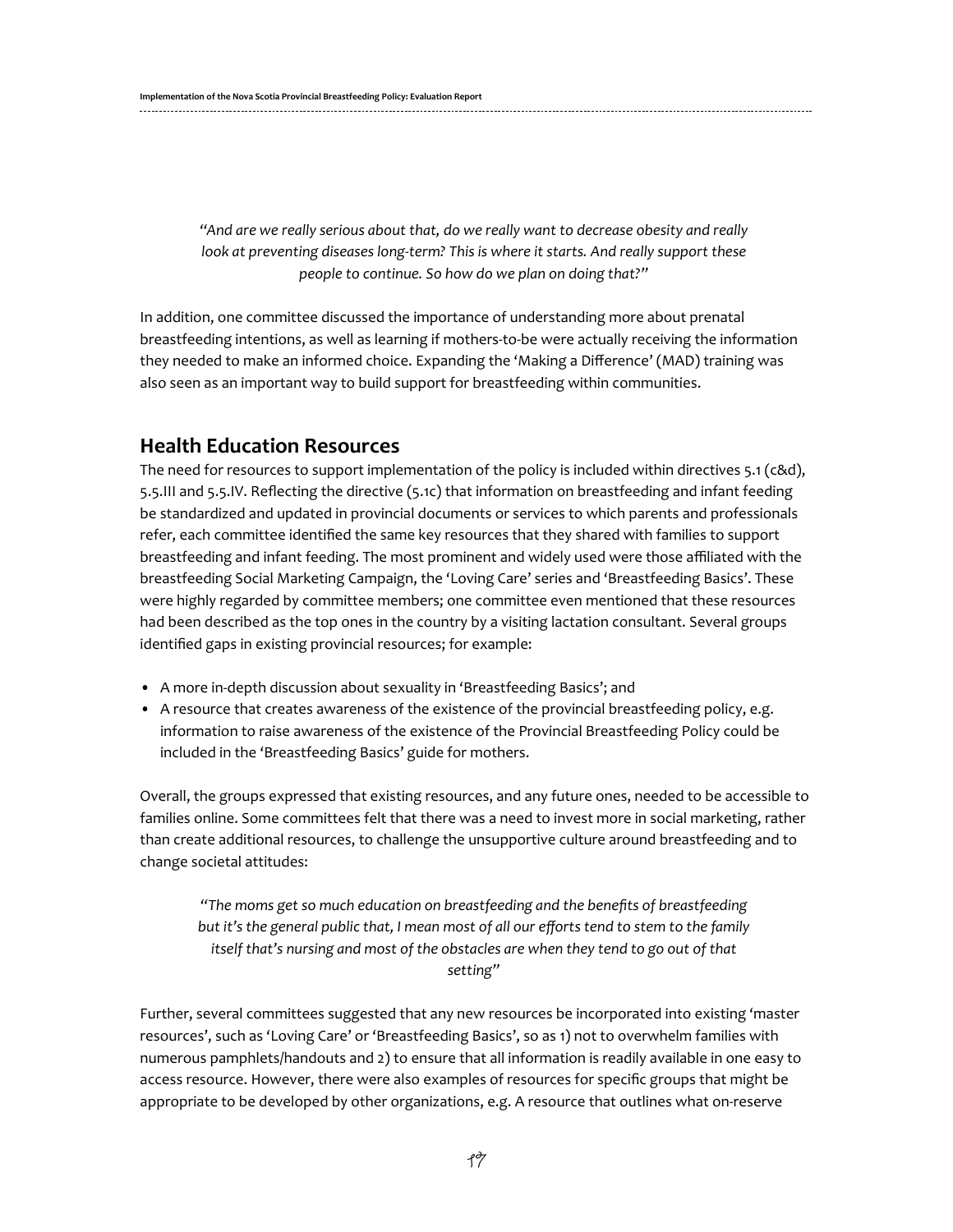Band members are entitled to from their federal coverage, which could be developed by First Nations and Inuit Health, and a resource for parents with breastfeeding children in acute care settings that could be developed by acute care facilities.

### **Continuum of Breastfeeding Support**

Directives 5.2, 5.1(e) and 5.7 speak to the need for supportive environments for breastfeeding across multiple settings and time-points, including within hospitals, the community and workplaces that support a culture of breastfeeding. A number of resources were cited across districts to support breastfeeding, most typically peer support groups or support lines, one or both of which were available in each district and at the IWK Health Centre. The majority of these were led or supported by volunteer groups or Family Resource Centres. Each district employed a variety of means to inform mothers of the breastfeeding support services in their area. The most commonly used methods were pamphlets or posters displayed or distributed in hospitals, referrals from Public Health Nurses, fridge magnets, Family Resource Centres, prenatal classes, word of mouth and radio/television advertisements. Transportation to peer support groups was identified as a major barrier to access in several districts: numerous suggestions were made that funding transportation costs for rural families to attend breastfeeding support meetings would be a well utilized and highly valued resource.

Across the province, mothers returning to work were supported, to varying degrees, to continue breastfeeding or to pump breast-milk in publically funded work place settings. One district had a workplace policy that outlined the rights of employed breastfeeding mothers while several other districts had general orientations for staff that address this. Several districts had purchased breast pumps that employees were able to borrow. In general, the districts with district specific breastfeeding policies appeared more supportive of breastfeeding mothers returning to work, however many noted that the nature of acute care work (inconsistent breaks, emergency situations, etc.) was seen as a direct hindrance to supporting mothers who worked in the field. Most district breastfeeding committees believed that breastfeeding mothers were philosophically supported but that the practical reality of needing to pump or breastfeed at work was not particularly well supported:

*"I tried with my first [baby] pumping when I came back and it did not work because… when there's work to be done, people don't look real friendly at you if you're running off with a pump and you're doubling up work for somebody else while you're gone, so if you actually get a break you could run and do it…"* 

The same respondent also made the following observation:

*"and this isn't being judgmental either but there's not one staff member in our facility that smokes that does not get three or four extra smoke breaks during the day and they don't take those on their lunch breaks and their coffee breaks, they're never questioned*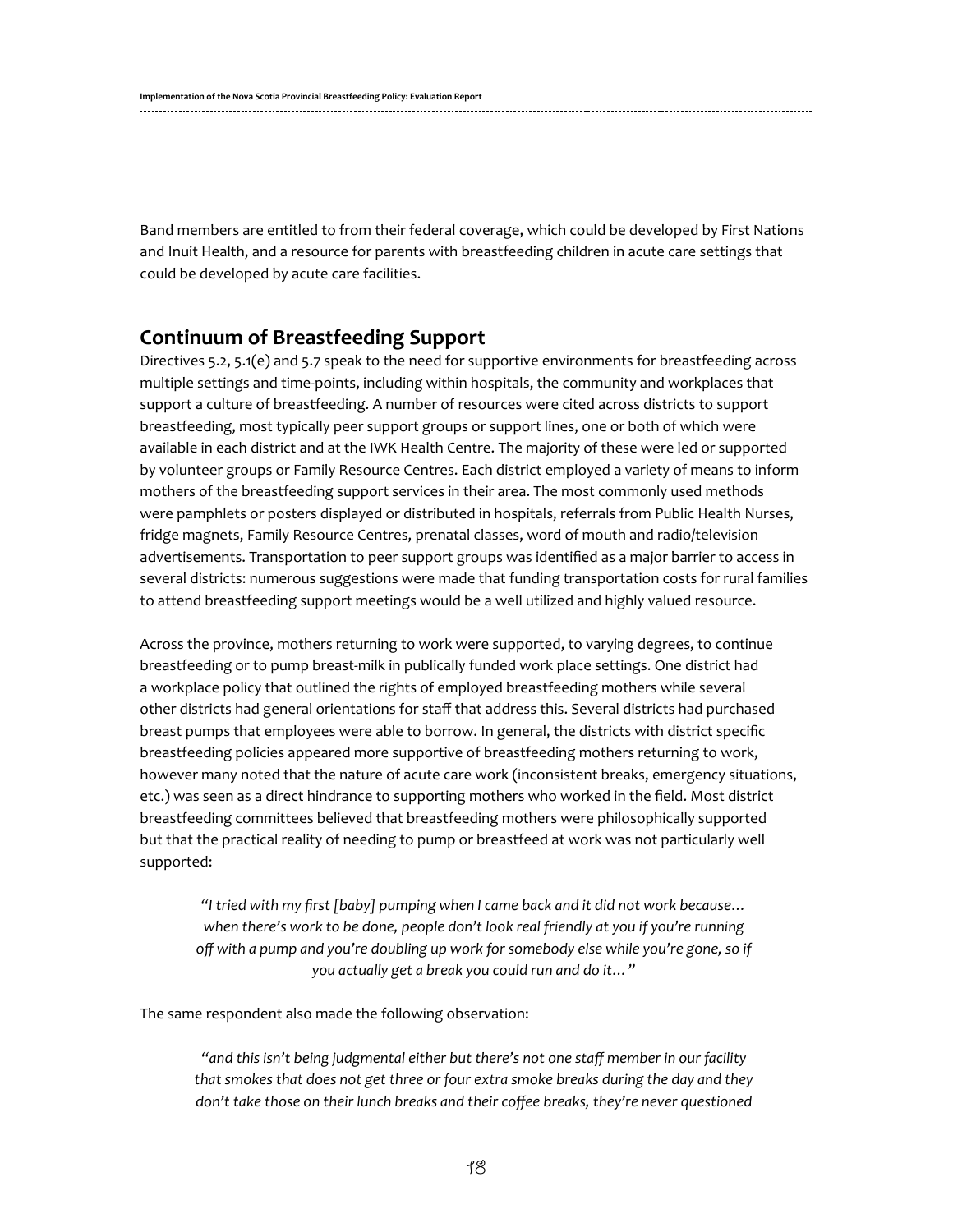*when they want to go out for a smoke…but granted, it doesn't take as long to have your cigarette as it does to nurse a baby, but it's just the whole thought process around it, like people don't view that as a hindrance to your working line as much as they would to sneak off and feed baby".*

Many district committee members described personal experience with this dilemma and most identified that if it were not for their determination and self-advocacy, they would not have been able to continue their breastfeeding relationship after returning to work:

*"HR is not involved, they're not giving information to people returning from maternity leave, so 'if you're breastfeeding, here's what we can do to help you.' You would have to be very interested and proactive to get any support."* 

Continuing to breastfeed beyond six months was also seen as a challenge, with some focus group members describing their own personal experience around not feeling accepted in making the decision to breastfeed beyond six months:

*"We've got to change the minds, the culture has to change because even nursing at 22 months I was getting to the point, and I know I shouldn't have been, but to the point where I felt I had to hide it. I had to hide it from my mother because she'd say 'oh my god you're too old to be breastfeeding this child', or 'she's too old to be breastfeeding', but you get to the point where you feel you have to hide it because it's not normal, it's not considered normal to others".* 

Despite the aforementioned challenges, all but one district provided dedicated space(s) designed to make breastfeeding mothers, both employees and members of the general public, feel comfortable and welcome. In some cases, there was no specific room dedicated to breastfeeding mothers, but each hospital in the region provided a seating section, clearly marked and equipped with comfortable chairs and curtains. All other districts provided rooms dedicated to breastfeeding mothers that were clearly marked and equipped with comfortable chairs. Extra equipment available in some spaces across the province included breast pumps, fridges, ottomans, soft lighting and change tables. The Department of Health and Wellness has a dedicated wellness room for mothers and infants that is equipped with signage, a comfortable chair, a blanket and soft lighting. The Provincial Breastfeeding Steering Committee identified clearer communication of the availability of the room to mothers as well as clearer communication with management of the need for such a room as specific opportunities for growth.

### **BFI Implementation and Designation**

The implementation and designation of the Baby Friendly Initiative is a core component of directives 5.5.V and 5.10. Previous evaluation of BFI was conducted in 2004-2005 with the aim of determining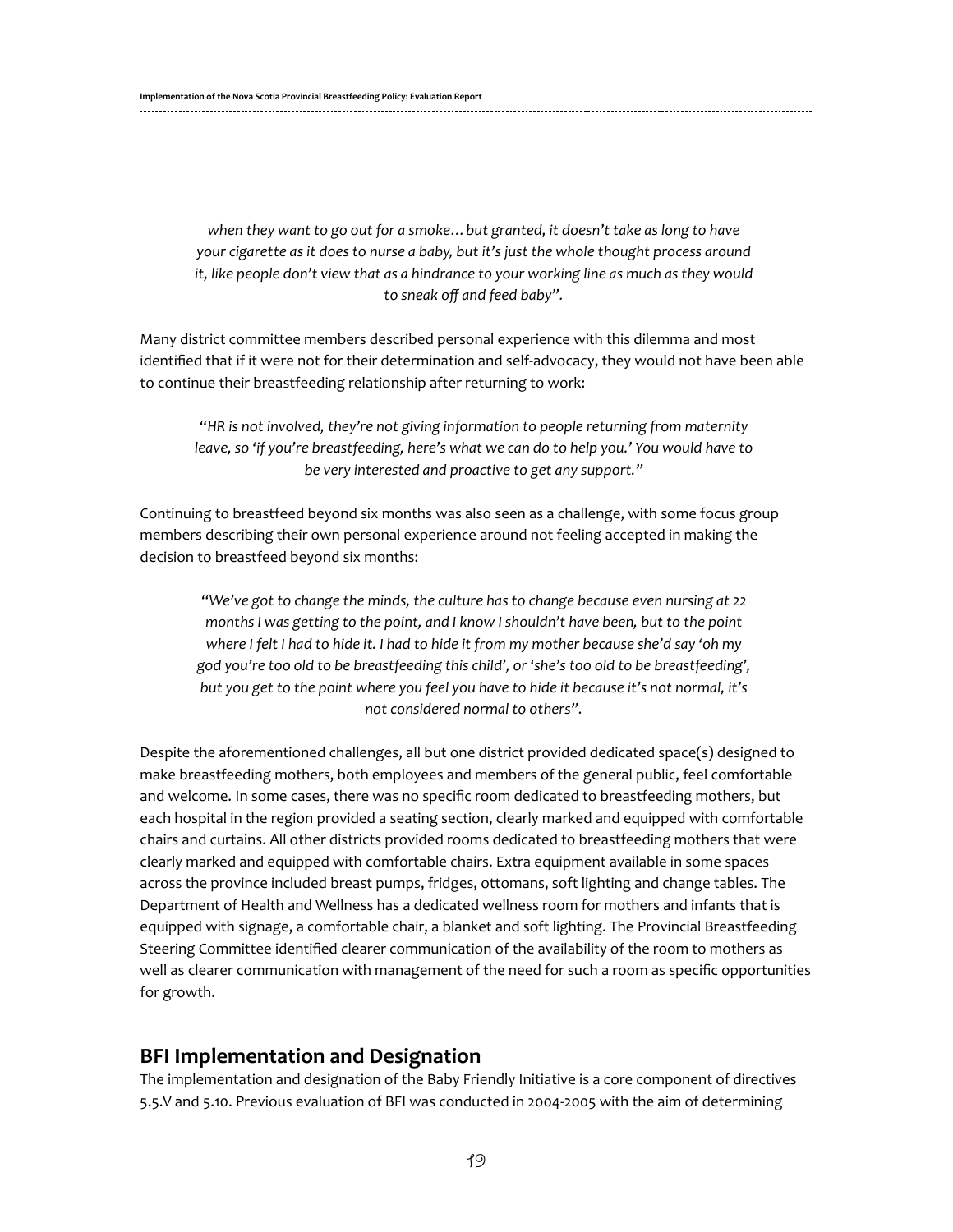where Districts were in relation to implementation. This evaluation provided information on progress towards implementation towards BFI designation. For the purposes of this evaluation, awareness and understanding of the process of achieving BFI designation was the focus.

All district breastfeeding committees, as well as the Provincial Breastfeeding Steering Committee, saw achieving BFI designation as both a challenge and an opportunity. This was due largely to the fact that the 10 steps that make up the designation process for hospitals (See Appendix 4) are perceived as complex, time consuming and often difficult to measure. A number of structural challenges were also mentioned, including a lack of enforcement around the steps in achieving BFI designation, along with concerns for where funding for achieving designation would come from and the often-mentioned unsupportive culture for breastfeeding. Beyond theses structural challenges of implementing BFI at the district level, other challenges raised by the district breastfeeding committees were:

- Lack of sustained funding for someone to lead the initiative at the district level;
- • Lack of general awareness within the health system of the importance of breastfeeding support and BFI designation;
- • Reluctance on the part of senior leadership to 'buy in' to BFI for fear of financial commitment or loss of financial support from formula producers; and
- • Educating and engaging physicians and acute care providers.

"It would be wonderful to have positions funded to dedicate time to implementation of those ten steps. And again, I would, even two would be pie in the sky, so that you'd have Public Health and Mat/ Child people that would work collaboratively"

*"The challenge is in engaging physicians, it's engaging other departments to see they have a role to play in BFI, they don't always see that. A mom who comes in with a five month old baby who requires surgery needs to be supported to continue to breastfeed the baby, or that perhaps knowing a mother is breastfeeding is important when mom comes into the emergency, she's been on prescriptions that she needs to know is OK for her to take, but they need to know it too. So I think it boils down to a lack of knowledge and awareness and getting everybody on board with the same consistent and accurate messages."*

Despite these challenges associated with achieving BFI designation, all committees were able to identify particular achievements within their districts since the implementation of the provincial policy:

- • Half of all districts reported having a district specific policy in place with all other districts at various stages of draft policy approval;
- Skin to skin contact and 24 hour rooming-in is increasingly becoming the norm in many health centres across the province;
- • Making a Difference training has standardized breastfeeding messages and practices across the province;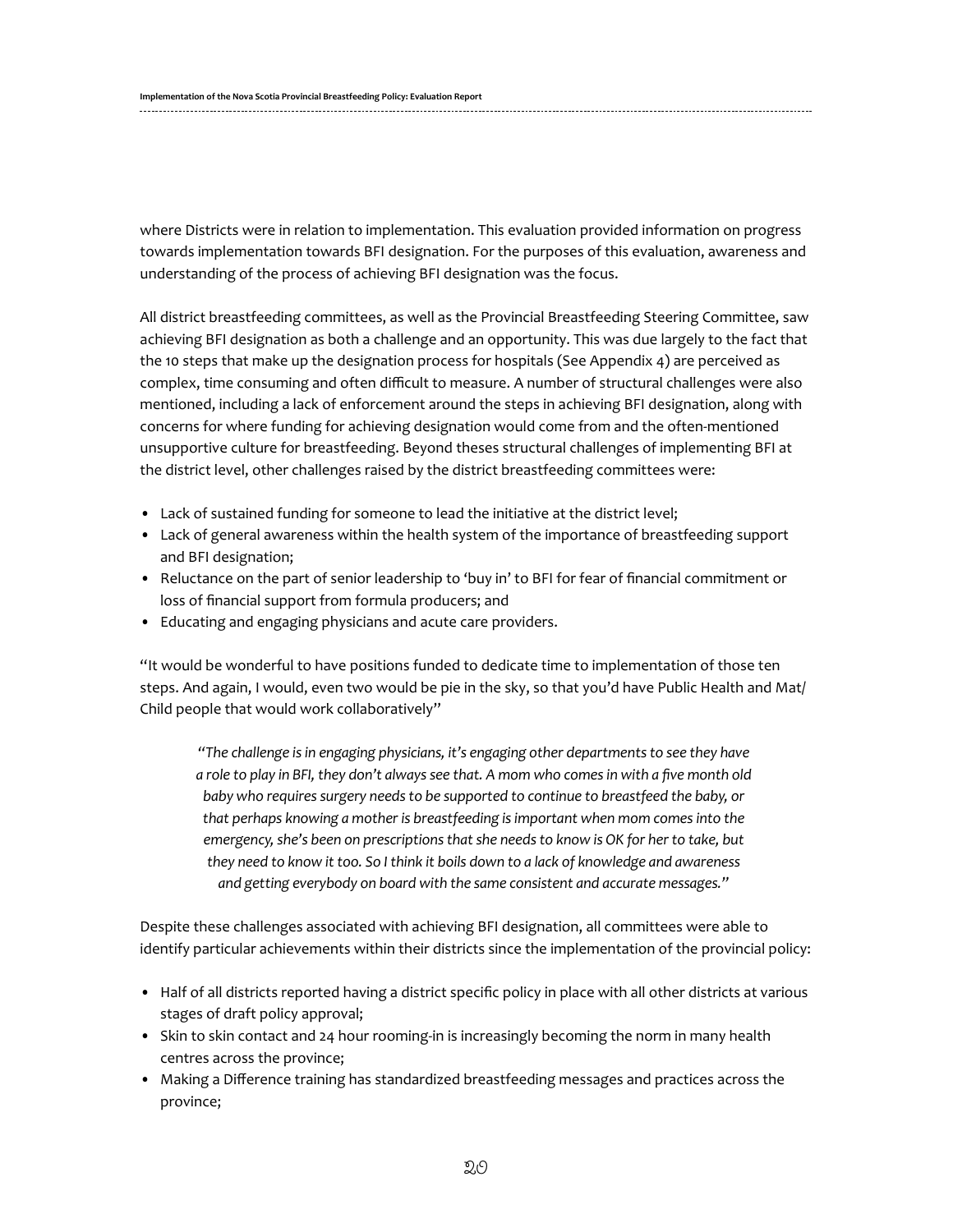- • Several districts purchased their formula at fair market value with several other districts currently reviewing and/or renegotiating their contracts ; and
- • All district breastfeeding committees have connections with breastfeeding supports available in the community and regularly refer mothers to them.

One committee member also spoke of the need for BFI designation to be part of the national accreditation process for health settings14:

*"I'm seeing recognition of just health promotion in general growing. But for example, we just went through accreditation but there was no real integration of BFI work into our accreditation stuff as well right, like you know it's, we were kind of questioning so why isn't that part of our accreditation standards?"*

Integration of BFI designation into the accreditation process would both raise awareness of the steps required for BFI designation and send a powerful message that breastfeeding was valued at a national priority.

### **International Code of Marketing of Breast-milk Substitutes**

Directive 5.6 addresses the need to encourage the application of the International Code of Marketing of Breast-milk Substitutes. The Code was not viewed by all focus group participants as a universally agreed or celebrated document. A number of district breastfeeding committee members felt that the Code impinged upon women's autonomy and decision-making abilities, demonizing formula to the point of making any mother who cannot or will not breastfeed feel guilty about feeding her baby formula. Worth noting is that, as a step towards BFI designation, compliance with the Code, particularly the clause which stipulates that formula must not be provided free to families, was often misconstrued by committee members to mean that any formula given to infants represented a direct violation. Several district breastfeeding committee members were able to point out that the Code states in section 6.6-6.7 that providing free formula is acceptable when it is medically necessary and when the donation can be sustained for the duration of the infant's/child's need of it. Others raised the question of marketing and sponsorship more broadly:

*"And it raises greater government-like questions too, like why are we so dependent on corporate, you know sponsorship for things that in other countries that doesn't happen? So what's sort of happening with our model that we need to rely on all these lotteries and gambling and sponsorship with all these different companies that go against a lot of things down the road that will affect the health of our population?"* 

These observations strengthen the earlier recommendation by district breastfeeding committee members that the Making a Difference course, which includes an in-depth discussion of the International Code and its applicability, be offered more widely.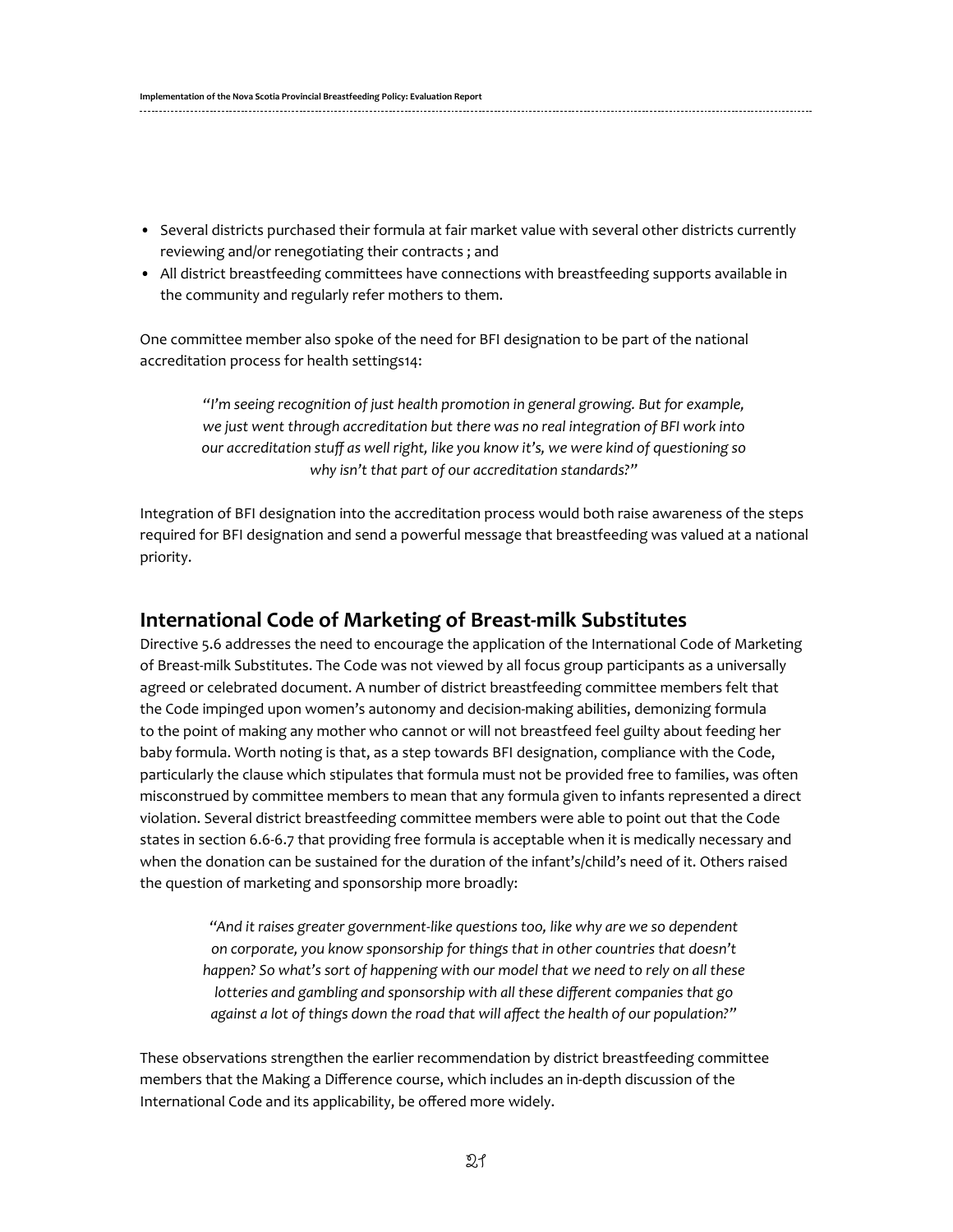In light of the aforementioned challenges, building understanding of the Code among health care providers was perceived by all district breastfeeding committees to be particularly difficult. Some committees had taken on this piece of work by hosting 'lunch and learns' with staff, however, those committees noted that it was typically the health care providers who were already strong breastfeeding advocates who attended the sessions. Physicians were seen as a particularly challenging group, as many still accepted free formula and family care items, such as weigh pads and tape measures, with formula advertisements on them. Suggestions for building understanding of the Code among physicians were:

- • A partnership between the Provincial Breastfeeding Steering Committee and Doctors Nova Scotia;
- • Provision of provincially funded, unlabelled family care items to all physician's offices;
- • A one page resource mailed out to all physicians outlining the Code and its importance; and
- Identifying a highly visible champion to promote the Code among colleagues.

Beyond physicians, several committees, as well as the Provincial Breastfeeding Steering Committee, expressed the need for national legislation of the Code to make it a priority within the health system. A number of committees identified the Provincial Breastfeeding Steering Committee as the appropriate leader of the advocacy efforts necessary to accomplish this.

The 'Making a Difference' course was viewed by all committees as a successful program in relation to educating and informing health care providers about the International Code, and the importance of breastfeeding in general. Incorporating physicians and other health care providers into future Making a Difference training was seen as an exciting opportunity for building understanding of the Code across health systems.

The primary means of building understanding of the International Code among mothers was through informal discussions in Public Health led prenatal classes. Although several committees believed this to be sufficient, others clearly identified a need for a family specific resource dedicated to explaining the Code and its impact/importance in a short, easy to read, take home format.

## **Breastfeeding Training and Education in Learning Institutions and across the broader Health System**

The importance of encouraging all professional bodies to ensure adequate theoretical and practical training in the area of breastfeeding is addressed in directives 5.5.VI and 5.8. Promoting breastfeeding training and education within learning institutions was acknowledged as both a challenge and an opportunity by most district breastfeeding committees. For those committees that believed they had been successful in doing this, there were several common factors that enabled their success:

• Having established relationships with key people within the learning institutions, such as a teacher or instructor;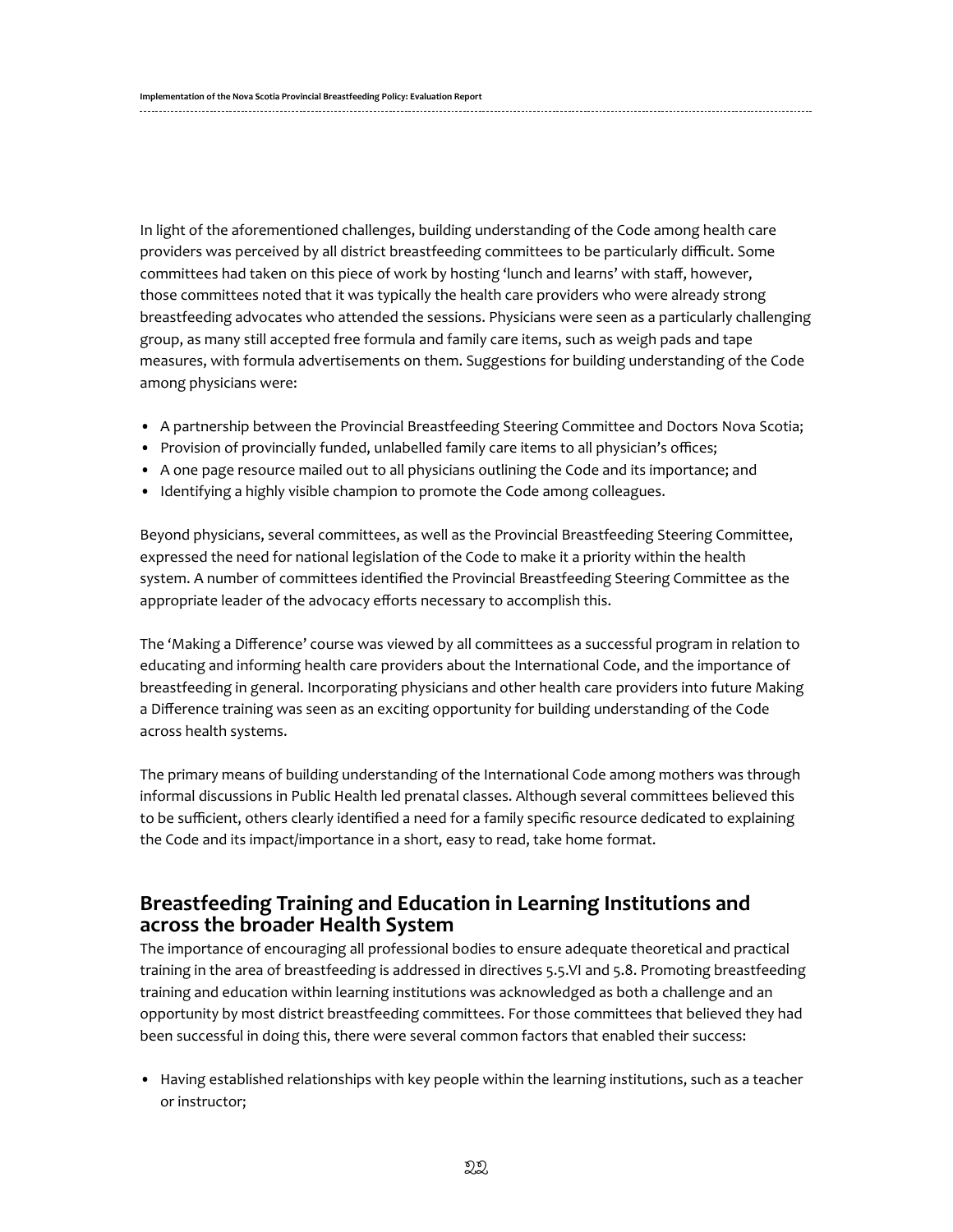- • Making presentations to individual classes or programs (such as Early Childhood Education, Nursing or Medical programs); and
- Supporting/making connections with Roots of Empathy programmers and mothers.

Committee generated suggestions for promoting breastfeeding training and education among general health system staff and volunteers included:

- • Supporting general health system staff and volunteers to attend the Making a Difference training; and
- • Creating a mandatory general orientation for all health system staff and volunteers that highlights the policy and the importance of supporting breastfeeding mothers/children.

The challenge associated with engaging physicians was a consistent theme across all districts, often coming up multiple times:

*"I've had women come and say 'well I stopped because I was on an antibiotic and the doctor told me I couldn't breastfeed…'"*

*"And you can't counteract that… you can't tell a patient your doctor is wrong, you can't stand there and say your doctor is wrong, the patient values those physicians, those are their key person".* 

At the provincial level, the Provincial Breastfeeding Steering Committee identified Dalhousie University's inter-professional breastfeeding elective, Making a Difference and the Food and Nutrition Standards for Regulated Child Care Settings as successful initiatives aimed at promoting breastfeeding training and education within learning institutions and throughout the broader health system. A few district breastfeeding committees spoke of the need to engage in education within the school system, either through more health promotion for teachers in training or directly to students, although this was not discussed in great detail.

## **Breastfeeding Monitoring and Surveillance**

Surveillance is a necessary component of monitoring and evaluation and is addressed in directive 5.9. As previously described, breastfeeding surveillance data comes from three main sources, the Nova Scotia Atlee Perinatal Database (NSAPD), the Healthy Beginnings Database and Canadian Community Health Survey data. A review of current breastfeeding methods in Nova Scotia was recently conducted. Although a few districts are collecting duration data, this is not done on a consistent basis. This review identified two gaps in surveillance data, at both the provincial and district levels: 1) a lack of, and need for, breastfeeding duration data, and 2) the consistency of definitions used when collecting breastfeeding information, along with clarification on the process for data collection. Both of these issues were mentioned within the focus groups: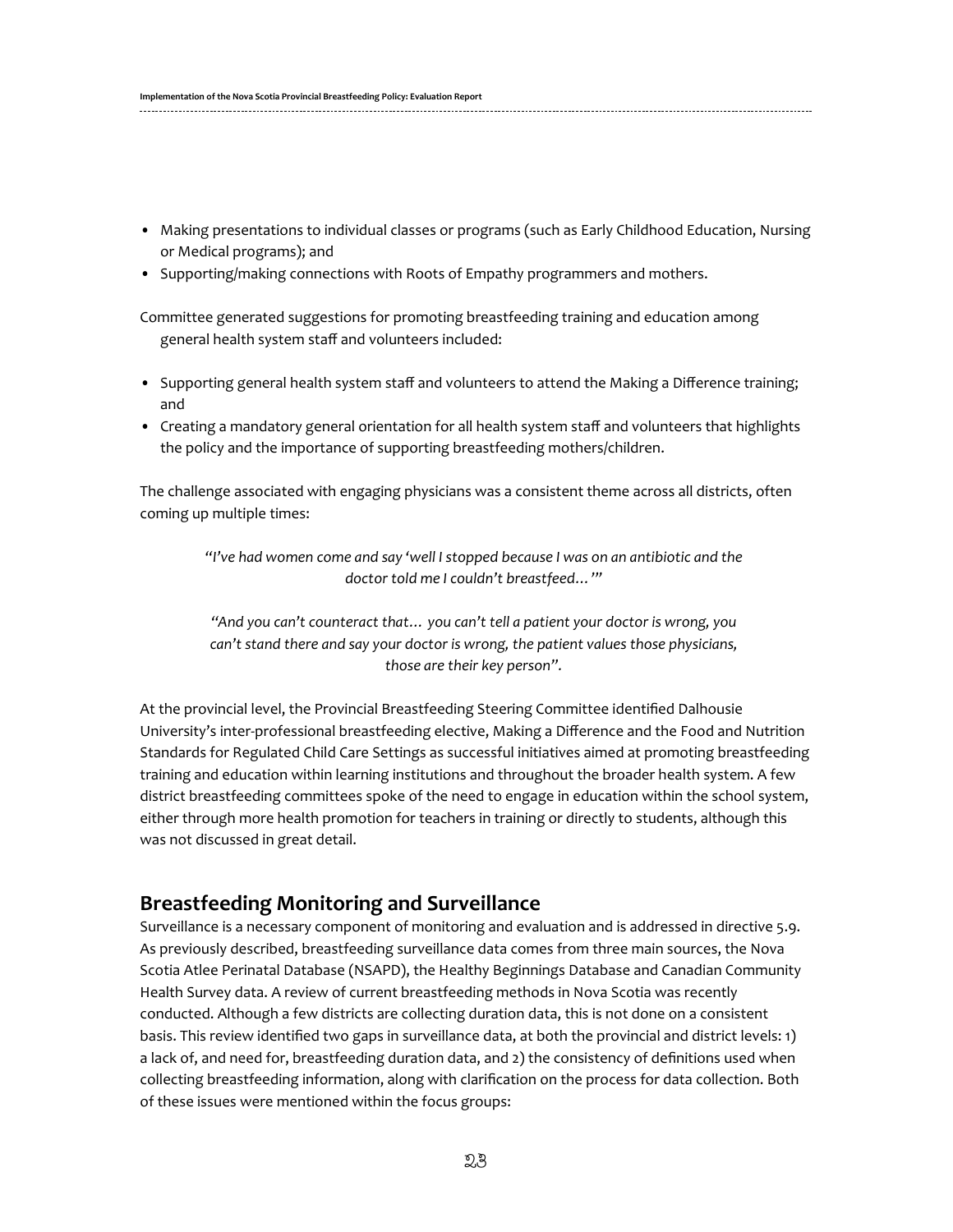*"There has to be clarification on some of the tools, so for example, the provincial data base, you could take a sample of ten public health personnel that puts data in and ask them 'what's your definition of partial medical' and 'what's your definition of this,' and you'd probably get a few different answers."*

The current breastfeeding surveillance data set and collection methods were viewed by all focus groups as insufficient for fully understanding the outcomes of breastfeeding mothers across Nova Scotia. Every committee felt that the definitions used for surveillance, such as 'exclusive breastfeeding', needed to be standardized and clearly communicated to providers to prevent subjective interpretation. Standardized definitions do exist within the Healthy Beginnings database, which suggests that those participating in the focus groups were not aware of these or did not perceive these as such. Nearly all committees, including the Provincial Breastfeeding Steering Committee, offered the recommendation of having physicians collect surveillance data using standardized definitions, in tandem with the routine vaccination schedule (2,4,6,12 and 18 months). Another suggestion was that committees needed both breastfeeding data and information on how to best interpret these data.

Other suggestions for improving current data collection methods were:

- A self reporting, online system for mothers; and
- • A tool for determining influencing factors in a mother's decision to begin/continue/discontinue breastfeeding.

*"My dream is that there would be the capacity for women to self report and then we could just access the information. If it's in their hands, I mean they are techno-savvy, this generation, so if there was a way to set it up that they could report in at whatever period of time and we had a way of extracting that information."* 

## **Social Marketing Campaign**

Directive 5.4 describes the requirement to establish a breastfeeding social marketing strategy aimed at the general population. This campaign was launched in October 2009 following extensive consultation with the target group of mothers, potential mothers and people who support them (friends and family). Health professionals were identified as a secondary target group and the campaign tag line was 'Breastfeeding. Learning makes it natural'. This message was designed to address the reality that breastfeeding could be challenging, and that it didn't just happen naturally but needed to be worked at. The campaign included two television commercials, radio advertisements, a series of posters, bookmarks and a campaign website - www.first6weeks.ca - so-called because in the consultation, women often spoke about six weeks being the approximate time it takes to get comfortable with breastfeeding.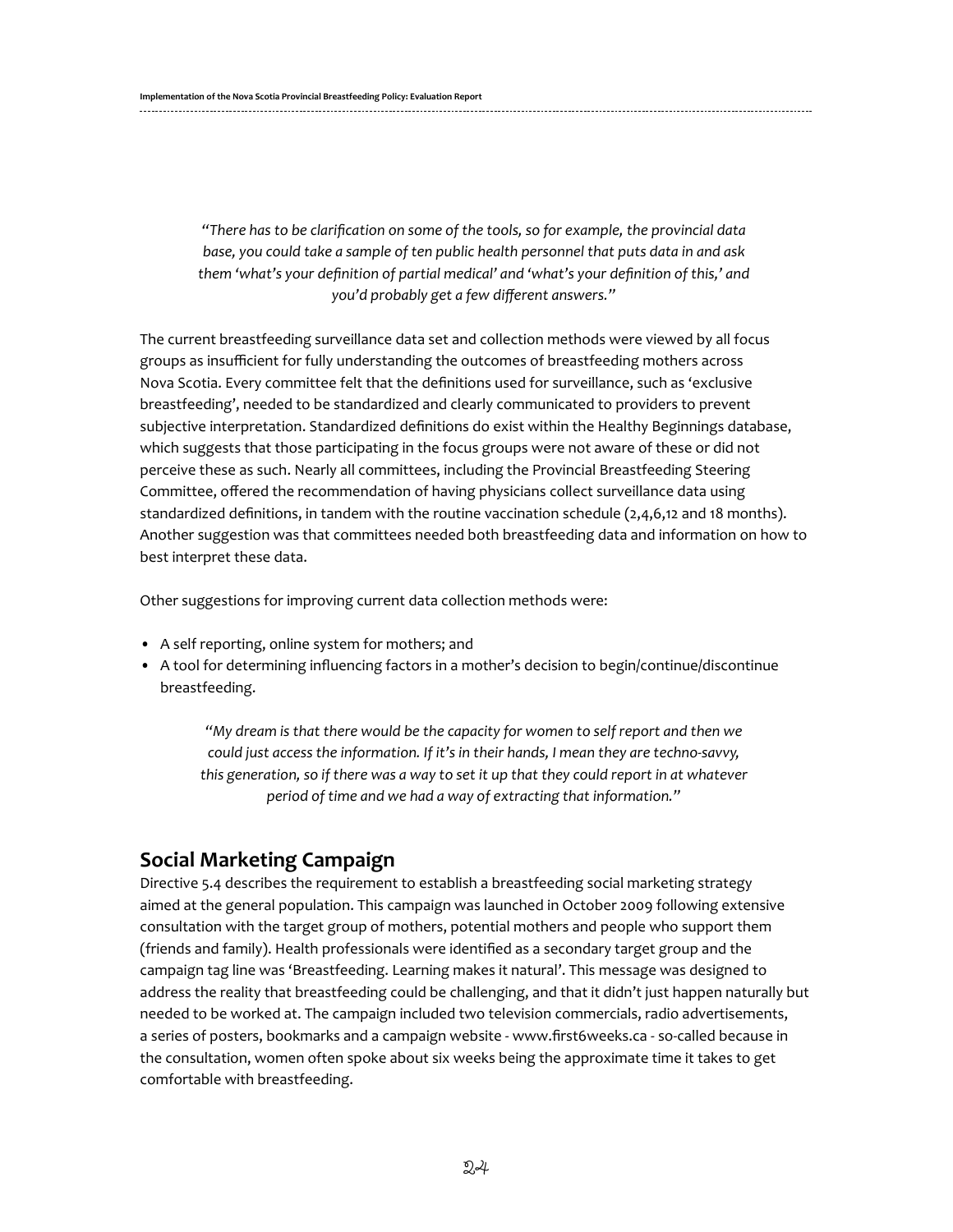Overall, the majority of committees believed that the social marketing campaign provided opportunities for deeper breastfeeding dialogue with mothers and families. The highly visible nature of the campaign was applauded as it brought breastfeeding into the public domain and encouraged discussion:

*"The fact that the province was actually saying something about breastfeeding was a good thing. It brought up the topic of breastfeeding, positive or negative, it brought up the topic in homes or between people."* 

Further, the message of "learning makes it natural" was felt by committee members to be particularly appreciated by both breastfeeding mothers and health care providers. Several committee members from across the districts remarked that the social marketing campaign provided them with a useful and easily communicated platform for discussing the often challenging realities of an early breastfeeding relationship:

> *"I like to use the saying a lot. I hear from moms that are thinking about switching to formula, they say 'breastfeeding is supposed to be natural but it's really hard' and I always reinforce about the learning process."*

Three overall critiques of the campaign were shared by most of the district breastfeeding committees. The first critique focused on the fact that the message of the campaign was neither easily discernible nor accessible to those individuals with low literacy. To that end, some participants felt that the message of 'learning makes it natural' was lost in the complexity of the delivery, most notably in the resources that featured dance steps and a learning curve, and that women had to "really work" to figure out what the messages of the resources were.

The second critique was that committee members observed many mothers and their supporters misinterpreting 'The First Six Weeks' slogan to imply that mothers should only breastfeed for six weeks:

> *"Well a mother asked me, a prenatal mother, she was saying 'do you only have to breastfeed for the first six weeks?' So that was the only question I got from a mother regarding the campaign"*

Several groups also remarked on the lost potential of the website due to privacy concerns<sup>4</sup>, as the Internet was seen as a powerful tool for educating and supporting breastfeeding mothers:

*"Even some of the stories when you clicked on the letters it wasn't working or you'd get the same story three times, but these young moms are used to constant information so that was about as interesting as reading a sheet of paper. They did like the information that was on the webpage better than the posters, but it was interesting for about five minutes."*

*4 Currently the website is static due to an unforeseen complication with hosting the website on a government server.*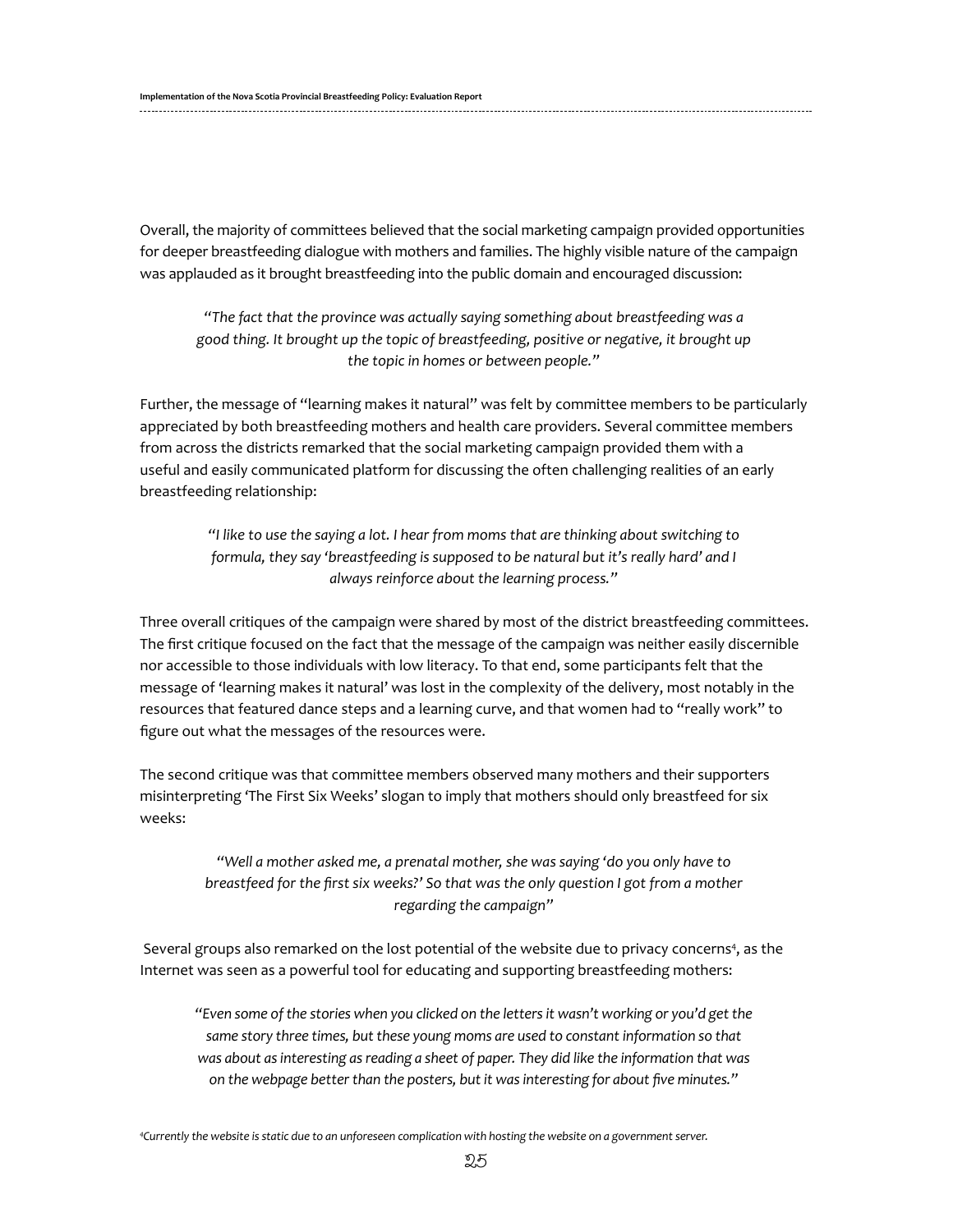However, it is important to consider that health care providers were not the intended audience for this campaign and that the campaign materials were tested with the target audience (breastfeeding mothers and the general public) and had been well-received. The campaign did demonstrate success in engaging people, encouraging more dialogue around breastfeeding and promoting the message that breastfeeding did not just happen for new mothers, which was seen to be reassuring.

## **Highlighting Key Successes**

This section of the focus groups provided each district breastfeeding committee and the IWK Health Centre with the opportunity to reflect on and celebrate their particular successes. This list provides a summary of the most talked about accomplishments in each district since the implementation of the provincial policy. This is not a comprehensive list, but instead provides highlights of the work being conducted to build partnerships, raise awareness and advocate for breastfeeding across districts:

- • One district highlighted success with the 'Make Breastfeeding Your Business' toolkit, through engaging local business organizations and community groups. This led to a number of businesses providing dedicated space for breastfeeding mothers;
- One district spoke of their success with establishing peer support groups and peer support phone lines, with several of each service providing bilingual services to mothers across a wide geographic region;
- • One district described how their library kit program was seen as working very well and they were proud that they were able to support a local town in working towards BFI designation;
- • One district currently captures duration statistics with regular call-backs to breastfeeding mothers. Also, the committee was proud of the successes of the a local mothers group in creating and sustaining a breastfeeding culture in that area;
- • One district had recently formed a committee specifically designated to achieving BFI status in the district. That committee has identified a number of "quick wins" that they can accomplish in a short time, providing everyone in the district with a renewed sense of energy around breastfeeding support;
- • One district described their success in keeping breastfeeding on the agenda at the management level despite crippling budgetary restraints and an unsupportive breastfeeding culture. The group also recently partnered with local businesses to create a promotional breastfeeding video; and
- The lactation consultants in one district have been receiving more physician referrals for breastfeeding issues than in the past, suggesting that their work is making crucial inroads with physicians and therefore better supporting mothers;
- • One district viewed the Making A Difference course as a particular success with 75% of Public Health and 50% of Acute Care providers having gone through the training;
- • One district described their success with implementing and supporting a Breastfeeding Community of Practice Group that focuses on the breastfeeding needs of the broader community;
- • Once committee spoke of their success in protecting the breastfeeding relationship of mothers and children who are accessing acute care services such as surgery.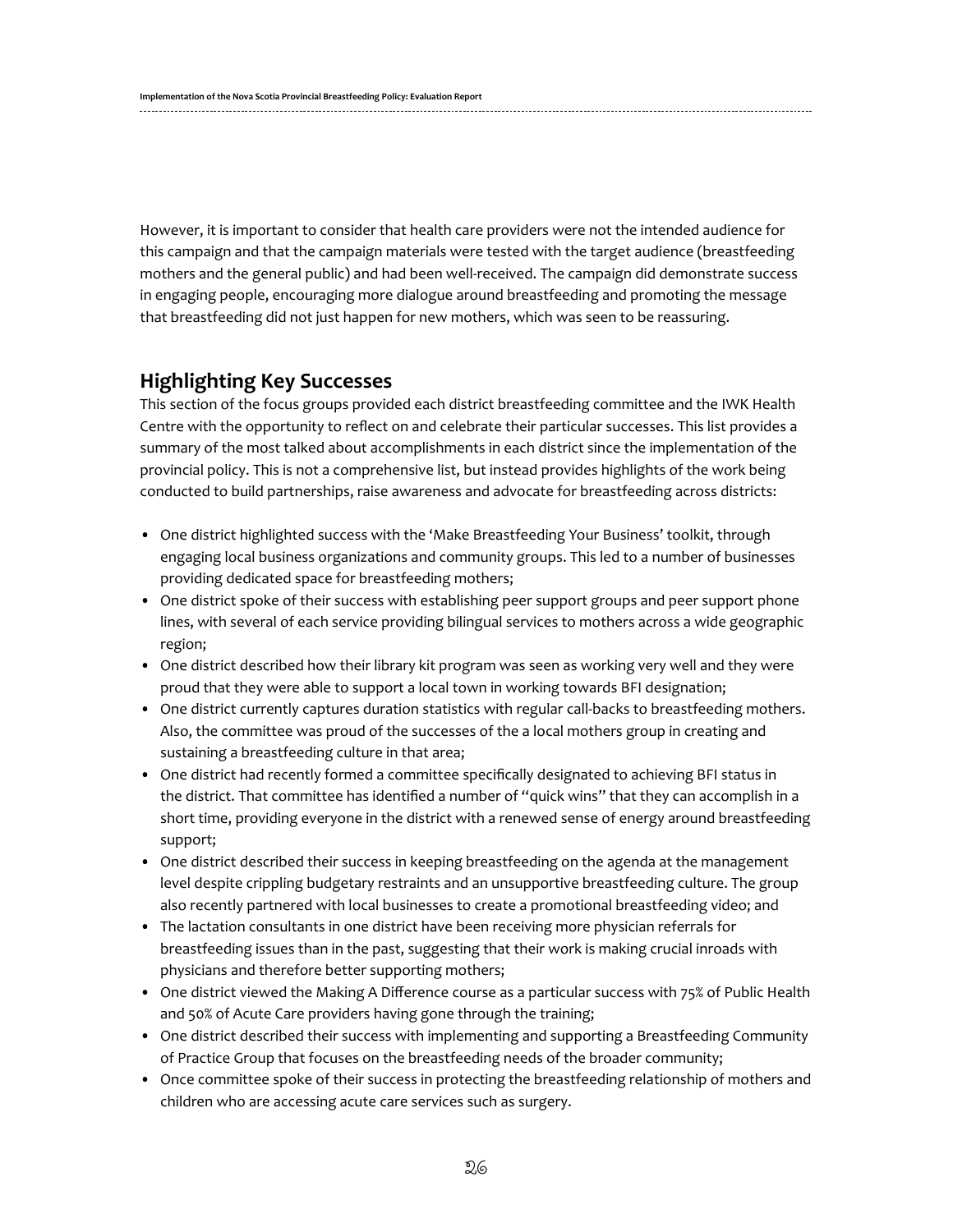## **Leveraging the Provincial Policy and Pulling it all Together**

The Provincial Policy and the work of the Provincial Breastfeeding Steering Committee provided the local district breastfeeding committees with leverage to make foundational changes in support of breastfeeding at the District Health Authority level. All groups were able to make a clear link between the implementation of the policy and a greater level of awareness of breastfeeding and breastfeeding support among senior management as well as the general public:

> *"I don't think it's an understatement to say everything we do is creating an environment that's around promotion of breastfeeding. So whether it's the work around BFI, whether it's conversations we're having at tables around cross-sectoral integration, like regardless of where it is, the fact that we're having conversations about breastfeeding is different. That didn't happen before."*

This observation was echoed in the senior leadership interviews:

*"Having a provincial breastfeeding policy was one of the pieces that I have used, and continue to use, to provide me with the support I need to garner support within the institution."* 

At the provincial level, the policy was also seen as an effective tool for leveraging resources in support of breastfeeding. In particular, Provincial Breastfeeding Steering Committee members celebrated and credited the rapid response to questions around breastfeeding and H1N1 to having the provincial policy in place:

*"But I think with the provincial endeavors now, it's pulling us all together, it's kind of creating more consistent messaging out there."*

*"There's a much bigger public face to breastfeeding support than would have been the case 4 or 5 years ago and a lot of that does connect with things that are happening province wide"*

These comments and the overall findings from this evaluation reinforce the value of having a provincial policy but there is more to be done to create a supportive culture of breastfeeding in Nova Scotia. The following section provides recommendations for how the policy should evolve in the future.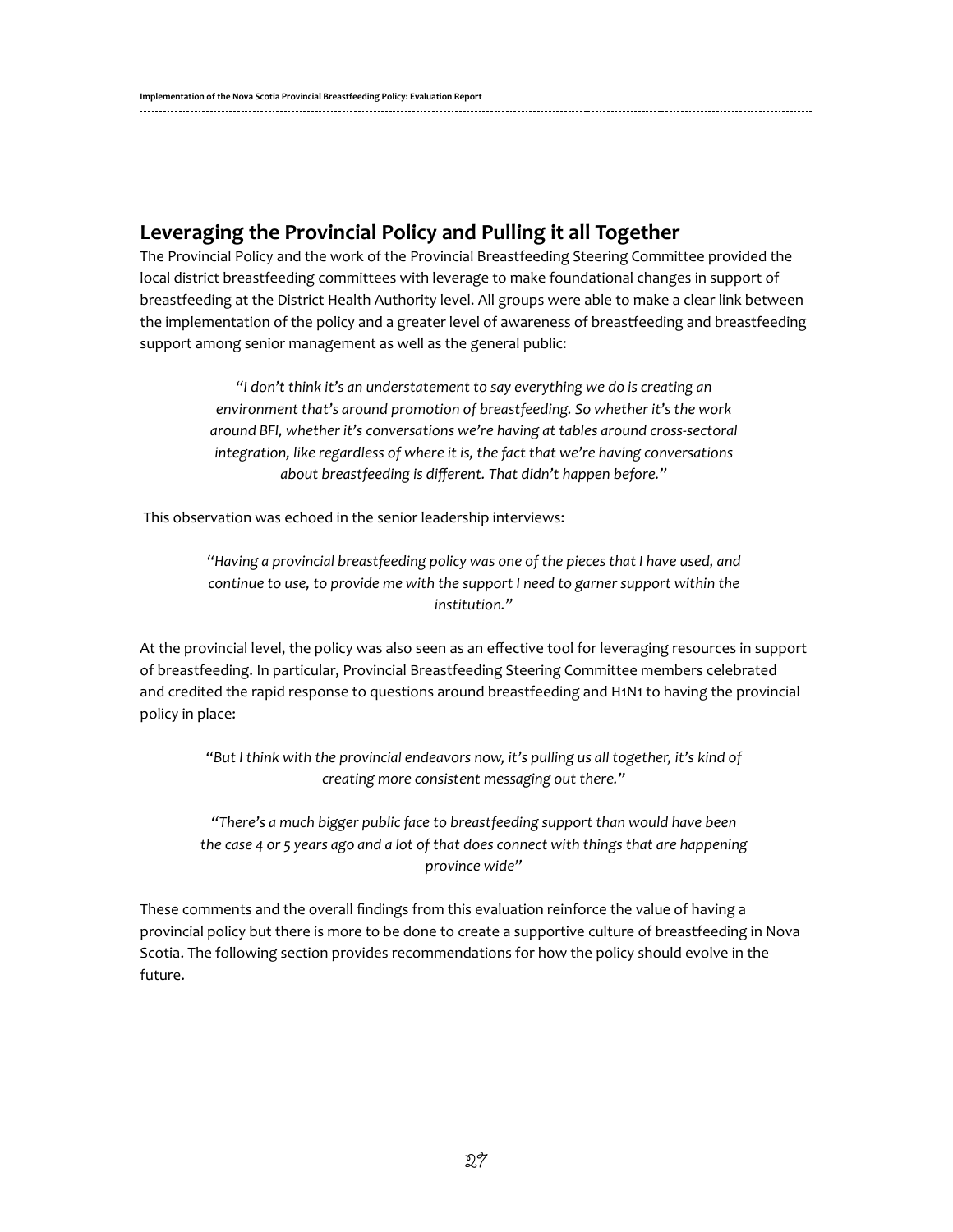# RECOMMENDATIONS

The provincial policy has been successful in generating support for breastfeeding, but current action is insufficient to challenge what many viewed as an unsupportive culture of breastfeeding. Much of the work continues to be led by volunteers, and dedicated resources for supporting breastfeeding are often the first to go in times of fiscal restraint. Although there are a number of examples of success around the promotion of breastfeeding in multiple settings, there is still considerable work to be done to support breastfeeding more widely across the province. The following 16 recommendations are therefore made as a result of this evaluation:

### **Coordination of Breastfeeding and BFI (directives 5.1 and 5.5)**

- • Strengthen leadership across multiple levels (provincial, district and community) to rectify the perceived disconnect between work going on at the practice level and the level of commitment and priority afforded to breastfeeding from senior leadership.
- Identify a dedicated role within districts/IWK to support the implementation of the BFI, as well as to provide leadership for promotion of breastfeeding within districts.
- • Create more effective communication structures between the provincial breastfeeding steering committee and district breastfeeding committees.

### **Cross-sectoral integration (directives 5.1 and 5.3)**

• Further integrate the provincial breastfeeding policy with other provincial and district level strategies and initiatives, e.g. the Healthy Eating Nova Scotia Strategy, the Childhood Obesity Prevention Strategy, and the Food and Nutrition Standards for Licensed Childcare Centres.

### **Health education resources (directives 5.1 and 5.5)**

- • Communicate the availability of existing resources more widely and through a variety of means, e.g. social media.
- • Continue to update resources regularly, and incorporate any identified gaps to the existing resources into future updates, rather than developing additional resources.

## **Social Marketing (directive 5.4)**

- • Continue the social marketing campaign as a strategy to challenge societal norms, create supportive environments and provide continuum of care through online peer support. This can be done through the breastfeeding website (www.first6weeks.ca), TV and radio advertisements, print media, posters, etc.
- • Expand the website (www.first6weeks.ca) to include an interactive component that will allow mothers to access peer support in an online community. Address privacy issues associated with the website to facilitate online sharing and peer support.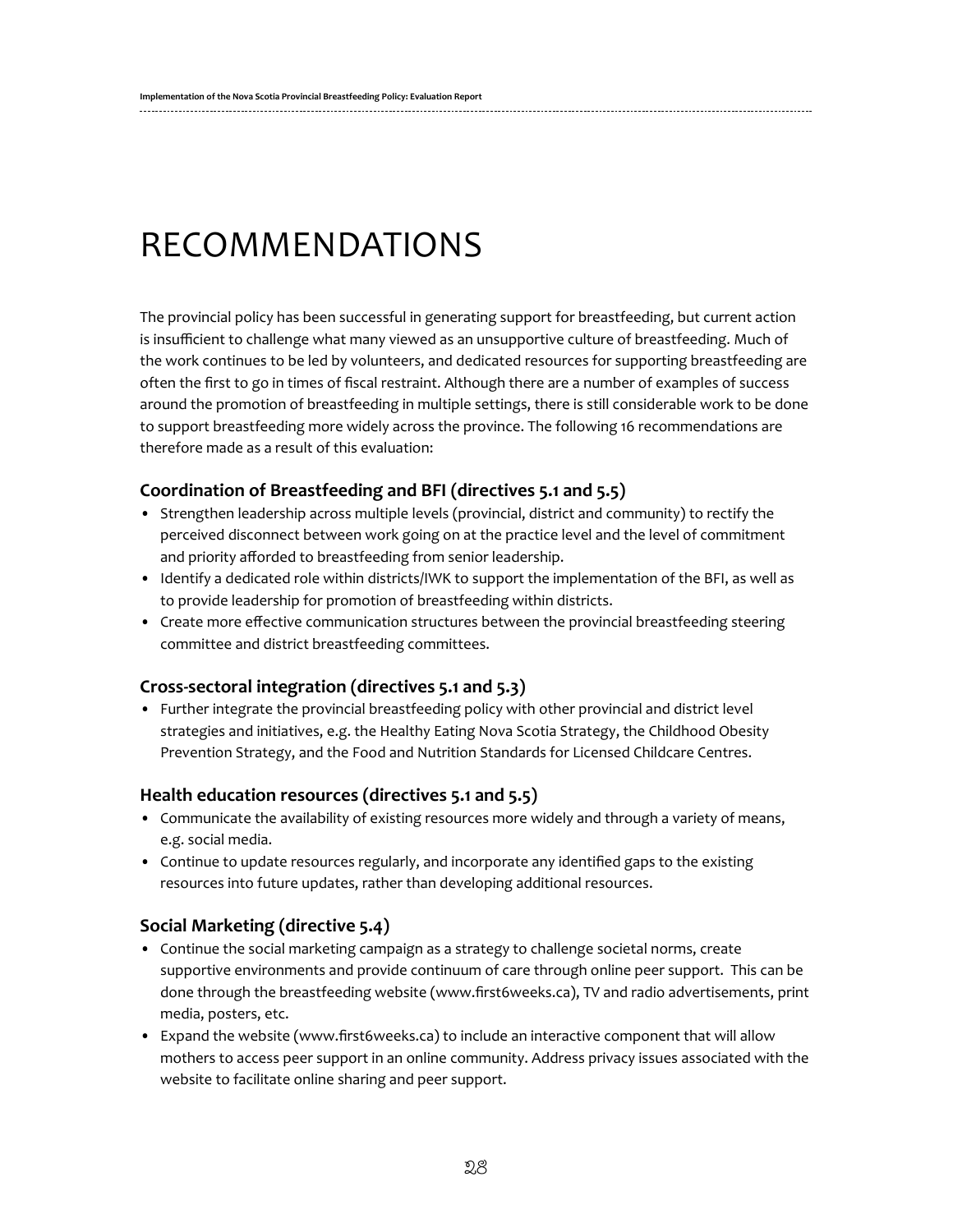#### **Continuum of breastfeeding support (directives 5.1, 5.2, 5.7)**

• Provide dedicated resources to support mothers who currently breastfeed or are intending to breastfeed, as well as to support health professionals, community partners, and volunteers who work with them.

#### **BFI implementation and designation (directives 5.5 and 5.10)**

• Implement the Baby Friendly Initiative and regularly monitor progress towards achieving designation.

#### **International Code of Marketing of Breast-milk Substitutes (directive 5.6)**

• Build understanding and support for the implementation of the International Code of Marketing of Breast-milk Substitutes by engaging health professionals (e.g. the Making a Difference training has been successful in moving this understanding forward).

#### **Breastfeeding training and education (directives 5.5 and 5.8)**

- • Engage physicians in education about the importance of breastfeeding, both for the health of the baby and for the mother, and identify resources that they can use within their practice.
- • Building on the success of the Making a Difference course, continue to provide training and education across multiple sectors, e.g. health professionals, community partners, and volunteers.
- • Promote breastfeeding training and education across a range of professions and learning institutions.

### **Surveillance (directive 5.9)**

- • Develop a formal structure for a consistent approach to capturing data around breastfeeding duration.
- • Promote greater awareness and uptake of the existing standard definitions for breastfeeding currently available across the province.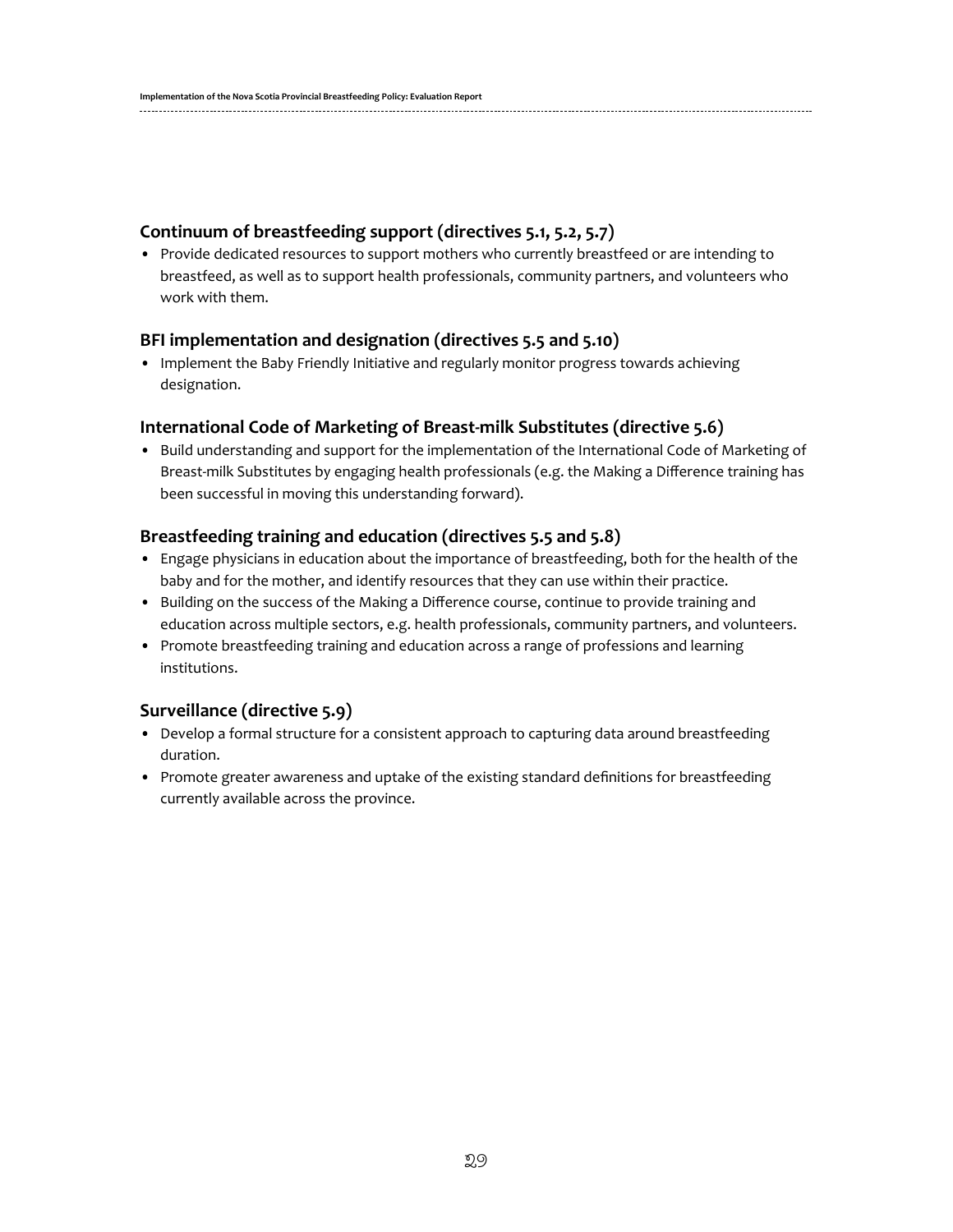# CONCLUDING REMARKS

This report has highlighted the key findings of an evaluation of the implementation of the Nova Scotia Provincial Breastfeeding Policy. The purpose of this evaluation was to:

- • Collect meaningful and relevant data in a systematic way across the province to inform decision making and planning related to breastfeeding initiatives at various levels of the system;
- Provide a consistent assessment of policy implementation across the province;
- Identify successes, challenges and opportunities related to policy implementation;
- Identify additional supports required to achieve full implementation; and
- • Promote awareness/discussion of the policy and encourage self-assessment/reflection related to implementation of the policy.

These objectives have been achieved through the collection and analysis of a range of data from the provincial and district breastfeeding committees and through reviewing these findings within the context of the policy directives. The data collected provided valuable insight into how the policy directives were being integrated within the broader health system and how that integration is impacting breastfeeding activities across the province. We wish to recognize that the breastfeeding committees and support systems we encountered throughout the course of this research have, for the most part, been in existence for much longer than the provincial policy and thus any successes, challenges and opportunities identified in this report should be viewed in light of many years of sustained work prior to 2005 to support breastfeeding province-wide. The majority of the data presented here was provided by the district breastfeeding committees and therefore was influenced by the priorities and objectives of those groups. Community representation and breastfeeding mothers represent a gap in our understanding of how the provincial policy is impacting ground level understanding and support of breastfeeding. Senior leaders provided further context to the data collected in the Districts but their numbers were not sufficient enough to draw concrete conclusions of senior leadership involvement across the districts.

Despite the above limitations, there are a number of examples of successes with the promotion of breastfeeding across the province, and these need to be celebrated. The policy was widely supported by those we talked to, but there remain a number of challenges with implementation. There was a pervasive view that senior leadership, both provincially and at the district level, did not fully value the importance of breastfeeding, or that the work was valued but not supported by adequate or dedicated resources for this work. This view likely reflects the societal norms that exist around breastfeeding, that still represent an unsupportive culture. These norms can and should be challenged, through stronger leadership, coordination of efforts and integration, as outlined in the above recommendations. This is of particular importance as the provincial government embarks on a provincial childhood obesity prevention strategy. Recent evidence from Atlantic Canada has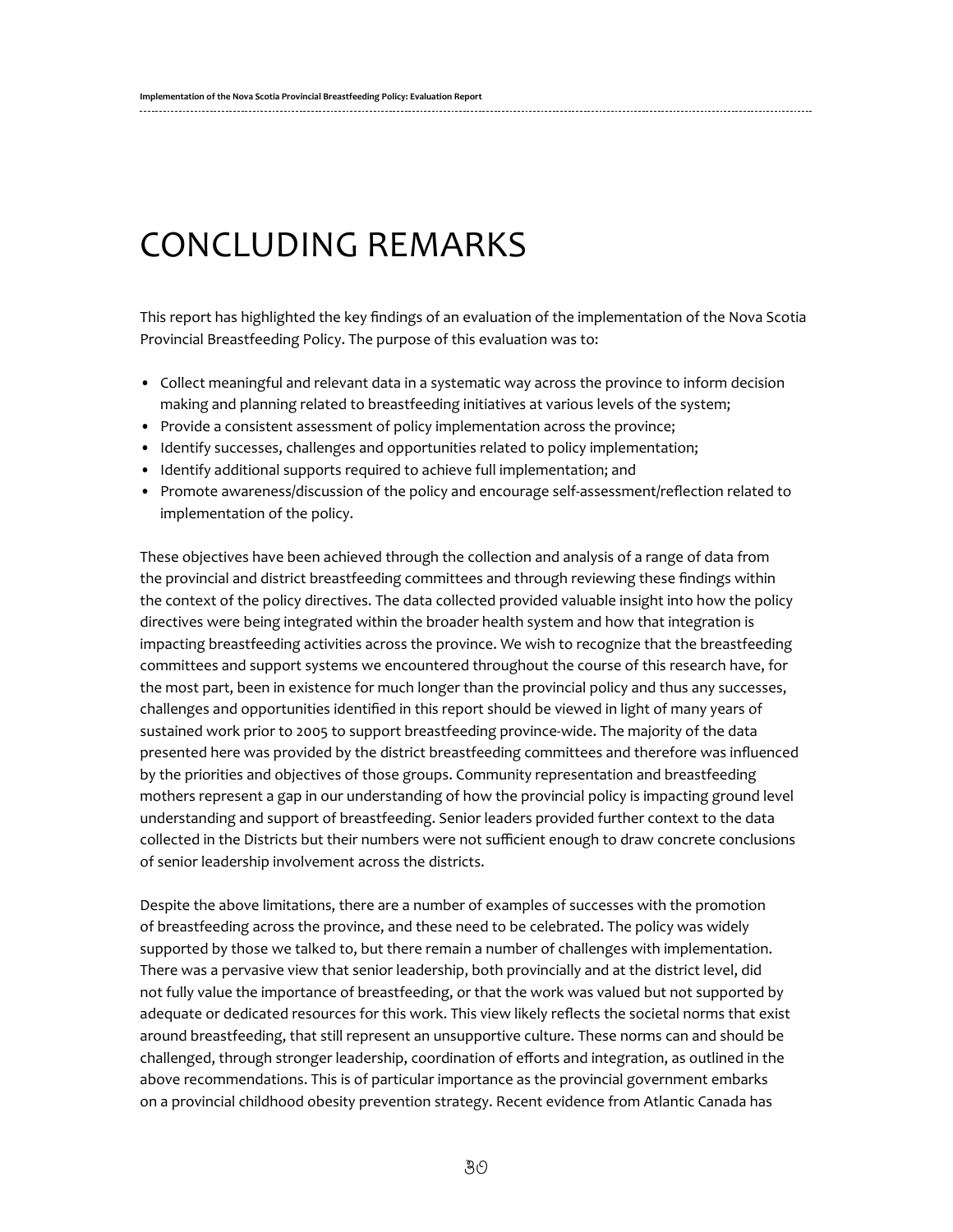highlighted the role of breastfeeding and maternal pre-pregnancy bodyweight in the development of childhood obesity15-17. Given that breastfeeding has benefits to the mother and baby, as previously outlined1-3, promotion of breastfeeding offers a population-based strategy for addressing the childhood obesity epidemic in the province. Prominent inclusion of support for breastfeeding in the provincial childhood obesity prevention strategy, as well as action on each and every recommendation outlined in this report, will therefore go a long way towards achieving what the World Health Organization, UNICEF and others set in motion over three decades ago. This in turn should translate into substantial health benefits for Nova Scotians, ensuring our future generations meet their potential by growing up healthy.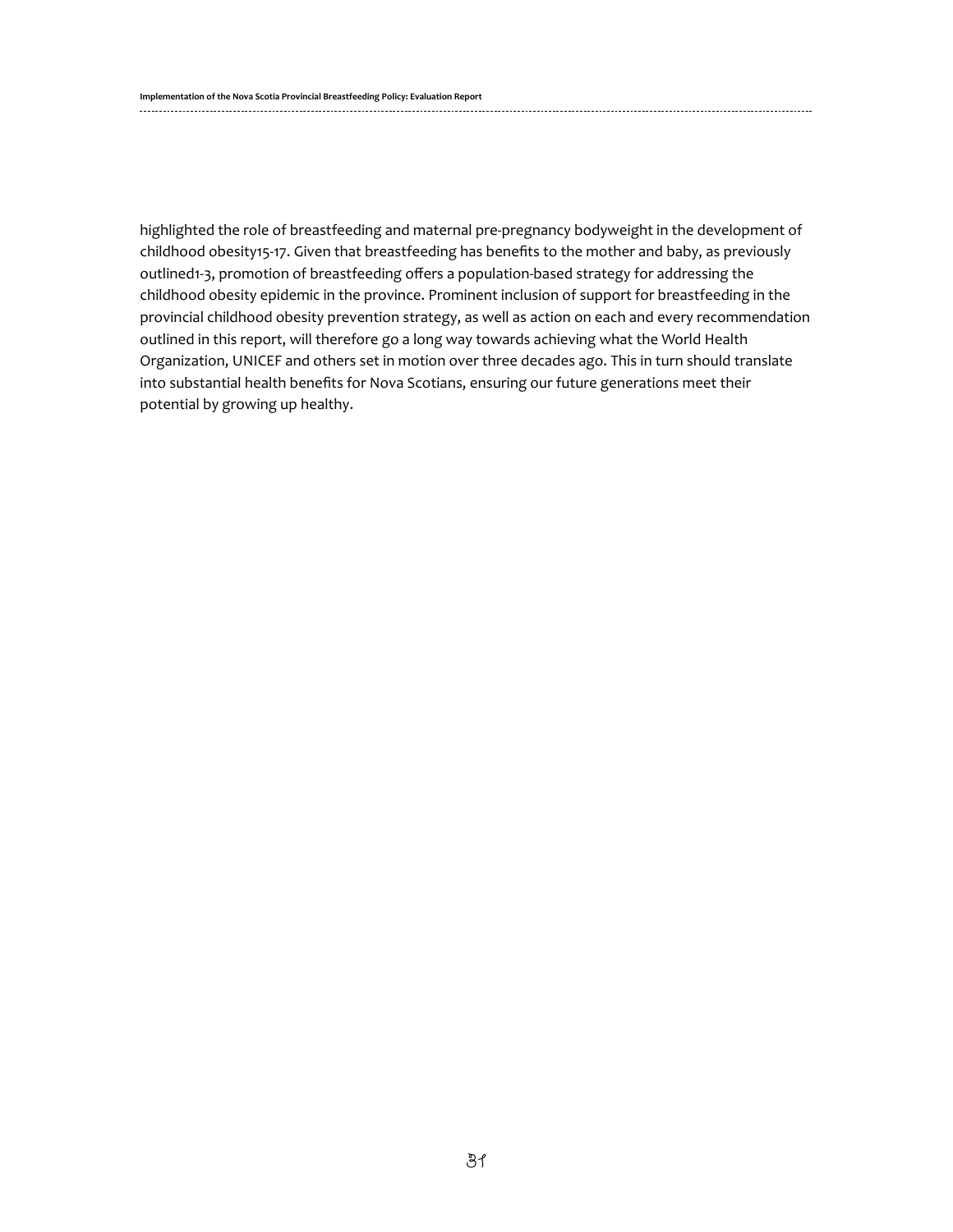# REFERENCES

- 1. Public Health Agency of Canada. What Mothers Say: The Canadian Maternal Experiences Survey 2009.
- 2. Millar WJ, Maclean H. Breastfeeding practices. Health Reports 2005;16(2):23-31.
- 3. The Healthy Eating Action Group. Healthy Eating Nova Scotia Strategy. 2005. Available at http:// www.gov.ns.ca/hpp/publications/HealthyEatingNovaScotia2005.pdf
- 4. World Health Organization. Global Strategy for Infant and Young Child Feeding. 2003.
- 5. World Health Organization. International Code of Marketing of Breast-Milk Substitutes 1981.
- 6. International Baby Food Action Network. Code Essentials 1: Annotated International Code of Marketing of Breastmilk Substitutes and subsequent WHA resolutions. 2008
- 7. World Health Organization/UNICEF. The Innocenti Declaration on the protection, promotion and support of breatfeeding. 1990; Available at: http://www.unicef.org/programme/breastfeeding/ innocenti.htm. Accessed August 20, 2011.
- 8. World Health Organization/UNICEF. The Baby-Friendly Hospital Initiative. 1991; Available at: http:// www.unicef.org/programme/breastfeeding/baby.htm. Accessed August 20, 2011.
- 9. Boland M. Exclusive breastfeeding should continue to six months. Paediatrics and Child Health 2005;10(3):148.
- 10. Government of Canada. Infant Nutrition. Available at: http://www.healthycanadians.gc.ca/init/kidsenfants/care-soins/nutrition-alimentation/index-eng.php. Accessed September 30, 2011.
- 11. Province of Nova Scotia. Breastfeeding in Nova Scotia: Responsibilities of the Nova Scotia Department of Health and the Nova Scotia Department of Health Promotion and Protection. 2005.
- 12. Al-Sahab B, Lanes A, Feldman M, Tamim H. Prevalence and predictors of 6-month exclusive breastfeeding among Canadian women: a national survey. BMC Pediatrics 2010;10 (20).
- 13. Statistics Canada Canadian Community Health Survey (CCHS) 1.1, 2.1, 3.1, 2007-08, 2009-10. Compiled by: Kevin Druhan, BIAP, Health Information Office, Department of Health and Wellness, 04Jul 2011.
- 14. Accreditation Canada. Available at: http://www.accreditation.ca/. Accessed August 20, 2011.
- 15. Kuhle S, Allen AC, Veugelers PJ. Perinatal and childhood risk factors for overweight in a provincial sample of Canadian Grade 5 students. International Journal of Pediatric Obesity, 2010; 5(1): 88-96.
- 16. Kuhle S, Allen AC, Veugelers PJ. Prevention Potential of Risk Factors for Childhood Overweight. Canadian Journal of Public Health 2010; 101(5): 365-68.
- 17. Twells L, Newhook LA. Can Exclusive Breastfeeding Reduce the Likelihood of Childhood Obesity in Some Regions of Canada? Canadian Journal of Public Health 2010;101(1):36-39.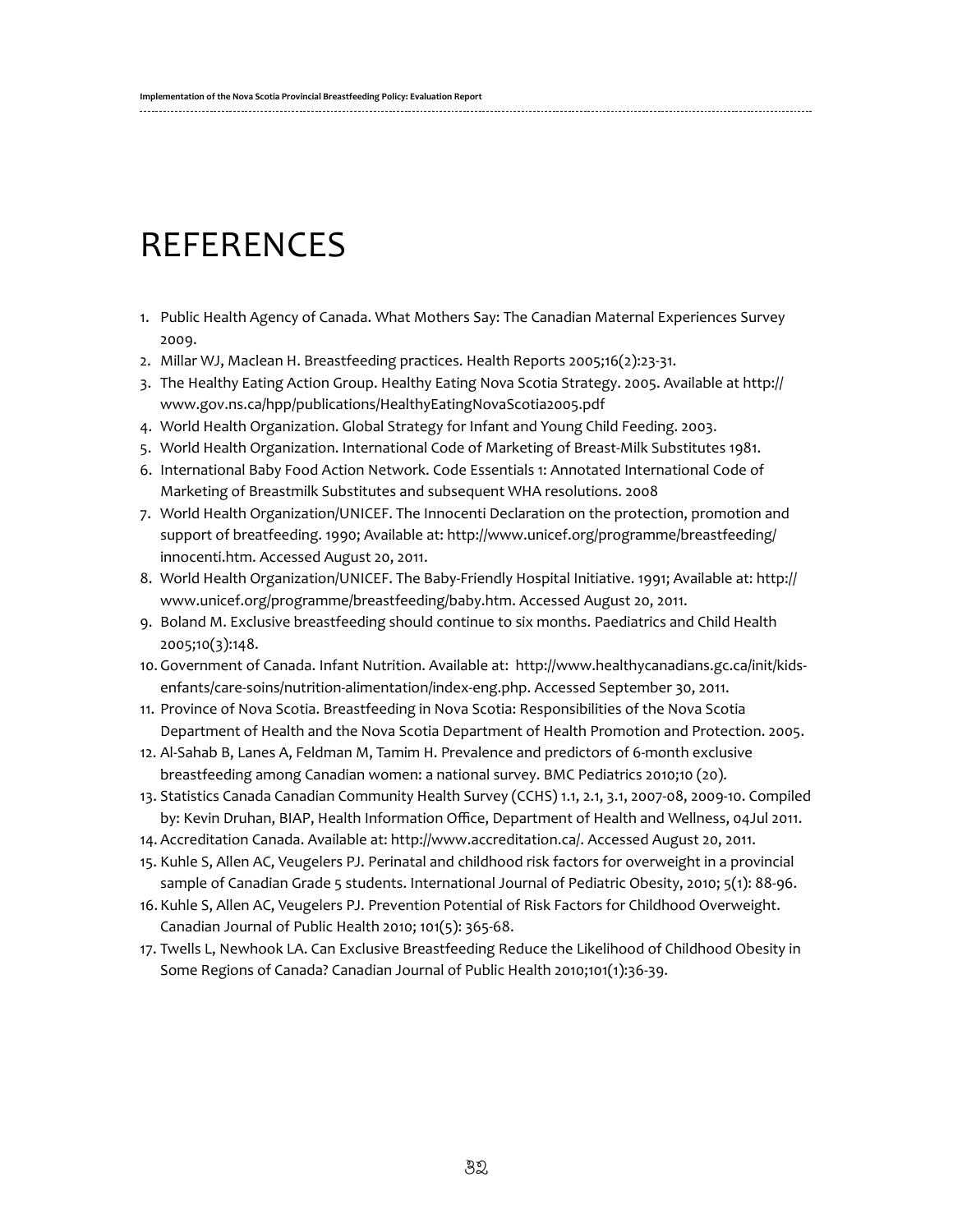# APPENDICES

# **Appendix 1: Policy Directives**

**Directive 5.1:** The Department of Health and the Department of Health Promotion and Protection:

- • Will, in part, through the Provincial Breastfeeding and Baby-Friendly Initiative Committee:
	- o Appoint a person to coordinate breastfeeding and the Baby-Friendly Initiative at the provincial level;
	- o Integrate breastfeeding into all government programs relating to child health;
	- o Ensure that information on breastfeeding and infant feeding is standardized and updated in provincial documents or services to which parents and professionals refer (i.e. A New Life, Breastfeeding Basics, Year One Food for Baby, After Year One Food for Children, etc.);
	- o Include and maintain information on breastfeeding, including the position of the Department of Health and the Department of Health Promotion and Protection, to its website;
	- o Ensure the development and use of standardized infant feeding assessment and care planning tools by providers throughout the health system.

**Directive 5.2:** Put in place the conditions (time, space and support) necessary to facilitate breastfeeding by employees of the Department of Health and the Department of Health Promotion and Protection and work to ensure the same across government.

**Directive 5.3:** Ensure that social policies (interdepartmental and cross-sectoral) that promote breastfeeding are maintained and improved.

**Directive 5.4:** Establish a breastfeeding social marketing strategy aimed at the general population.

**Directive 5.5:** Promote the implementation of the Baby-Friendly Initiative (BFI) through a provincial committee (Provincial Breastfeeding and BFI Committee). The following are included within the mandate of the committee:

- Provide leadership for the protection, promotion and support of breastfeeding;
- • Support the implementation of the Baby-Friendly Initiative within Nova Scotia, in partnership with the Breastfeeding Committee of Canada (BCC), the National Authority for the Baby-Friendly Initiative (BFI);
- Make known the Ten Steps to Successful Breastfeeding and the Seven Step Plan for the Protection, Promotion and Support of Breastfeeding in Community Health to health system funded organizations and agencies;
- Distribute to health system funded facility and organization administrators appropriate information concerning programs aimed at protecting, promoting and supporting breastfeeding (e.g. BFI);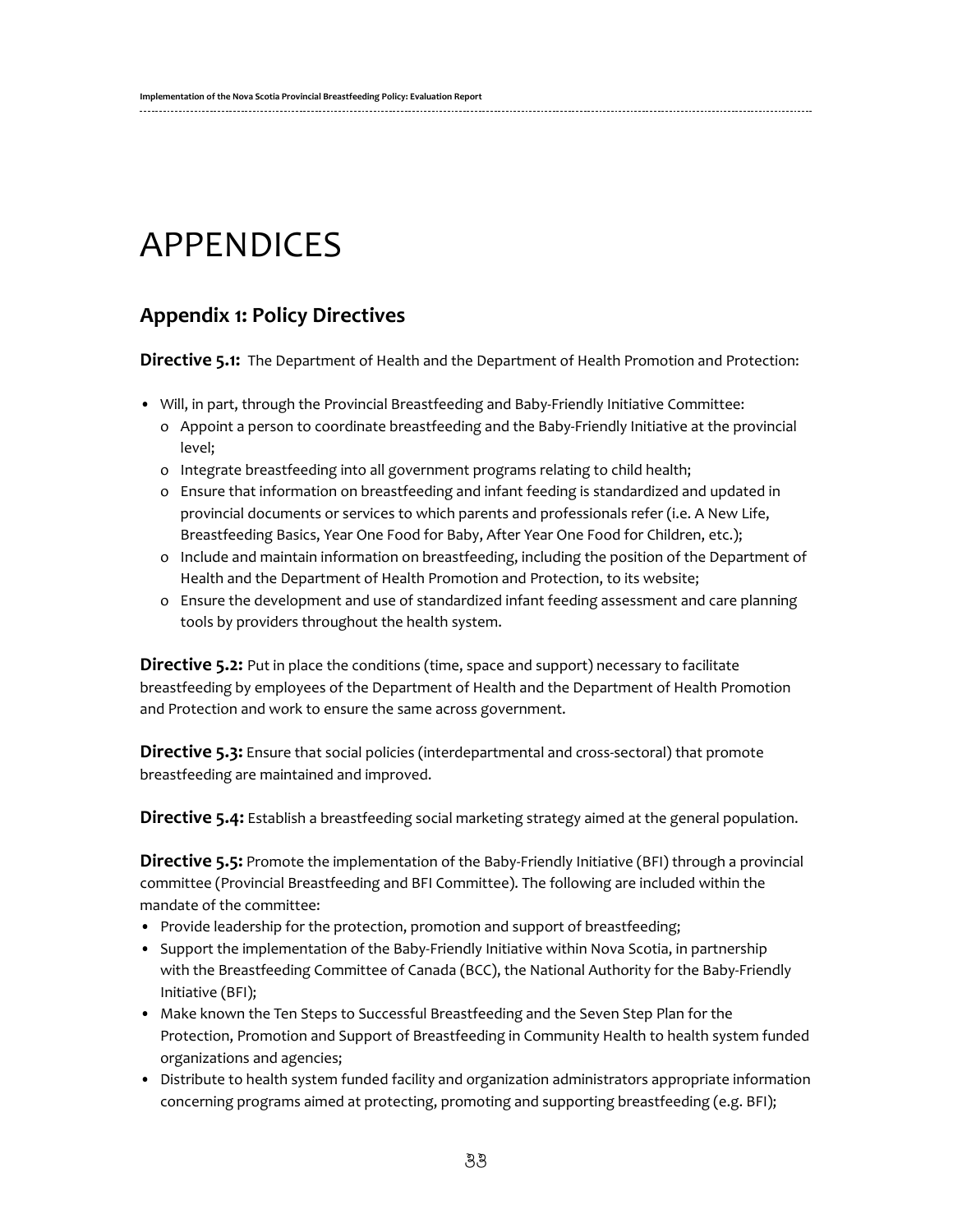- • Assume responsibility, in collaboration with the organizations concerned (e.g. WHO, UNICEF, the Breastfeeding Committee for Canada, etc.), for the certification of baby-friendly facilities and for recommendations made to the Department of Health and the Department of Health Promotion and Protection for the granting of the designation;
- • Build commitment throughout the province for breastfeeding and to implement the BFI so that breastfeeding will be the cultural norm for infant feeding in Nova Scotia.

**Directive 5.6:** Encourage the application of the International Code of Marketing of Breast-milk Substitutes, which implies:

- • Include in policy relating to ministerial publications, both written and audiovisual, the obligation to respect the Code, while emphasizing that breastfeeding is the normal method of infant feeding. Images representing bottlefeeding, baby bottles, nipples or commercial infant feeding formula (artificial milk) should not be used unless absolutely necessary;
- • Ensure that policies relating to government publications are respected, and using influence on other Departments to ensure that the Code is respected.

**Directive 5.7:** With the Provincial Committee and the District Health Authorities/IWK Health Centre, support the implementation of tools e.g. infant feeding/nutrition assessment & care planning tool (under development) and activities, such as, individual breastfeeding support, community capacity building e.g. peer support groups, local coalitions/networks, by DHAs and other health system funded organizations and agencies.

**Directive 5.8:** With the Provincial Committee, encourage all professional bodies to ensure that universities, community and vocational colleges offer students who will be future health professionals, adequate theoretical and practical training in the area of breastfeeding.

**Directive 5.9:** Ensure the development and implementation of a provincial breastfeeding surveillance system using standardized definitions and timelines (initiation and duration) developed and approved by the Breastfeeding Committee for Canada. [Consistent with "Healthy Babies, Healthy Families" infant feeding and growth (i.e. height and weight) should be monitored at 3-7 days of age, ten to fourteen days of age and at one month.]

**Directive 5.10:** Regularly monitor progress towards achievement of the BFI in Hospitals and Community Health Services across the province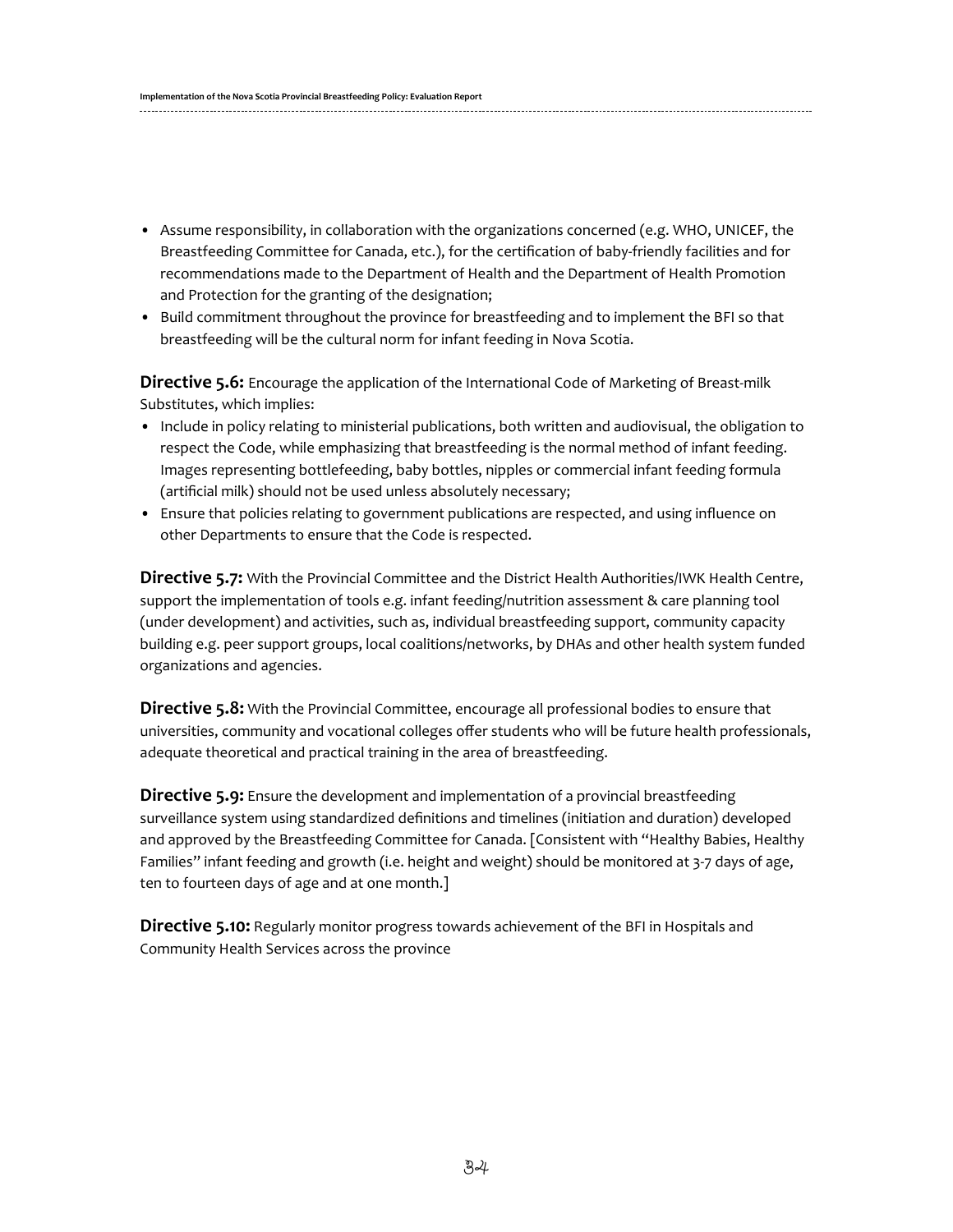# **Appendix 2: Provincial Level Focus Group Guide**

### **Coordination of Breastfeeding and BFI (Leadership & Committee Structure):**

Please describe the coordination of breastfeeding, including the Baby Friendly Initiative, at the provincial level. Include in your response:

- • Any positions dedicated to the coordination of breastfeeding (including BFI)? What is the scope, term and source of funding?
- Any committee structures to support breastfeeding.
	- 1. The membership of this committee, including the sectors and disciplines represented, and who leads it.
	- 2. The level of support from and participation by senior leadership related to breastfeeding.
	- 3. This committee's process for communicating with National (Breastfeeding Committee of Canada) and Regional committees

Please provide feedback on the coordination of breastfeeding. Include in your response any feedback related to coordination provincially, nationally, within the Atlantic Region and/or within the districts. Consider: 1) what is working well? 2) What are the limitations/barriers? 3) What, if any, recommendations do you have for improving structure?

### **Cross-Sectoral Integration**

Please share any work that has been and/or is currently being done, since the release of the Provincial Breastfeeding Policy, to integrate breastfeeding into policies, programs or existing standards across government.

### **Health Education Resources (for the general population)**

What provincial resources have been revised and/or developed to support the implementation of the Provincial Breastfeeding Policy?

Are there any provincial resources that need to be revised to support the implementation of the provincial breastfeeding policy?

Please provide any ideas or suggestions for the development of resources (of any medium – print, web-based etc.) to support the implementation of the Provincial breastfeeding policy.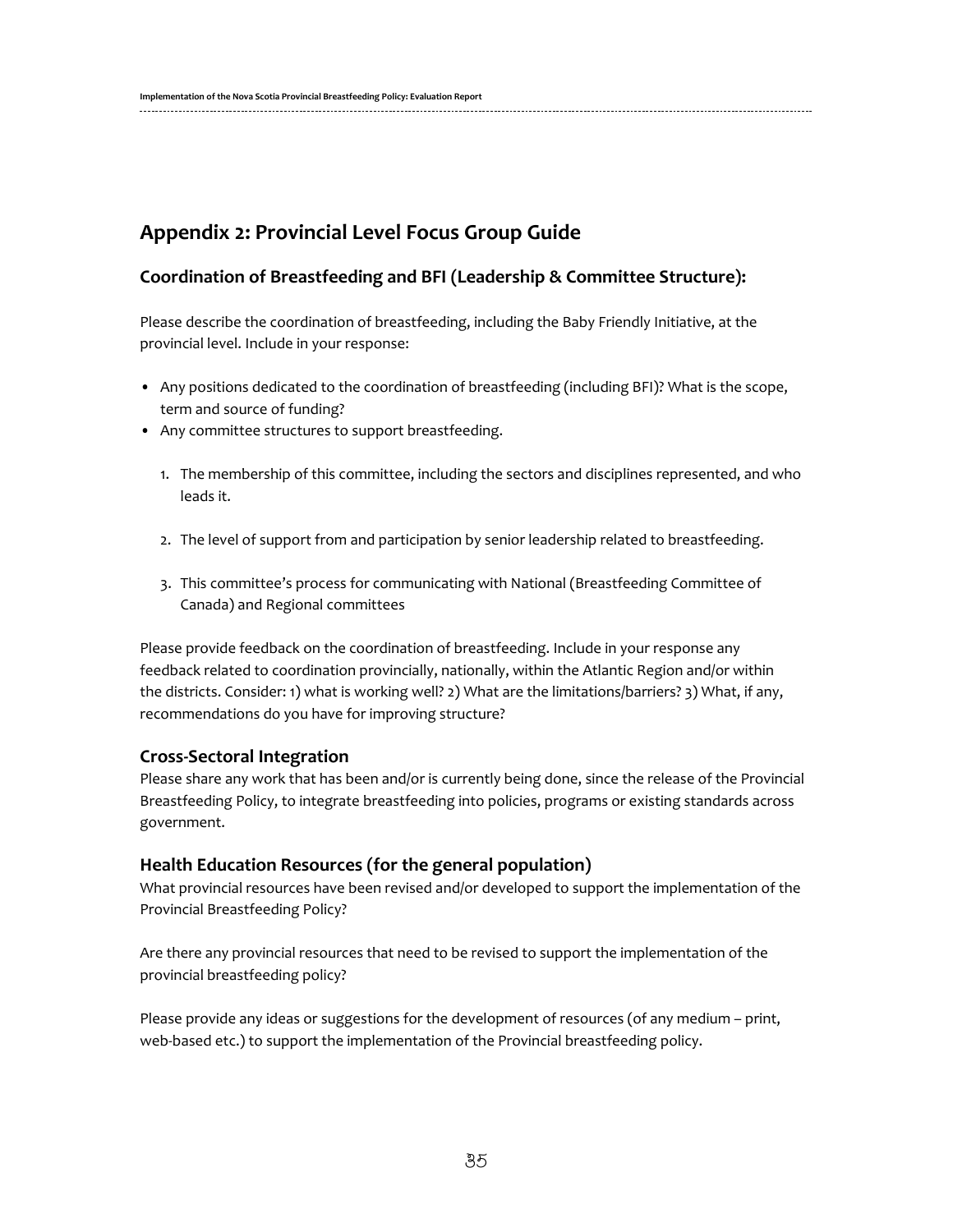#### **Continuum of Breastfeeding Support**

Please describe how mothers are supported within Provincial work places to 1) Breastfeed and/or pump breast-milk and 2) Continue to breastfeed for 2 years and beyond.

Please describe any spaces available to breastfeeding employees and visitors. In your description, include any equipment within these spaces that facilitates breastfeeding (a comfy chair etc.)

#### **BFI Implementation and Designation**

Please describe the designation process for achieving BFI designation in NS.

Please share any successes and/or challenges related to achieving BFI designation at the Provincial Level.

#### **International Code of Marketing of Breast-milk Substitutes**

Please take a few minutes to review the code as provided. Please describe your efforts to build understanding of the code and apply it to the following areas (please include in your answers any key successes and/or challenges in each category)

- Mothers
- • Health Workers
- • Health Care Systems
- • Labelling
- • Other

Please identify any additional supports that would help with implementation of the code.

#### **Breastfeeding Training and Education**

Please describe any efforts to promote breastfeeding and breastfeeding training within learning institutions (public schools, colleges, universities etc.)

Please describe any initiatives related to breastfeeding education for health system staff, volunteers and early childhood education staff.

### **Surveillance**

*[Preamble: In the Spring/Summer of 2010, key informant interviews were conducted to collect information of current breastfeeding data collection.]*

Please identify any information that you feel is missing from current data collection, but would be useful for decision making.

Please provide ideas and recommendations to improve breastfeeding data collection.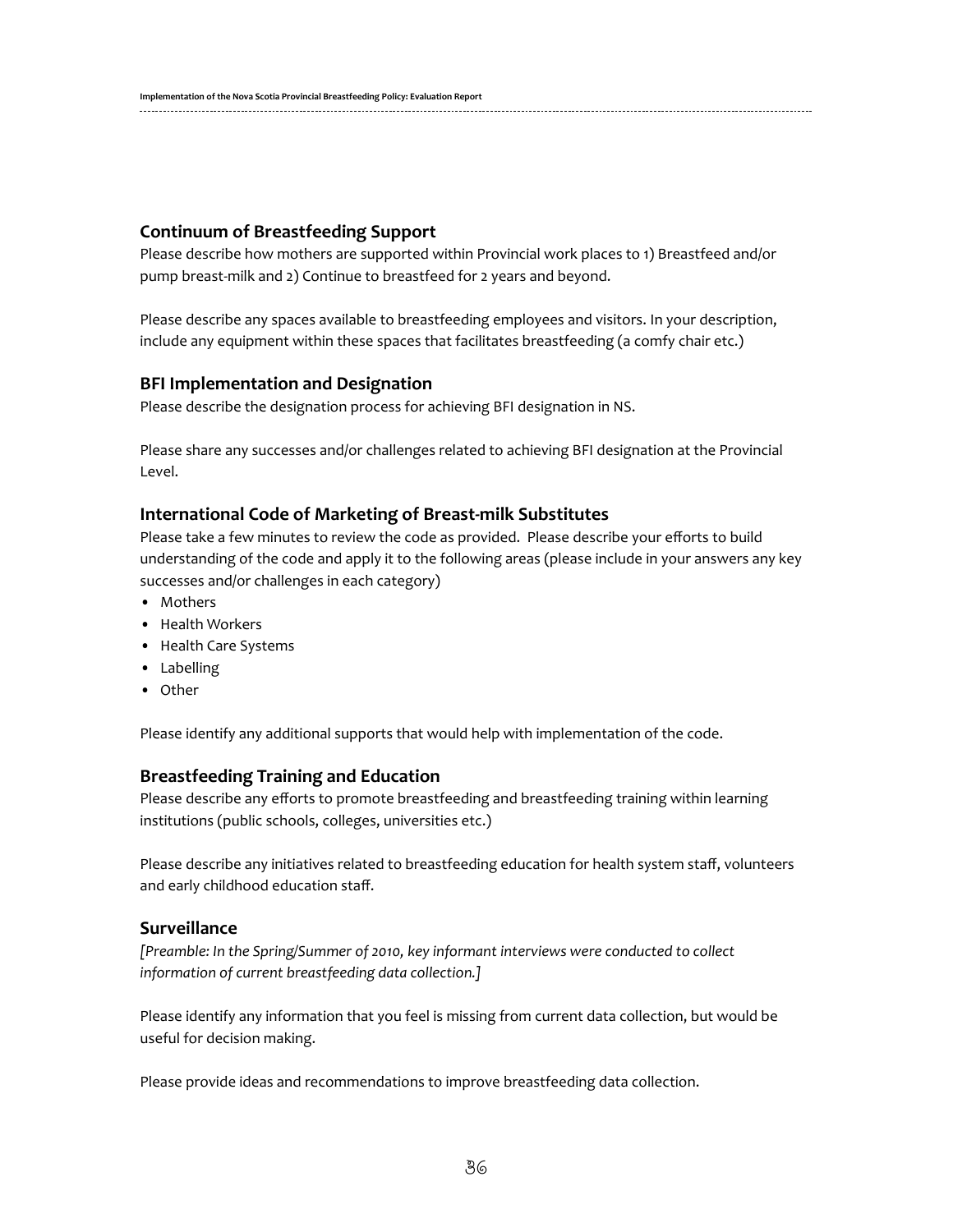### **Promotion of Breastfeeding**

Please describe your efforts since the release of the Provincial Breastfeeding Policy, to promote breastfeeding as the cultural norm for infant feeding.

Reflecting on the Social Marketing Campaign specifically (the entire process for the SMC, including the formative research, focus groups, telex-health sessions, and messaging in every day practice), please share the following:

- Your thoughts on how the SMC has impacted mothers.
- Your thoughts on how the SMC has impacted health care providers practice and attitudes about breastfeeding.
- Particular successes of the SMC.
- • Particular challenges of the SMC

#### **Final Thoughts**

Please provide ideas/recommendations for future efforts to promote, protect and support breastfeeding.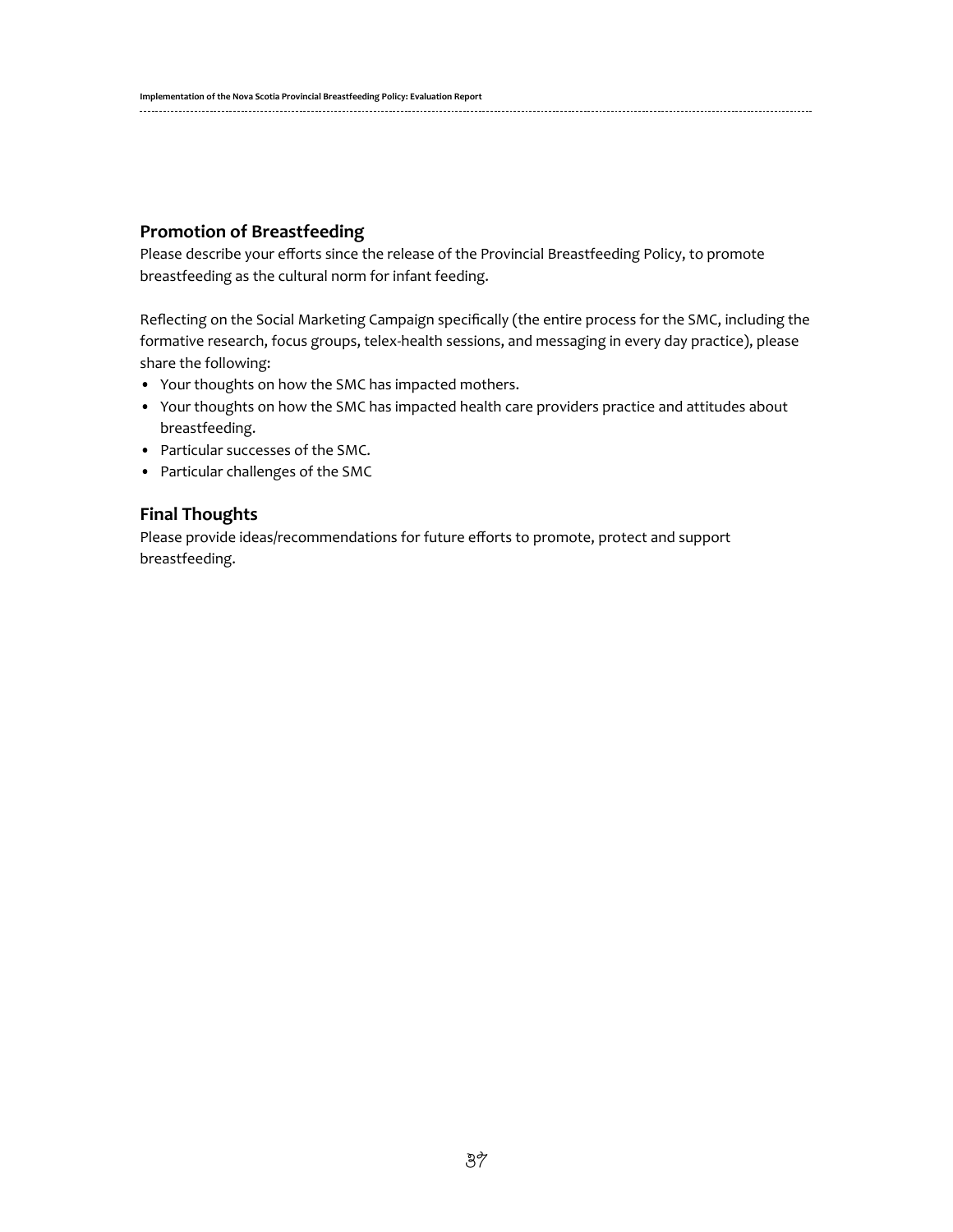# **Appendix 3: District Level Focus Group Guide**

### **Coordination of Breastfeeding and BFI (Leadership and Committee Structure):**

Please describe the coordination of breastfeeding, including the Baby Friendly Initiative, in this district. Include in your response:

- • Any positions dedicated to the coordination of breastfeeding (including BFI)? What is the scope, term and source of funding?
- Any committee structures to support breastfeeding.
	- 4. The membership of this committee, including the sectors and disciplines represented, and who leads it.
	- 5. The level of support from and participation by senior leadership related to breastfeeding.
	- 6. This committee's process for communicating with 1) leadership within your DHA 2) with other DHAs and 3) with the provincial breastfeeding steering committee and provincial working groups.

Please provide feedback on the coordination/organization of breastfeeding related activities in this district. Include in your response any feedback related to coordination within your district as well as, where applicable, coordination at the provincial level. Consider:

- 1. What is working well?
- 2. What are the limitations/barriers?
- 3. What, if any, recommendations do you have for improving structure? [If funding is not raised, ask for comment on funding to support implementation of the policy at the local level]

\* This question is not concerned with the activities themselves, but rather the organization of them. What worked, what didn't, what could be improved upon?

### **Cross-Sectoral Integration**

Please share any work that has been and/or is currently being done, since the release of the Provincial Breastfeeding Policy, to integrate breastfeeding into policies or programs across the district.

### **Health Education Resources (for the general population)**

How is this committee using provincial resources to promote, protect and support breastfeeding in this district?

Are there any provincial resources that need to be revised to support the implementation of the provincial breastfeeding policy?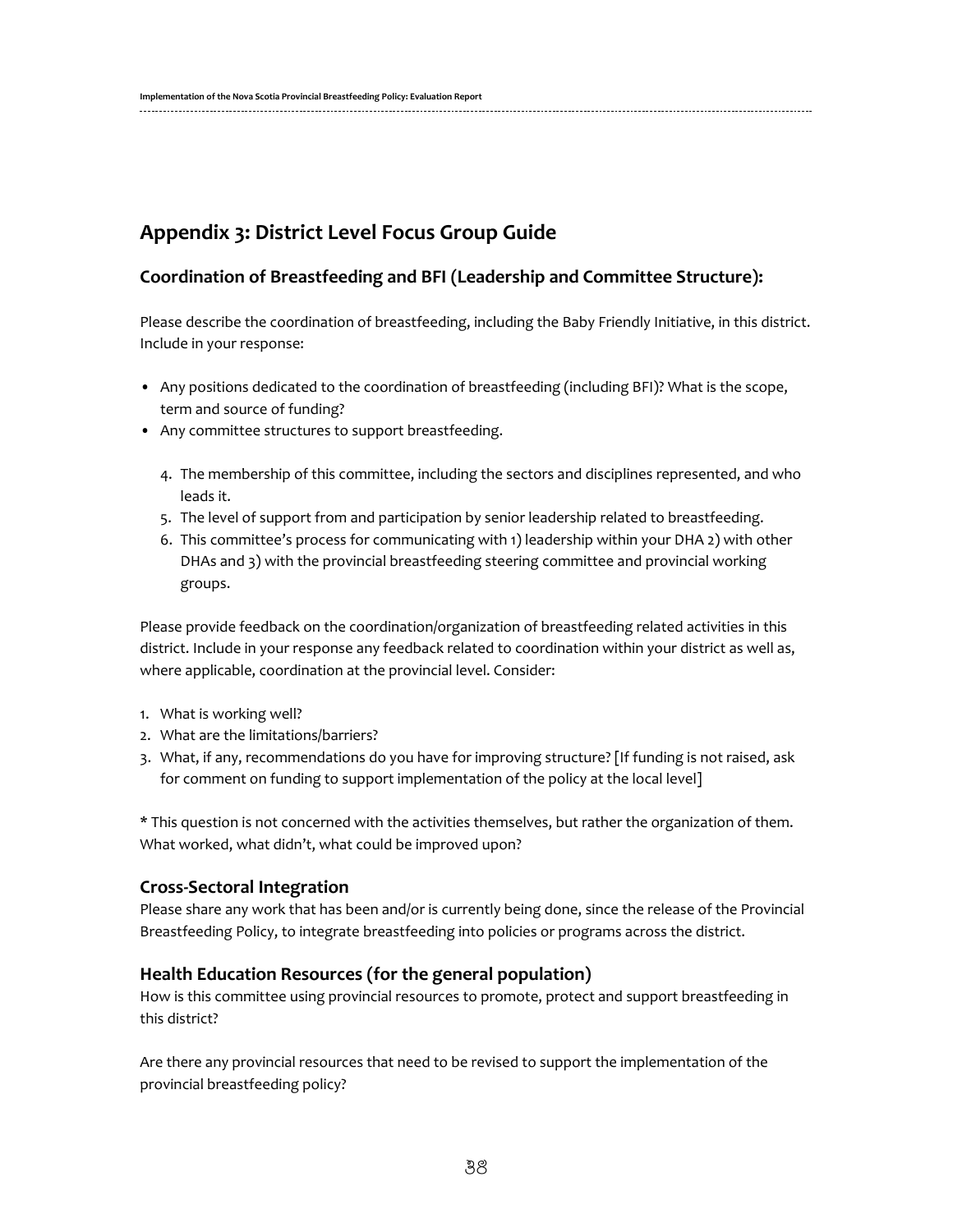Please provide any ideas or suggestions for the development of resources (of any medium – print, web-based etc.) to support the implementation of the provincial breastfeeding policy.

#### **Continuum of Breastfeeding Support**

Please describe for each of the following how breastfeeding is supported in this district. In your descriptions, please consider the number of supports, funding sources, leadership who is involved, how community is made aware of the supports, key successes and challenges: 1) Peer Support Groups 2) Peer Support Lines 3) Other

Please describe how mothers are supported within this district's work places to 1) Breastfeed and/or pump breast-milk and 2) Continue to breastfeed for 2 years and beyond.

Please describe any spaces available to breastfeeding employees and visitors. In your description, include any equipment within these spaces that facilitates breastfeeding (a comfy chair etc.)

#### **BFI Implementation and Designation**

Describe the steps that have been taken related to the designation process in this district.

Please share any successes and/or challenges related to the implementation of the BFI 10 steps (and/ or 7 points) in this district.

#### **International Code of Marketing of Breast-milk Substitutes**

Take a few minutes to review the code as provided. Please describe your efforts to build understanding of the code and apply it to the following areas (please include in your answers any key successes and or challenges in each category)

- • Mothers
- • Health Workers
- • Health Care Systems
- • Labelling
- Community Partners (family resource centres, community health centres etc.)
- • Other

Please identify any additional supports that would help with implementation of the code.

#### **Breastfeeding Training and Education**

Please describe any efforts to promote breastfeeding and breastfeeding training within learning institutions (public schools, colleges, universities etc.)

Please describe any initiatives related to breastfeeding education for health system staff, volunteers and early childhood education staff.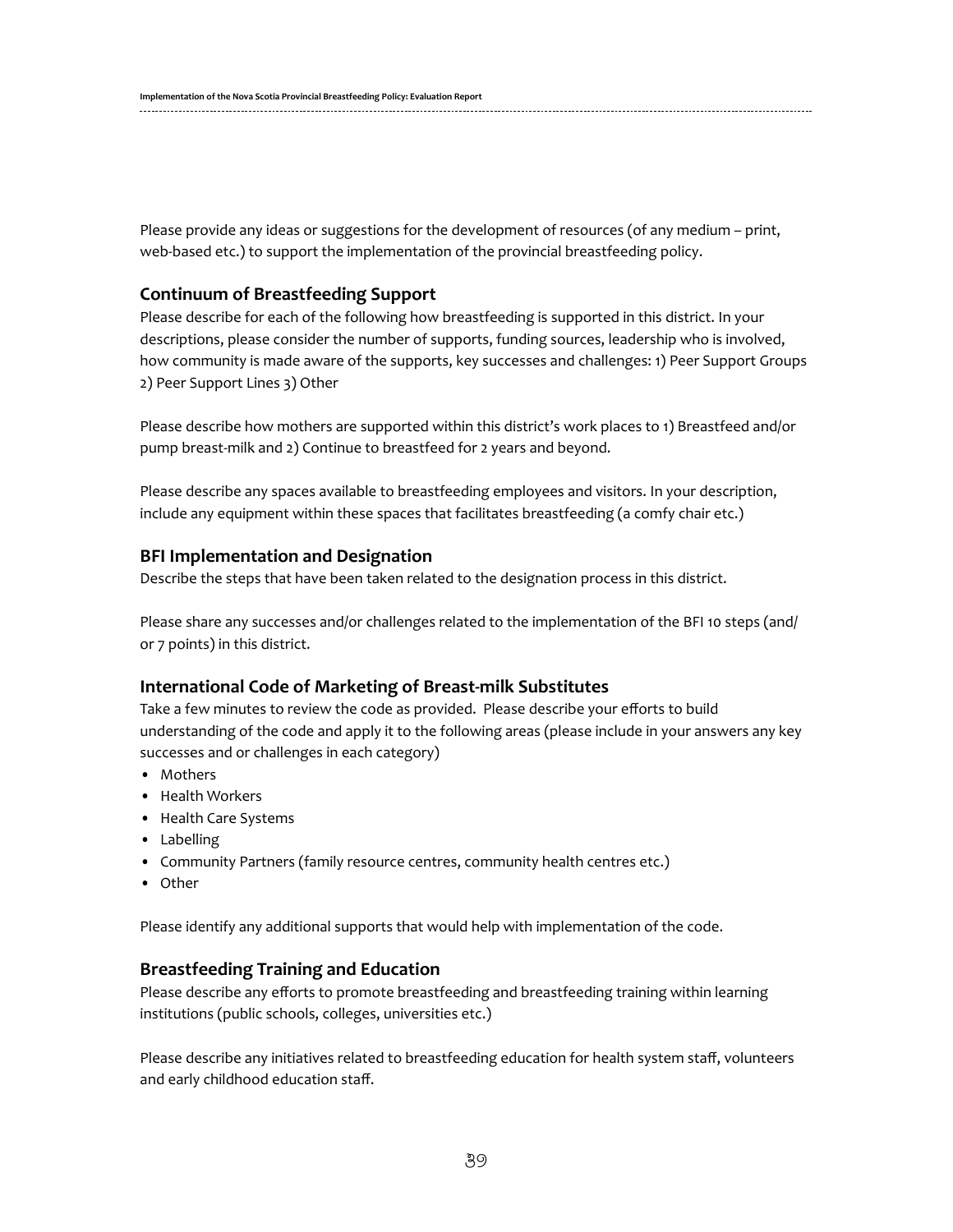#### **Surveillance**

*[Preamble: In the Spring/Summer of 2010, key informant interviews were conducted to collect information of current breastfeeding data collection.]*

Please identify any information that you feel is missing from current data collection, but would be useful for decision making.

Please provide ideas and recommendations to improve breastfeeding data collection.

#### **Promotion of Breastfeeding**

Please describe any additional efforts that have not already been covered, to promote breastfeeding as the cultural norm for infant feeding in this district since the release of the Provincial Breastfeeding Policy.

Reflecting on the Social Marketing Campaign specifically and in its entirety (including the formative research, focus groups and tele-health sessions), please share your thoughts on how the SMC has impacted mothers in this district.

Please share your thoughts on how it has impacted health care providers practice and attitudes about breastfeeding.

#### **Final Thoughts**

Please provide ideas/recommendations for future efforts to promote, protect and support breastfeeding in this district.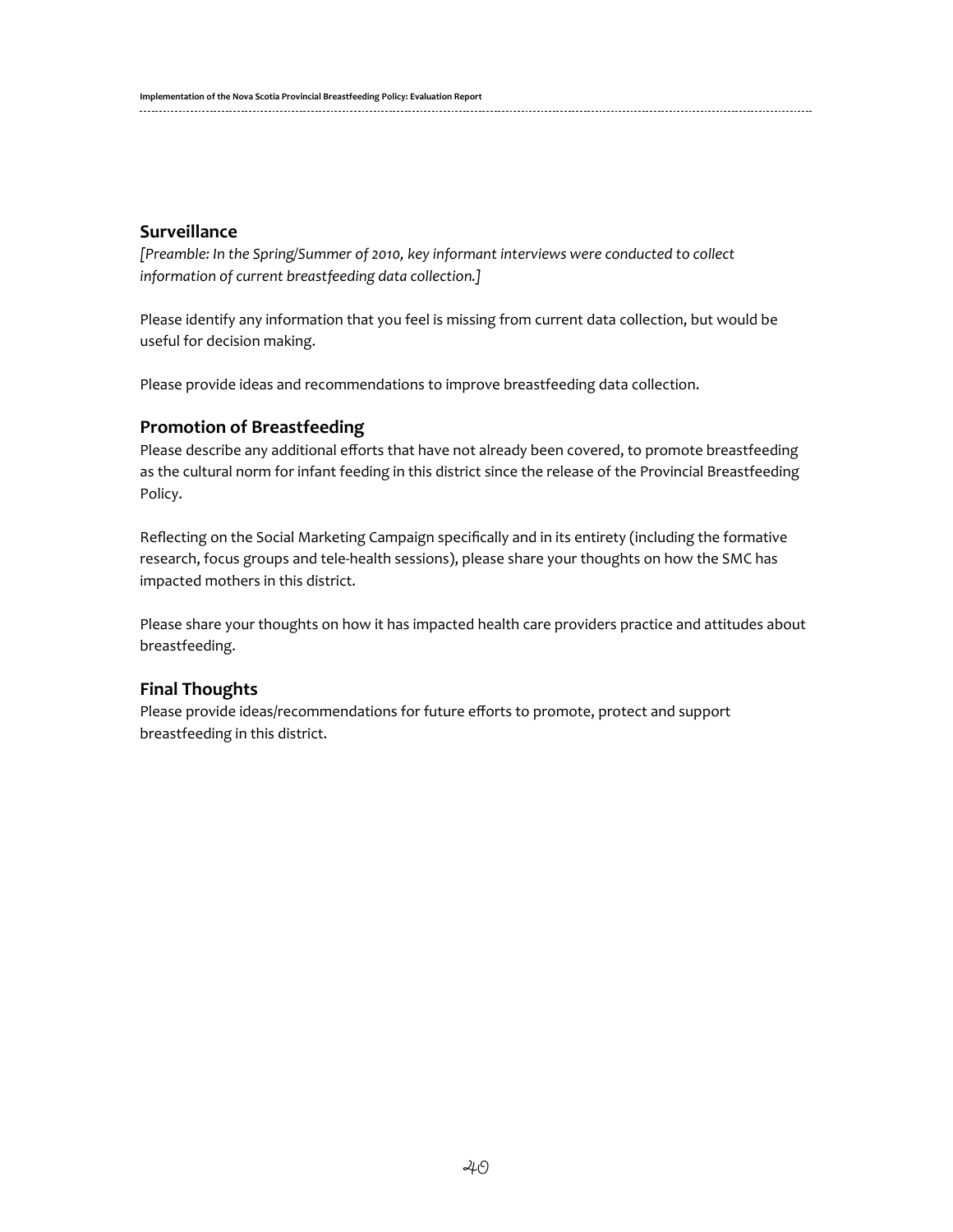# **Appendix 4: 10 Steps to BFI Designation**

**Step One:** Have a written breastfeeding policy that is routinely communicated to all health care providers and volunteers.

**Step Two:** Ensure all health care providers have the knowledge and skills necessary to implement the breastfeeding policy

**Step Three:** Inform pregnant women and their families about the importance and process of breastfeeding

**Step Four:** Place babies in uninterrupted skin to skin contact with their mothers immediately following birth for at least an hour or until the completion of the first feeding or as long as the mother wishes: encourage mothers to recognize when their babies are ready to feed, offering help as needed.

**Step Five:** Assist mothers to breastfeed and maintain lactation should they face challenges including separation from their infants.

**Step Six:** Support mothers to exclusively breastfeed for the first 6 months unless supplements are medically indicated.

**Step Seven:** Facilitate 24 hour rooming in for all mother infant dyads; mothers and infants remain together.

**Step Eight:** Encourage baby-led or cue-based breastfeeding. Encourage sustained breastfeeding beyond six months with appropriate introduction of complementary foods.

**Step Nine:** Support mothers to feed and care for their breastfeeding infants without the use of artificial teats or pacifiers (dummies or soothers).

**Step Ten:** Provide a seamless transition between the services provided by the hospital, community health services and peer support programs. Apply principles of Primary Health Care and Population Health to support the continuum of care and implement strategies that affect the broad determinants that will improve breastfeeding outcomes.

**The Code:** Compliance with the International Code of Marketing of Breast-milk Substitutes.